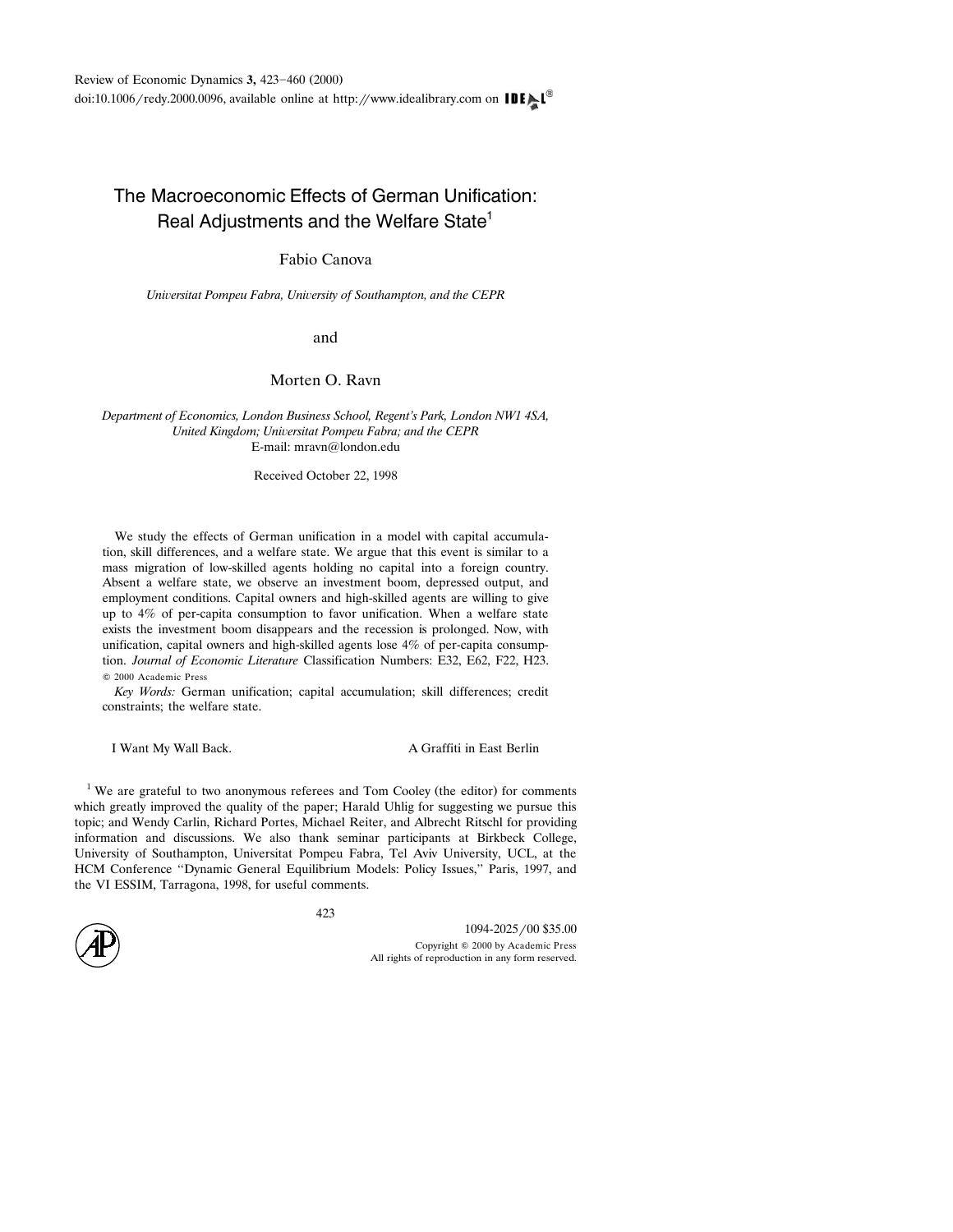## 1. INTRODUCTION

The fall of the Berlin wall and the unification of the two Germanies in July 1990 were phenomenal disturbances rarely experienced in modern economies. The macroeconomic adjustments that followed were strongly recessive: output per-capita declined substantially, the unemployment rate increased up to 12%, the tax burden on West German residents raised dramatically, and the current account balance turned severely negative. Several analysts (see, e.g., The Economist, 1996) believe that the imposition of a one-to-one exchange rate between the two marks, the attempt to induce wage parity between the East and the West, and the federal fiscal expansion to finance the reconstruction in the East together with the tight corset of the Maastricht treaty contributed to retarding the adjustment and strengthen the recessive output and employment effects of the disturbance.

In this paper we examine the macroeconomic consequences of German unification and measure the resulting welfare changes with a dynamic general equilibrium model. Our model focuses attention on three key aspects of unification. First, we assume that the two Germanies differed in their capital holdings. This agrees with the fact that most of the capital stock of the former GDR was obsolete or unusable for production in a market economy (see Siebert, 1990; Akerlof *et al.*, 1991; and Sinn and Sinn, 1992). Second, we assume that the average skill level in the former GDR was lower than in the former FDR. Soskice (1994) shows that although the average length of schooling was higher in the former GDR than in many OECD countries, most East Germans had to be retrained after unification. Furthermore, even after having been retrained, many East German workers still do not fit the profile of West German semiskilled workers. Bertocchi and Spagat  $(1998)$  also show that the training of East German workers was dominated by vocational activities, a finding indicating that workers' human capital was organization-specific and not easily adapted to Western style of production. The final important part of our analysis is the explicit modelling of a welfare state. One of the distinguishing features of German unification was the large amount of transfers from the West to the East. The introduction of the ''solidarity tax'' in 1991 and the increase of labor market contributions might be important features to understand the consequences of German unification.

We argue that the process of unification represents a formidable shock to the West German economy, qualitatively similar to a sudden 26% increase in the low-skilled portion of the population. Since the population growth rate temporarily increases, the capital-labor ratio decreases and the economy devotes resources to rebuild the per-capita capital stock. In addition, because former East Germans are assumed to be low-skilled, the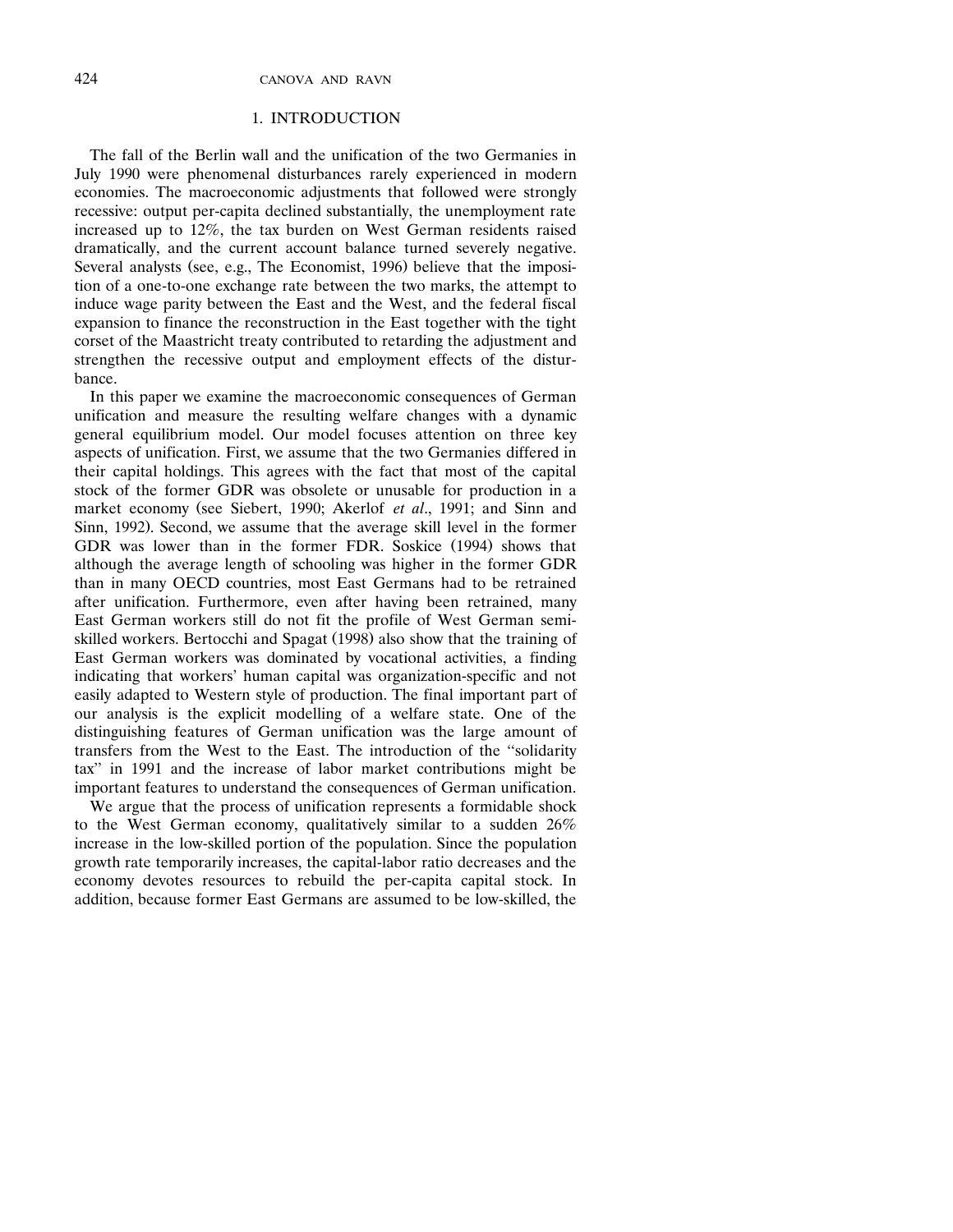composition of the workforce temporarily changes and this generates further important short-run dynamics.

We show that if newcomers have lower productivities than the average natives, output per-capita, capital, and hours in efficiency units fall; total and high-skilled hours increase and investment per-capita temporarily increases and then falls over the adjustment path. We also show that if high- and low-skilled workers are an imperfect substitute in production, a large wage premium ensues after unification and the resulting income effect substantially curbs both the initial investment boom and the increase in high-skilled hours. The persistence of these effects depends on the length of time that it takes for the skill distribution to readjust to the pre-unification situation. Given the typical time needed for migrants to acquire the same distribution of skills as the native population, and the estimated time needed to retrain East Germans, the model predicts a prolonged period of below steady state conditions with depressive effects still active  $30-40$  years after the unification (see also Hughes-Hallett and Ma, 1993).

The qualitative nature of these short run adjustments is similar to that experienced by Germany after reunification (output and capital per-capita decline, employment falls, fixed investment first increases and then falls) but, quantitatively, the recessionary effects produced by the model are smaller than those observed in Germany in the 1990s. When we introduce a government whose only task is to redistribute income across classes of agents in such a way either to keep the relative income level constant over the adjustment path (egalitarian welfare state) or to insure low-skilled agents from income fluctuations (insurance welfare state), the outcomes are closer to those experienced in Germany. We show that such redistributive schemes alter investment opportunities and lower or even eliminate the short-run boom in investment per-capita previously observed, inducing a deeper and prolonged recession. We argue that welfare provisions of exactly the type we consider have been mentioned in the literature as a main difference between the transition process in East Germany and in other formerly centrally planned economies (see, e.g., Schrettl, 1992). These policies lower the incentives to invest producing a drop in capital formation and income per-capita growth both instantaneously and over the adjustment path relative to the case of a no welfare state.

Who benefits from the unification? In the absence of a welfare state, low-skilled agents lose because their real wages decrease temporarily. High-skilled agents benefit from the temporary increase in the return on their capital holdings but are also affected by the change in wages over the adjustment process. The magnitude and the sign of this latter effect depends crucially on the elasticity of substitution between high- and low-skilled labor. When they are perfect substitutes in production, the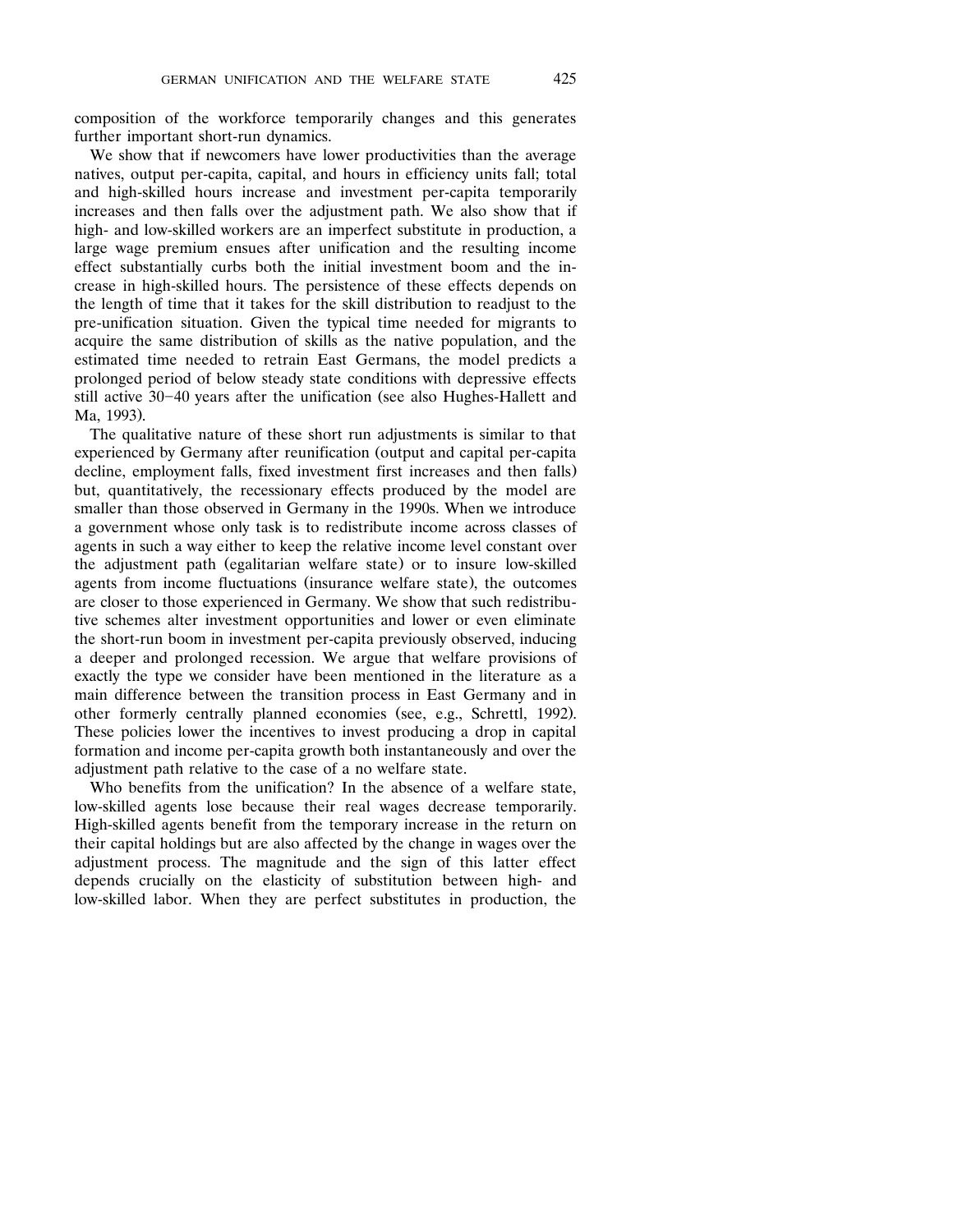high-skilled wage decreases and unification actually lowers high-skilled agents' welfare. When the elasticity of substitution is lower, high-skilled agents enjoy an increase in welfare (with a gain of up to  $4\%$  of per-capita consumption). These results are similar, but not identical, to those found in static models of migration (see, e.g., Benhabib, 1996).

When a welfare state with egalitarian or insurance motives is in place, the burden of the adjustment falls on native high-skilled/capital owners who have to finance a larger welfare state, both because the income of low-skilled agents drops and because there is a larger fraction of them. These agents, which may previously favor unification, are now worse off and would be willing to provide up to 4% of per-capita consumption over the transition path in ''foreign aid'' to keep East and West Germany separated. Low-skilled agents are now less affected, but the per-capita losses for the economy are larger, amounting to about 2.5% of consumption over the adjustment path. Hence, the presence of a welfare state not only distorts the path of macroeconomic variables, but also imposes an overall loss of about  $1-1.5\%$  of per-capita consumption on the German population over the transition.

The remainder of the paper is organized as follows. Section 2 discusses the dynamic of important macrovariables in Germany; Section 3 outlines our model and discusses its calibration; Section 4 analyzes the quantitative effects of unification; Section 5 repeats the analysis under two different welfare systems; and Section 6 examines the welfare costs of the unification. Section 7 discusses the implications of our results for the recent German experience and concludes.

## 2. RECENT MACROECONOMIC TRENDS OF THE GERMAN ECONOMY

We begin by providing some facts concerning the German economy in recent years. Figures 1-3 display data for West Germany up to the second quarter of 1990 and for the unified ("Pan") Germany from the first quarter of 1991. The data are from the National Government section of the OECD National Accounts except for population numbers which are from the International Financial Statistics produced by the IMF.

The workforce of West Germany grew steadily through the period 1960-1990 with an annual growth rate of about  $0.5\%$  while the population grew faster in the fifties and sixties but then levelled off. With unification the population and the workforce both increased by about 26%.

On impact, unification *increased* real GDP by approximately 14% (from the second quarter of 1990 to the first quarter of 1991) but produced a *drop* in real GDP per-capita of about  $10\%$  (see Fig. 1). West Germany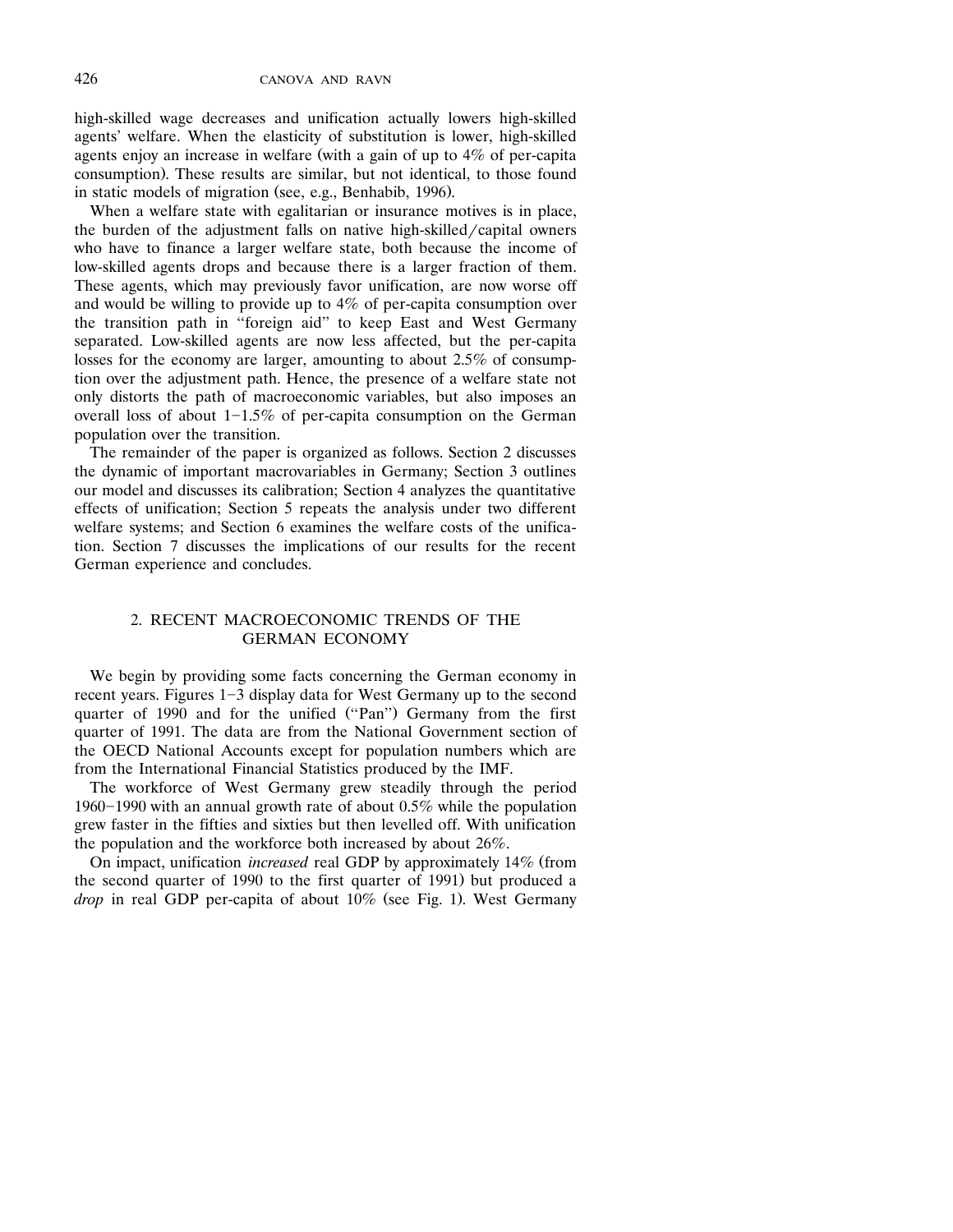

FIG. 1. GDP in Germany (real GDP, West Germany 1960-1990.2, Pan Germany from 1991.1).  $\rightarrow$ , GDP per capita;  $\sim$  -  $\rightarrow$ , annual growth rate.



FIG. 2. Fixed investment in Germany (real fixed investment, West Germany 1965-1990.2, Pan Germany from 1991.1).  $-$ , investment per capita;  $-$  -, investment/GDP.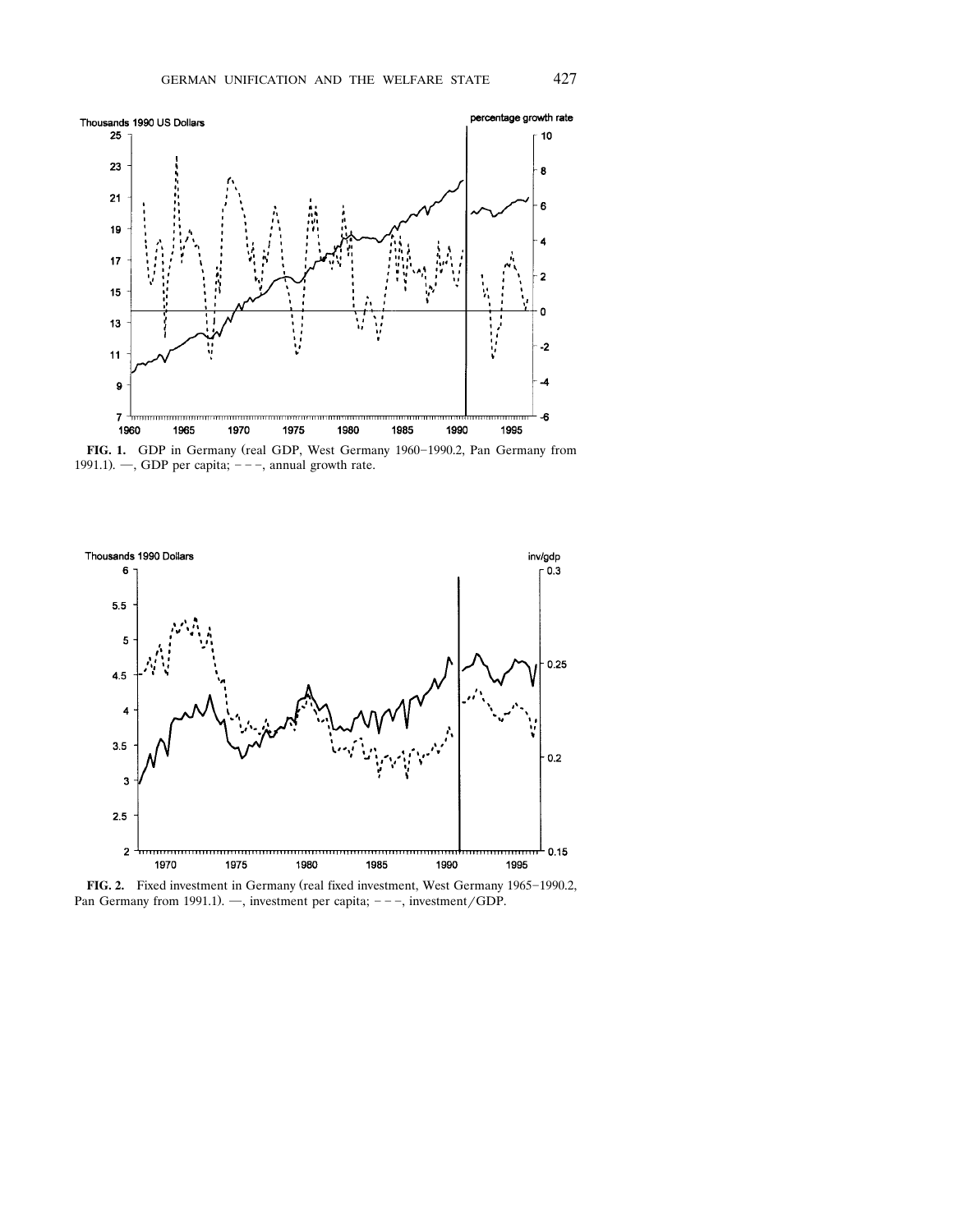

**FIG. 3.** Employment and the unemployment rate (employment  $=$  no. of wage and salary earners, unemployment rate  $=$  registered unemployment to the workforce. West Germany 1960–1990.2, Pan Germany from 1991.1). —, unemployment rate;  $-$  -, employment.

ranked third in the world in terms of per-capita GDP in 1989 (after Switzerland and Japan) while in 1997 unified Germany dropped to tenth place. This change in macroeconomic activity is much larger than the one normally observed over the business cycle. From 1991 the average annual growth rate of unified Germany  $(1\%)$  has been considerably lower than what West Germany achieved during the  $1960-1990$  period  $(2.75%)$  and lower, on average, than the growth rate of other European countries  $(1.8\%)$ . The drop in per-capita income was accompanied by a drop in per-capita consumption of roughly the same amount and the growth rate of consumption over the 1990s mirrors the one of income.

Interestingly, the drop in per-capita GDP is *not* reflected in the level of fixed investments per-capita (see Fig. 2). First, the investment share in GDP of ''Pan'' Germany in 1991 rose to a level last achieved in 1974. Second, per-capita real fixed investment of unified Germany is roughly the same if not higher than the one of West Germany before unification. The initial investment boom levelled off and the OECD (1998) reports that the growth rate of the gross per-capita capital stock in manufacturing was negative in 1996 and 0.1% in 1997.

Figure 3 plots the employment level, defined as the number of wage and salary earners, and the unemployment rate, defined as registered unem-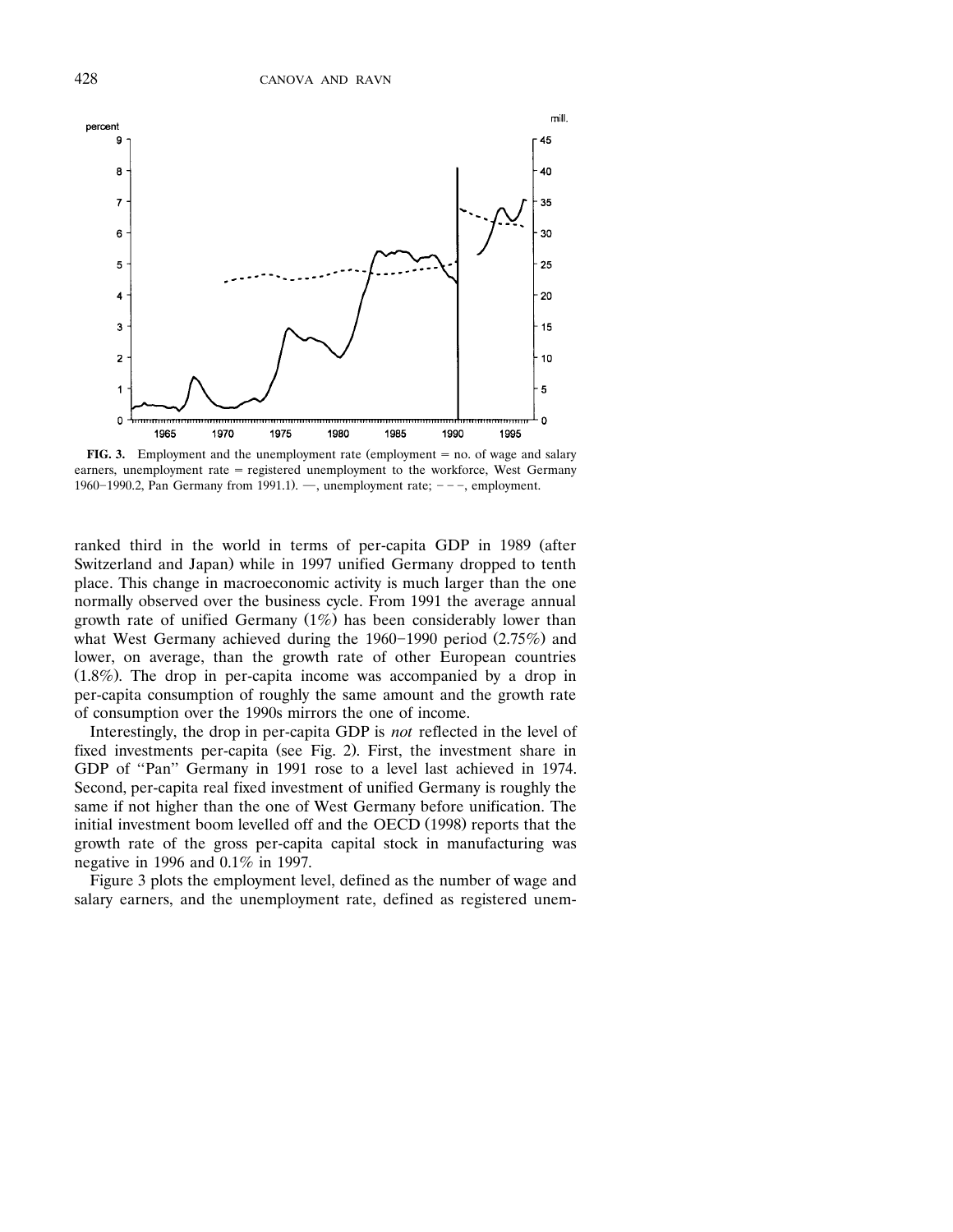ployed to the workforce—the population between 15 and 64 years of age -since 1960. At unification, the percentage increase in employment was larger than the one in either population or the workforce<sup>2</sup> but this tendency was quickly reversed and employment constantly decreased in the period  $1991-1997$ . Associated with the decline in employment was a surge in the unemployment rate. Unemployment in West Germany was very low prior to 1974, but rose dramatically in the 1970s and after the recession of the early 1980s. In the late 1980s, West German unemployment was trending downwards but the unification produced a strong upward trend very different from what was historically experienced. In 1997 the unemployment rate reached an unprecedented 11.5% and levelled off afterwards. The pattern of employment reductions is different across skill categories: agents without formal qualifications (around  $40-50\%$  of the West German labor force) suffered the largest surge in unemployment in the 1990s. Nickell (1996) claims that the unemployment ratio between low- and high-skilled workers at the beginning of the 1990s was 4.2 (up from 3.0 in the years before unification) and that over the  $1990-1993$  period the unemployment rate of low-skilled agents increased by 3 percentage points more than that of the high-skilled agents. In  $1995-1996$  about  $55\%$  of unemployed were without qualification and about 70% had only a minimum level of skills (OECD, 1996). Interestingly, Carlin and Soskice  $(1997)$  report that these differential employment reductions were not accompanied by changes in the skilled wage premium and argue that the presence of institutional barriers to wage differentiation may explain this fact.

In sum, unification generated an increase in total activity, a decrease in output (and consumption) per-capita, an increase in the investment share, a small temporary increase in investment and hours worked followed by a decline, and a big surge of unemployment, with the low-skilled component of the population suffering most. The adjustment process seems to be slow and it is unclear how many years it will take unified Germany to catch up with the economic performance of the former West Germany and, indeed, whether this level will ever be attained.

At the regional level the differences between the East and the West deepened after unification. In 1995 the per-capita GDP in the East (excluding Berlin) was 50% of that of the West while the West accounted for approximately 90% of the GDP and 98% of the exports of the ''unified'' Germany. The GDP of the East dropped by about 35% in the

 $2$  Because employment figures exclude the self-employed, these differences are exaggerated since a substantial portion of the West German population was self-employed prior to unification while the number of self-employed in East Germany before and immediately after unification was small.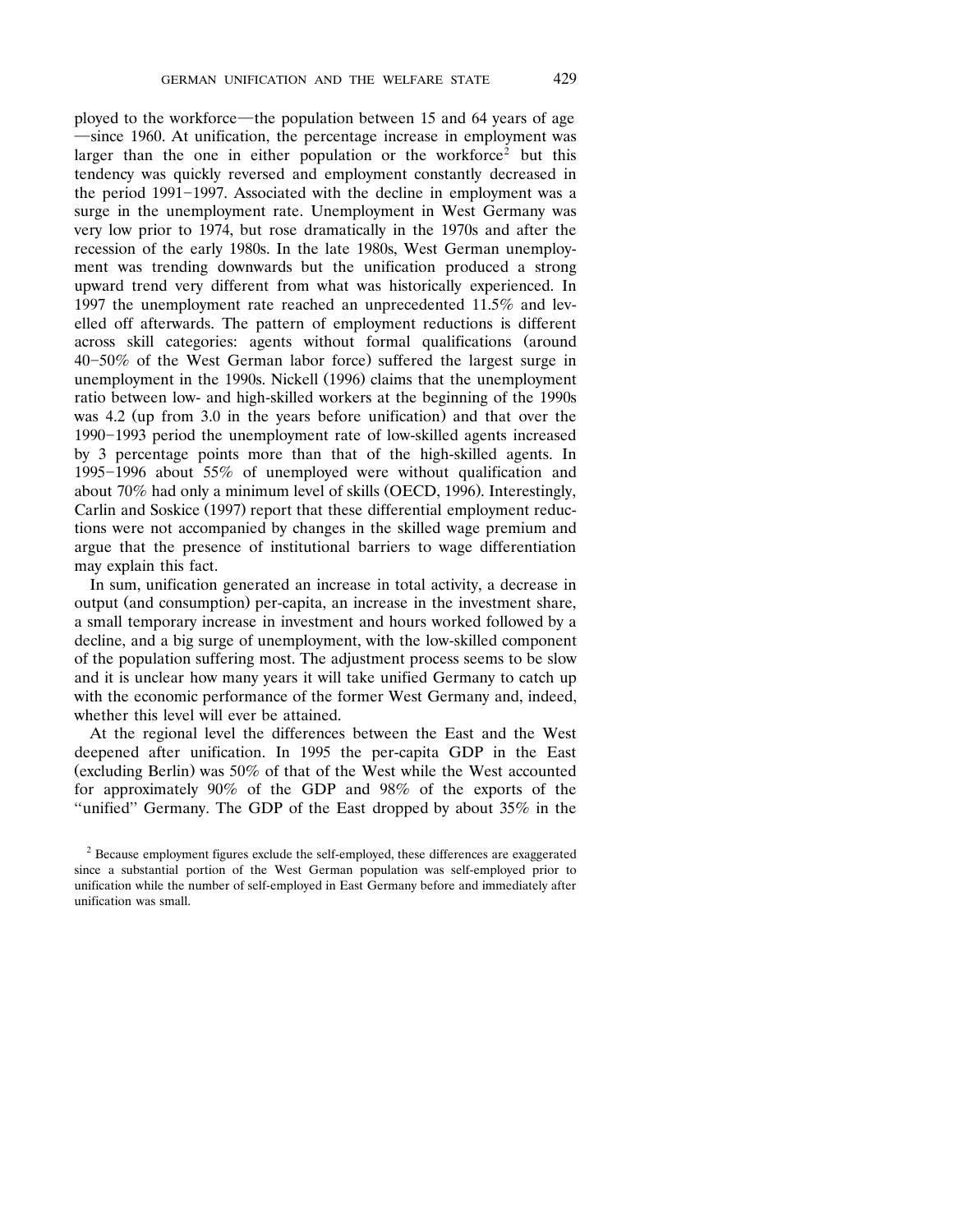first two years after unification and the average growth rate in the East, after annual rates of about  $7-8\%$  for the 1992-1994 period, collapsed to 1.8% in 1996 and has stayed at this level since then. In the first year of unification, industrial production in the East dropped to about one-third of the pre-unification level. In comparison, U.S. industrial production fell by 35% during the Great Depression and in other East European countries the decrease was, on average, 25%. Furthermore, while during the last years of the Berlin Wall, nine million workers were employed in the East, now only 65% of these have jobs. Finally, on the average over the  $1991-1996$  period, job creation as percentage of labor force has been only 2.8% in the East. This small increase is due to the high average wage costs: in 1996 they were 35% higher than in the West with public services and construction being the only two sectors with comparable cost structure (the differentials are  $\overline{2}$  and  $12\%$ , respectively). More than 50% of the workers in the East have been retrained since unification but, as argued by Carlin and Soskice (1997, p. 72), a substantial segment of the East German labor force has not yet been able to step into western systems of production.

In 1995, East Germany produced only 60% of what it consumed thanks to the generous and comprehensive ''welfare net'' that has protected the East since unification. For example, unemployment benefits are between 63 and 68% of terminal wages in the first year and between 53 and 58% in the second year. After two years, unemployment benefits are substituted by welfare payments at the same level obtained after one year of unemployment, with some restrictions applying if the spouse is working. The justification for this massive transfer program was that without such support East Germans would have migrated toward the western part of the country creating political and organizational problems. The result was that West Germans paid higher taxes (a 7.5% solidarity income and corporation surcharge from 1991 to 1997 and a 5.1% increase in the burden of social security contribution (OECD, 1996, p. 76)), accepted higher interest rates, experienced unusually large budget deficits (about 3% of GDP on average over the 1991–1997 period as compared to a 1.5% before unification), and a loss of competitiveness in international markets.

Public transfers to the Eastern landers reached approximately 200 billion marks per year over the  $1991-1996$  period, an amount which corresponds to  $4-5\%$  of the annual West German GDP (about 35% of the local GDP), approximately DM 7500 per-capita or twice the disposable income of Poland. Of these transfers social insurance related payments account for about 45% while investment subsidies account for 12% and direct investment for infrastructures for the rest. Akerlof *et al.* (1991) have estimated that, given the wage hikes of 1990, only 8.2% of the industrial workers could have retained their jobs if production had continued without subsidies with the old technologies. As a consequence of subsidies, trans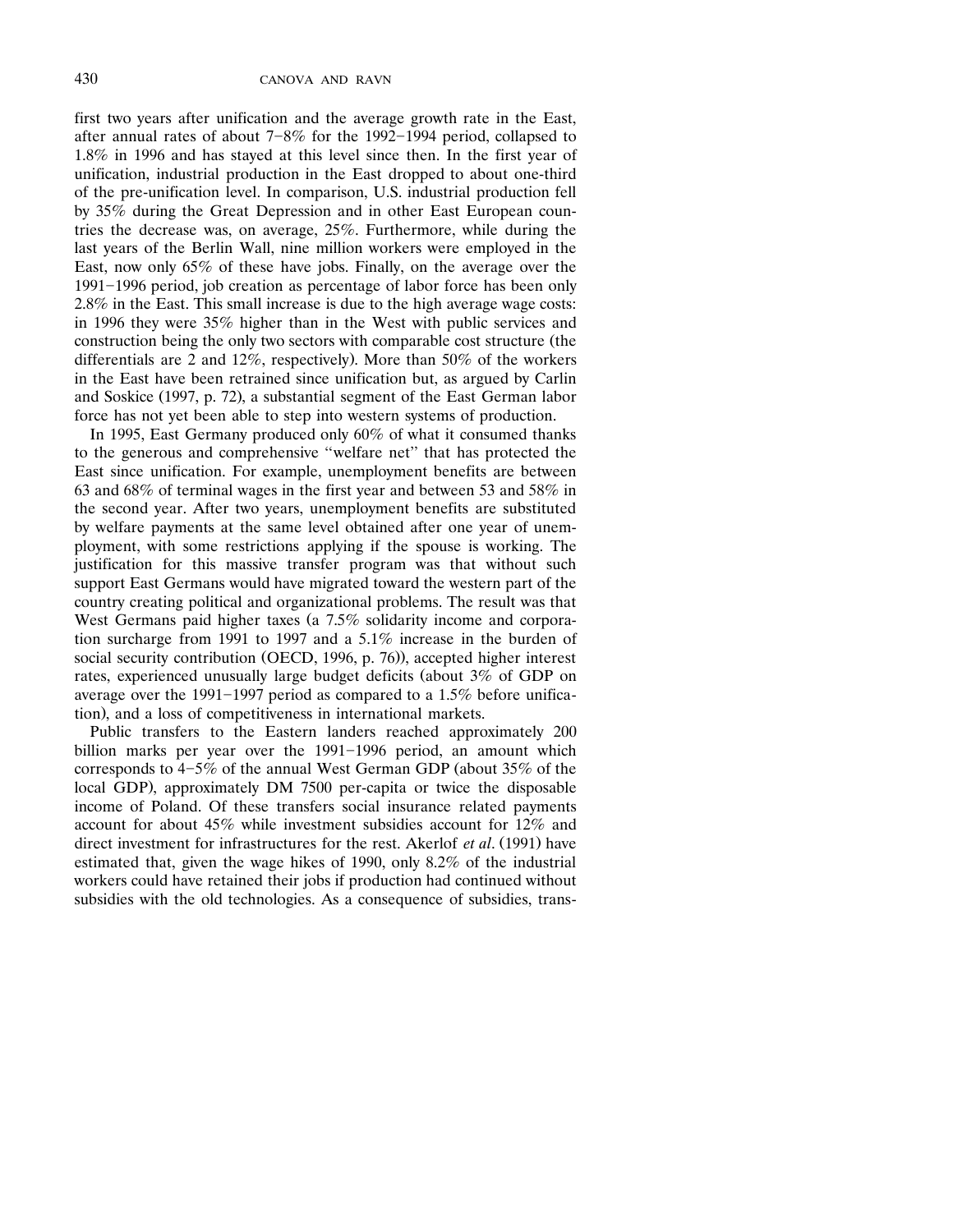fers, and infrastructure investments, the size of the public sector has roughly doubled between 1991 and 1996.

Given this evidence, the paper asks the following questions: Can we rationalize the economic changes which occurred after the fall of the Berlin wall with a dynamic general equilibrium model? In particular, can we replicate the dynamic adjustments of income per-capita, consumption, investment, and sectorial and total employment following unification? Should we expect unified Germany to go back to the previous standard of living (relative to the trend), once the negative effects of unification are exhausted, or to stay at a permanently lower level? What are the crucial parameters that determine the expected time needed to converge back to the pre-unification conditions? What are the effects of the subsidies that the government pays to insure the income level of Easterners? Who paid for the costs of unification?

## 3. THE MODEL

The model we use is highly stylized but contains the key ingredients necessary to analyze the issues of interest. First, we model German unification as an exogenous increase in the population. We assume that newcomers acquire the political, legal, and work rights of native residents. This seems a reasonable assumption given that German unification occurred according to article 23 of the West German Constitution which gave the former GDR (German Democratic Republic), or part of it, the right to join the FRD (Federal Republic of  $\overline{G}$  Germany) with an equal partner status, provided it accepted the conditions set by the FRD. In practice, the political, legal, and social security system of the FRD was extended with minor changes to the former GDR.

Second, we assume that the newcomers do not bring productive assets with them. To be precise, we assume that the capital stock of the former GDR depreciates quickly after unification. This is based on the observations that between 50 and 70% of the capital stock in place in the former GDR was obsolete or unusable for production in competitive markets (see Siebert, 1991; and Sinn and Sinn, 1992, p. 44) and that the productivity of East German capital at the time of unification was between 16 and 40% of that of West German capital (see Akerlof *et al.*, 1991, and Sinn and Sinn, 1992).

Third, we assume that the receiving economy possesses two types of agents that differ in their productivity levels (as in Kydland, 1984, 1995, and Rios-Rull, 1993) and that the increase in the population is due to an increase in the number of low-skilled agents. At first thought this might seem unreasonable since, at the time of unification, the level of human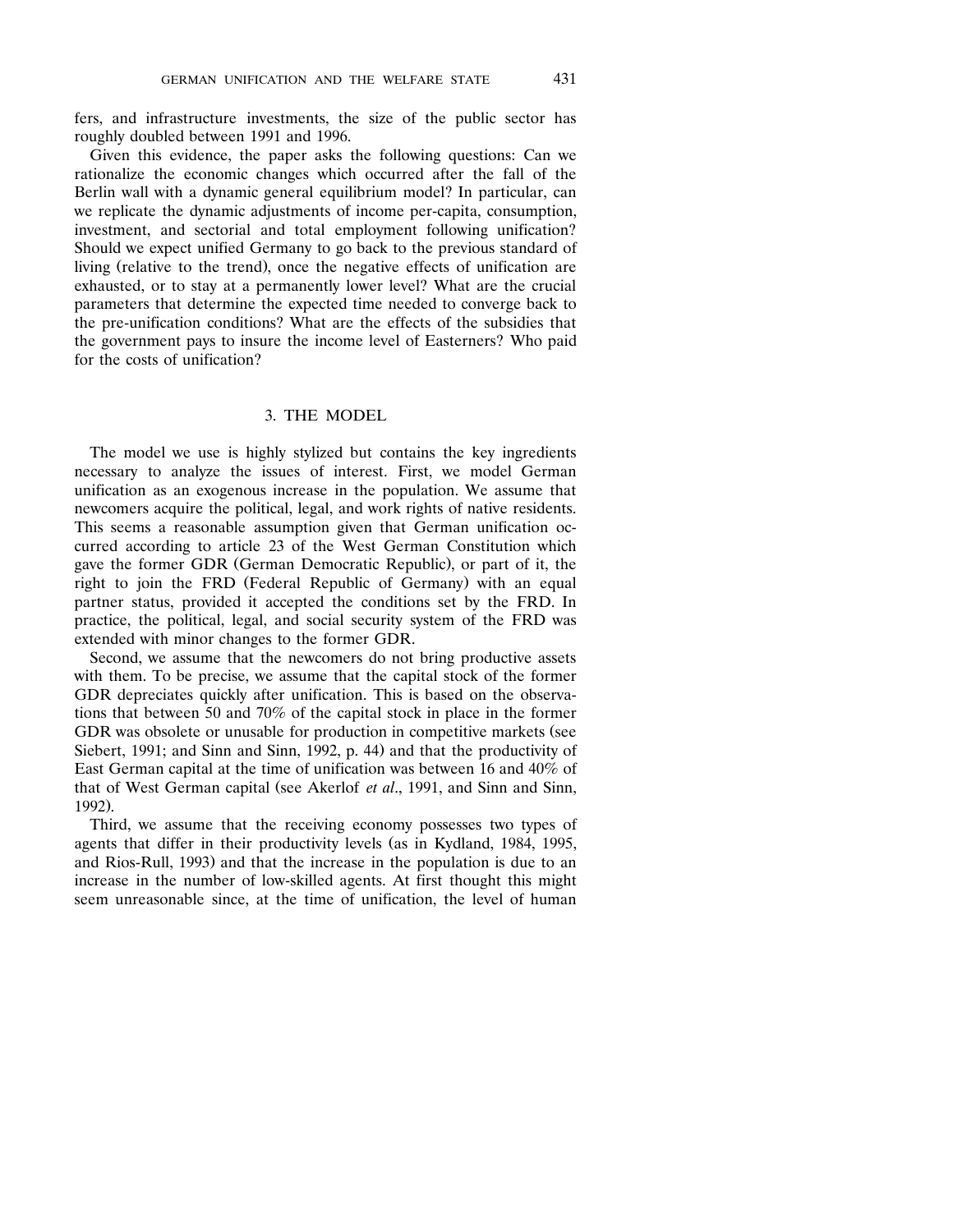capital of East German workers, measured either in terms of years of education or the education level of employed workers, was about 40% higher than that of West German workers. Nevertheless, the East German workforce had to be extensively retrained to assimilate their skills to western style of production (see Akerlof *et al.*, 1991). Furthermore the ''index of rigidity and the lack of adaptability,'' a measure of the inflexibility of the workforce, was 8.8 for Eastern Germans and 0.13 for Western Germans in 1984 (see Bertocchi and Spagat, 1998). This suggests that although skilled, East German human capital was firm or organizationspecific and was lost in the transition.

Fourth, we assume that low-skilled agents are unable to save for future occurrences. The fact that low-income households are restricted from accessing financial markets is well documented in the literature. For example, Campbell and Mankiw (1989) and Mankiw and Zeldes (1991) have estimated that approximately 50% of U.S. households are liquidity constrained. Given the skill features of newcomers, we should expect them to be liquidity constrained as well. However, we go a step further and assume that low-skilled agents (both natives and newcomers) are unable to intertemporally smooth consumption. Although this assumption may look strong, it is the case that many East Germans are currently unable to smooth their consumption stream over time and this gives a scope to the insurance activities of the government. Such a restrictive assumption is common in the literature (e.g., Hall and Mishkin, 1982, and Deaton, 1992), is made here primarily for computational reasons, $3$  and affects the composition of the labor supply over the adjustment path, but not the qualitative implications of the model.

Finally, and as a first approximation, we assume a competitive labor market (see Driffill and Miller, 1998, for an alternative setup) and ignore the international repercussions of the unification assuming that the receiving economy is closed.

3.1. *Demographics*. We use a discrete-time version of the Blanchard-Yaari model (see Blanchard,  $1985$ )<sup>4</sup> where individuals have finite planning horizons. At the beginning of each period currently alive individuals face a probability of death,  $\pi \geq 0$ , which occurs randomly independently of age, date, ethnic background, wealth, and skill-type. Agents that die are replaced by an equal number of newborn agents. Thus, in the absence of unification, there would be no change in the size of the

<sup>&</sup>lt;sup>3</sup> If we had not assumed this, we would have to keep track of the distribution of asset holdings of newcomers as a state variable. This would unnecessarily complicate the analysis without adding much to the insights.<br><sup>4</sup> Among others, Frenkel and Razin (1987) and Cardia (1991) also analyze discrete-time

versions of the Blanchard-Yaari model.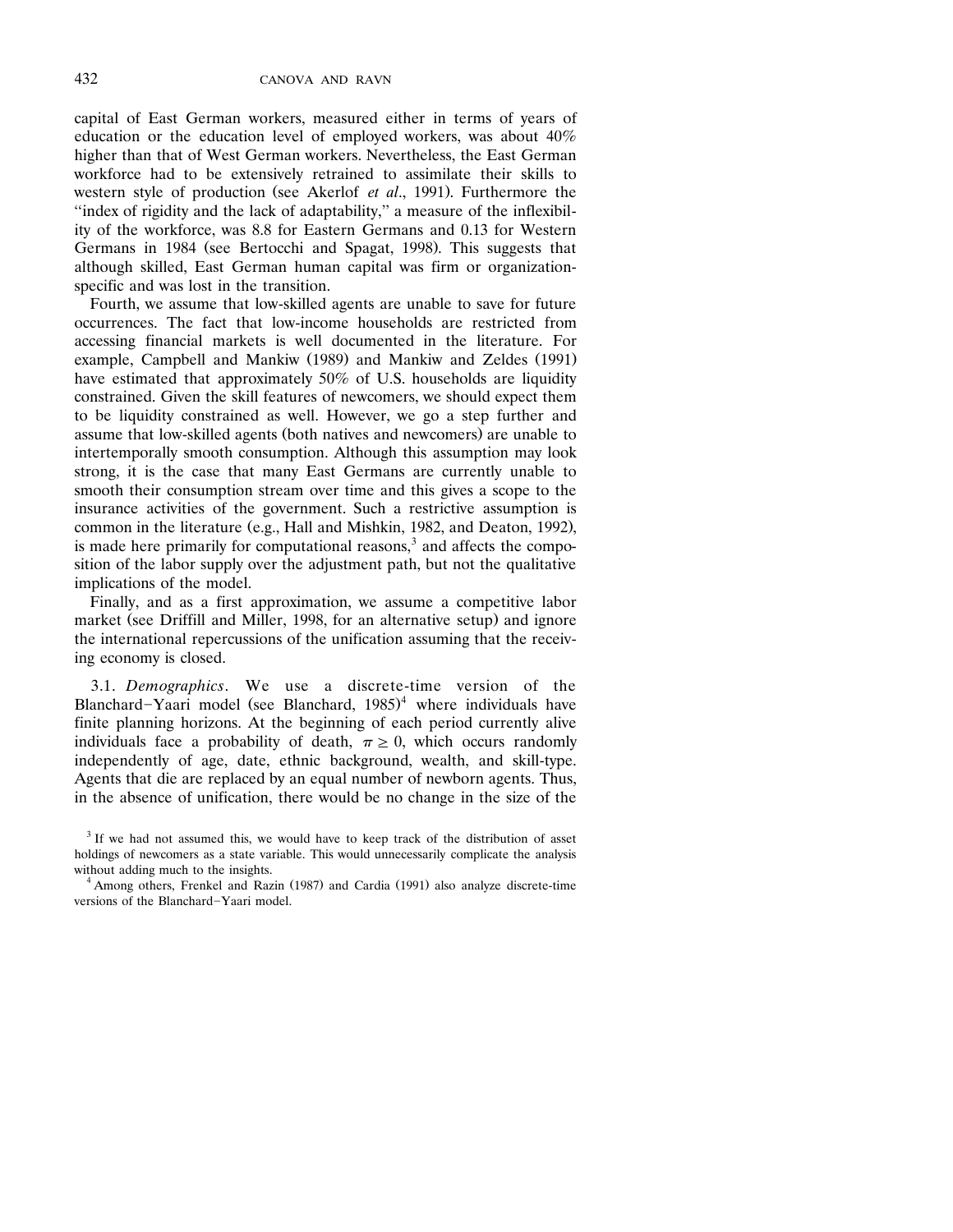population (i.e., the rate of entry into the labor force is equal to the exit rate).

There are two types of agents in the economy, high-skilled and low skilled. We let  $N_{a,t}^s(N_{a,t}^u)$  denote the measure of high-skilled (low-skilled) agents of age *a* at date *t*,  $N_t^s(N_t^u)$  the total measure of high-skilled (low-skilled) agents at date *t*,  $N_{a,t}$  the measure of cohort *a* at date *t*, and  $N_t$ , the measure of all agents in the economy at date  $t$ .

We assume that prior to unification, which will be denoted by  $t = 0$ , the demographic composition of the population is in a stationary state and normalize the measure of the aggregate population to 1. At this date there will be a measure  $\pi$  of newborn agents, a measure  $\pi$   $(1 - \pi)$  of agents of one year of age 1, etc. Thus, the size of cohort *a* is  $N_{a,0} = \pi (1 - \pi)^a$ .

We assume that at each  $t$  a fraction  $p$  of the newborn agents is high-skilled and a fraction  $1 - p$  is low-skilled. Hence the measure of each type of agents of age *a* is

$$
N_{a,0}^s = p\pi \left(1 - \pi\right)^a \tag{1}
$$

$$
N_{a,0}^{u} = (1-p)\pi(1-\pi)^{a}
$$
 (2)

and the number of agents of the two types is  $N_0^s = \sum_{\alpha=0}^{\infty} N_{\alpha,0}^s = p$ ,  $N_0^u =$  $\sum_{a=0}^{\infty} N_{a,0}^{u} = 1 - p.$ 

From date  $t = 1$  onwards newcomers (East Germans) start entering the country. Let  $N_t^e$  denote the inflow of newcomers in period  $t \ge 1$ . Thus, the aggregate population size is  $N_t = N_{t-1} + N_t^e$   $t \geq 1$ . All newcomers are assumed to be initially low-skilled. Hence, for  $t \geq 1$  the aggregate measures of high-skilled (low-skilled) agents are

$$
N_t^s = (1 - \pi)N_{t-1}^s + p\pi N_{t-1}
$$
\n(3)

$$
N_t^u = (1 - \pi)N_{t-1}^u + (1 - p)\pi N_{t-1} + N_t^e. \tag{4}
$$

The first term on the right hand side of  $(3)$  is the measure of surviving high-skilled agents, and the second term is the measure of newborn agents that are high-skilled. In  $(4)$  the last term is the measure of newcomers that enter in period *t*.

For reasons that will become clear soon, the age structure of newcomers does not influence the results of our analysis. Thus, we simply assume that all newcomers are ''newly born.''<sup>5</sup> Given this assumption, cohort sizes at

<sup>&</sup>lt;sup>5</sup> All the results would be identical if we had assumed that the age distribution of newcomers was identical to that of the natives.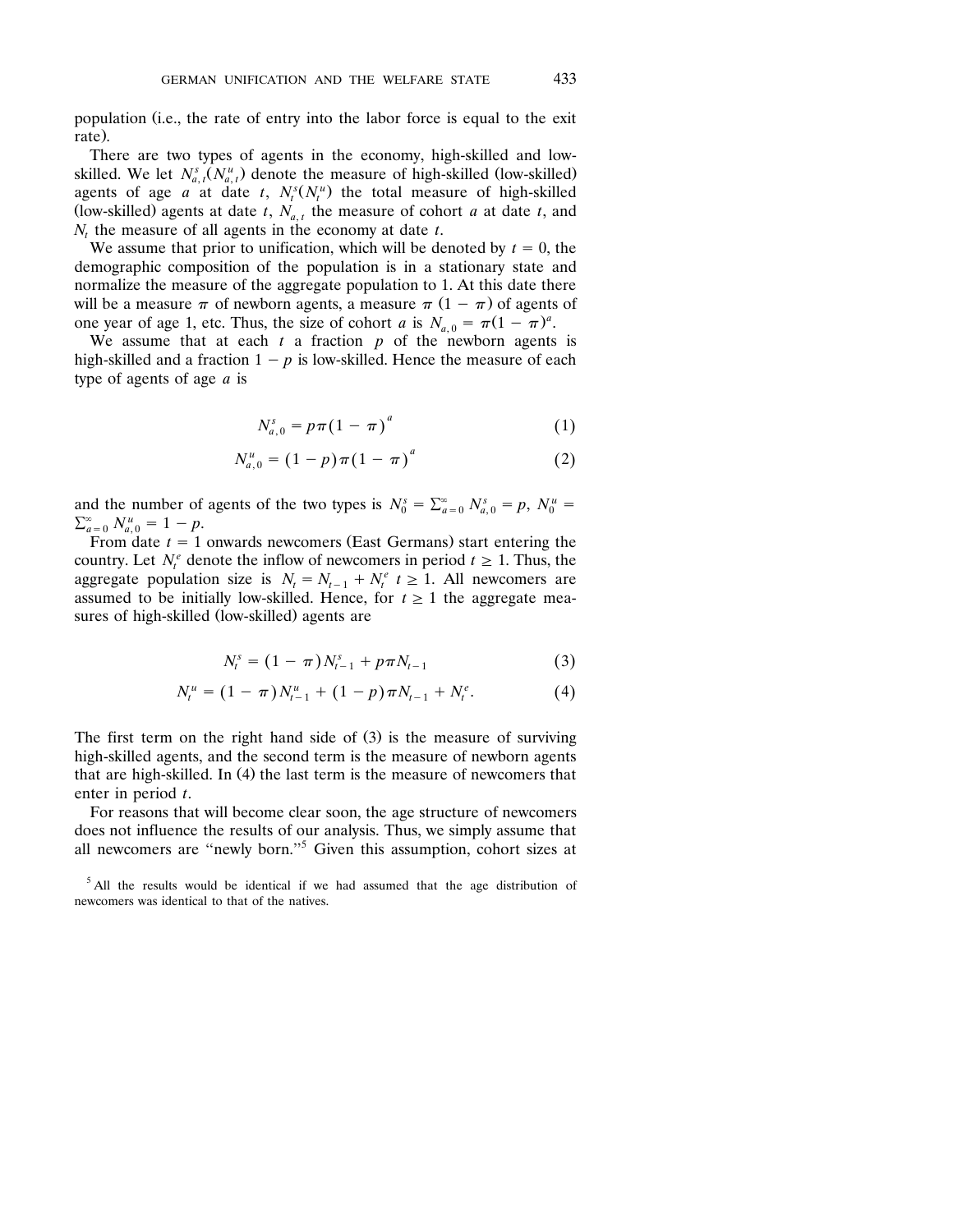time *t* are given by

$$
N_{a,t}^{s} = p\pi (1 - \pi)^{a} N_{t-a-1}
$$
 (5)

$$
N_{a,t}^{u} = (1-p)\pi(1-\pi)^{a}(N_{t-a-1}+N_{t-a}^{e}), \qquad (6)
$$

where  $N_i = N_0$  for  $i \le 0$  and  $N_i^e = 0$  for  $i \le 0$ .

Let  $\gamma_t = N_t^s / N_t$  denote the share of high-skilled agents at date *t*. At  $t = 0$  we assume that  $\gamma_0 = p$ . At  $t \ge 1$  this share is given by

$$
\gamma_t = \frac{N_{t-1}}{N_t} \frac{(1-\pi)N_{t-1}^s + p\pi N_{t-1}}{N_{t-1}} = \frac{1}{g_t^p} \big( (1-\pi) \gamma_{t-1} + p\pi \big), \tag{7}
$$

where  $g_t^p = N_t/N_{t-1}$  denotes the gross growth rate of the aggregate population. Notice that, as long as  $g_t^p$  is constant, the long-run share of high-skilled agents is equal to *p* if  $\pi > 0$ . That is, as long as newcomers die over time and are replaced by the same proportions of high- and low-skilled agents existing in the native population, the long-run share of high-skilled agents will be constant. However, if  $\pi = 0$ , there is no exit from the labor force and  $\gamma_{\infty} = \gamma_0 + \sum_{t=0}^{\infty} g_t^p$  which depends on  $g_t^p$ . Thus, in our setup, the dynamics of the skill composition crucially depends on the rate of entry into and exit from the labor force.

We assume that newcomers arrive gradually in the country. As will be discussed later, this is a short cut to explicitly modeling the fact that the capital stock of the former East Germany depreciated fast but gradually upon unification. We let the inflow of immigrants at date *t* be  $N_t^e = N_0 g_t^e$ . Hence  $N_t = N_0 (1 + \sum_{i=1}^t g_i^e)$  and

$$
g_i^p = N_t / N_{t-1} = \frac{1 + \sum_{i=1}^t g_i^e}{1 + \sum_{i=1}^{t-1} g_i^e}.
$$
 (8)

Finally, we assume that the inflow of newcomers can be represented by a process of the form

$$
g_t^e = \psi g_{t-1}^e + \varepsilon_t^e, \tag{9}
$$

where only  $\varepsilon_1^e$  is positive.

3.2. *Firms*. We assume that there is a large number of identical competitive firms renting factors of production from the households. Production takes place using labor in efficiency units  $(H<sup>e</sup>)$  and capital  $(K)$ and we assume that the production function is Cobb-Douglas with constant returns to scale to these two factors. Hours in efficiency units is a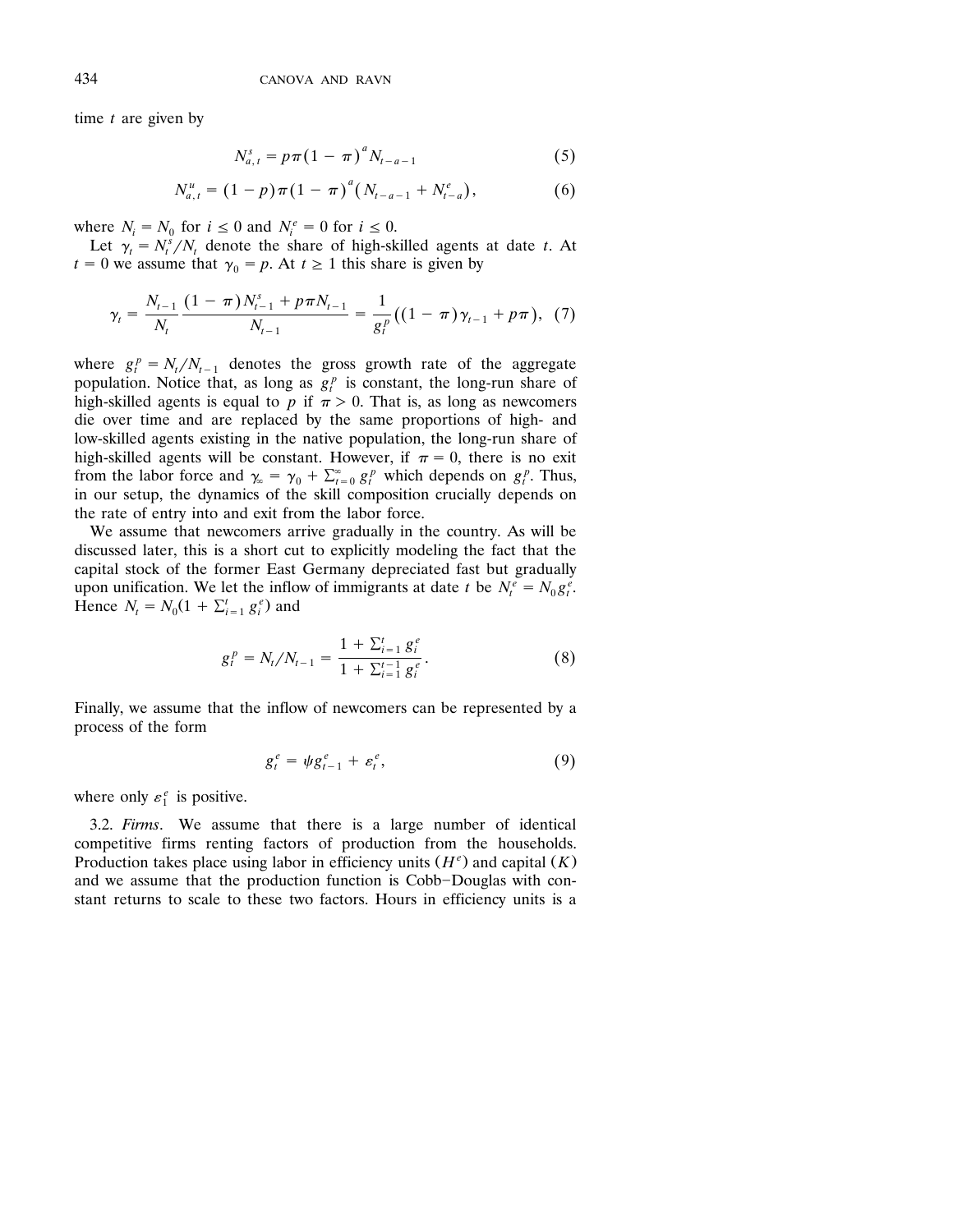CES-aggregate of high-skilled hours  $(H_t^s)$  and low-skilled hours  $(H_t^u)$  and the elasticity of substitution is  $1/\rho$ . High-skilled hours are more productive than low-skilled hours and  $\omega \geq 1$  measures productivity differences.

The maximization problem of the representative firm is

$$
\max_{\{H_t^s, H_t^u, K_t\}} \left[ \omega(H_t^s)^{1-\rho} + (H_t^u)^{1-\rho} \right]^{\frac{\alpha}{1-\rho}} K_t^{1-\alpha} - w_t^s H_t^s - w_t^u H_t^u - r_t K_t,
$$
\n(10)

where  $H_t^s = \sum_{\alpha=0}^{\infty} N_{a,t}^s h_{a,t}^s H_t^u = \sum_{a=0}^{\infty} N_{a,t}^u h_{a,t}^u$ , and  $h_{a,t}^s(h_{a,t}^u)$  is the input of labor of high-skilled (low-skilled) workers of age *a* at date *t*,  $w_t^s(w_t^u)$  the high-skilled (low-skilled) wage rate,  $r_t$  the rental rate of capital, and  $\alpha$  the labor share of income.

Converting (10) into per-capita terms using the definition of  $\gamma_t$ , we rewrite the problem as

$$
\max_{\{h_t^s, h_t^u, k_t\}} \left[ \omega(\gamma_t h_t^s)^{1-\rho} + ((1-\gamma_t)h_t^u)^{1-\rho} \right]^{\frac{\alpha}{1-\rho}} (k_t)^{1-\alpha} - \gamma_t w_t^s h_t^s
$$
  
-(1-\gamma\_t) w\_t^u h\_t^u - r\_t k\_t,

where lower case letters denote per-capita variables, i.e.,  $k_t = K_t/N_t$ ,  $h_t^s = H_t^s/N_t^s$ , and  $h_t^u = H_t^u/N_t^u$ . Since all markets are competitive, factors are paid by their marginal products and the firms' demand for factors of production satisfy the first-order conditions,

$$
r_t = (1 - \alpha) y_t / k_t \tag{11}
$$

$$
w_t^s = \alpha \left[ y_t / \left( h_t^e \right)^{1-\rho} \right] \omega \left( \gamma_t h_t^s \right)^{-\rho} \tag{12}
$$

$$
w_t^u = \alpha \Big[ y_t / \big(h_t^e\big)^{1-\rho} \Big] \big[ \big(1-\gamma_t\big) h_t^u \big]^{-\rho} \,, \tag{13}
$$

where  $h_t^e = \left[ \omega(\gamma_t h_t^s)^{1-\rho} + ((1-\gamma_t)h_t^u)^{1-\rho} \right]^{1/(1-\rho)}$  denotes "efficiency hours" in per capita terms, and  $y_t$  is per capita output. From  $(12)$ – $(13)$  we see that for  $\rho \geq 0$ , the relative skilled wage depends positively on the productivity differential and on the share of low-skilled agents in the economy.

3.3. *Low*-*skilled agents*. We assume that low-skilled agents own no capital or other financial assets. Since they cannot save and the survival probability is independent of age, all agents of this type alive at any date are identical. Low-skilled agents of age *a* at date *t* maximize expected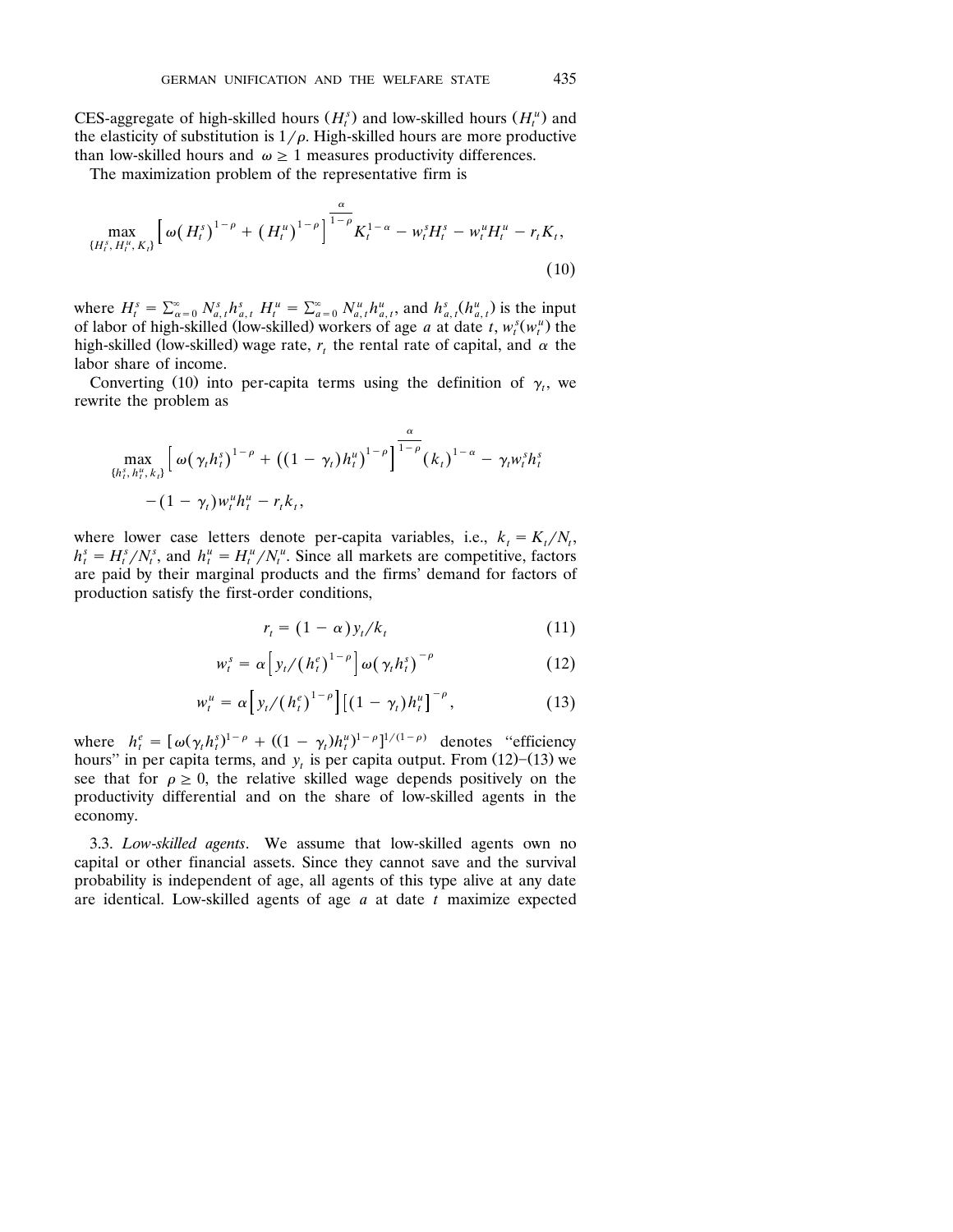utility

$$
U_{a,t}^{u} = E_{t} \sum_{j=0}^{\infty} (\beta (1 - \pi))^{j} (\ln c_{a+j,t+j}^{u} + A \ln(l_{a+j,t+j}^{u})) \qquad (14)
$$

subject to a sequence of budget constraints,

$$
c_{a,t}^u \leq w_t^u h_{a,t}^u (1 - \tau_t^u) = (1 - \tau_t^u) y_{a,t}^u
$$
 (15)

and time constraints,

$$
l_{a,t}^u + h_{a,t}^u \le 1,\t\t(16)
$$

where  $c^u$  denotes consumption,  $l^u$  is leisure,  $h^u$  is hours worked,  $\tau^u$  is the income tax rate,  $y^u$  is the unskilled income,  $\beta$  is the subjective discount factor, and  $A > 0$  is a share/weight parameter. We have normalized the time endowment to one each period. The solution to the problem is

$$
h_{a,t}^{u} = 1/(1+A), \qquad y_{a,t}^{u} = [1/(1+A)] \cdot w_{t}^{u}, \qquad c_{a,t}^{u} = (1-\tau_{t}^{u}) \cdot y_{a,t}^{u}.
$$
\n
$$
(17)
$$

Thus, independent of the cohort, these agents work a constant number of hours and simply consume their after-tax income period-by-period.

3.4. *High*-*skilled agents*. High-skilled agents are different from lowskilled agents because they are more productive and because they accumulate capital (which they can use to smooth consumption). We assume they are born without any capital holdings. Each period they choose their labor supply, their consumption, and their savings. At the end of each period, they purchase an insurance contract, offered by a large number of competitive insurance companies, which promises them a gross return of  $1 + x$  on their end-of-period savings if they are alive at the start of the next period. If the agent dies, her wealth is transferred to the insurance company. Since a fraction  $\pi$  of the agents die each period, it follows from the insurance companies zero profit condition that the gross return  $1 + x$  is equal to  $1/(1 - \pi)$ <sup>6</sup> Surviving high-skilled agents then rent their stock of savings to the firms which use them as working capital in production.

<sup>&</sup>lt;sup>6</sup> To see this let  $\hat{k}_{a,t+1}^s$  denote the end-of-period capital holdings of skilled agents of cohort *a* in period *t*. The total receipts of the insurance industry are  $R_t = \sum_{a=0}^{\infty} N_{a,t}^s \hat{k}_{a,t+1}^s$ . The insurance industry pays out the premiums at the beginning of the next period and total payments are  $P_{t+1} = \sum_{a=0}^{\infty} N_{a+1,t+1}^{s}(1+x)\hat{k}_{a,t+1}^{s}$  where  $N_{a+1,t+1}^{s} = (1-\pi)N_{a,t}^{s}$ . Thus, the zero profit condition implies that  $(1 + x) = 1/(1 - \pi)$ .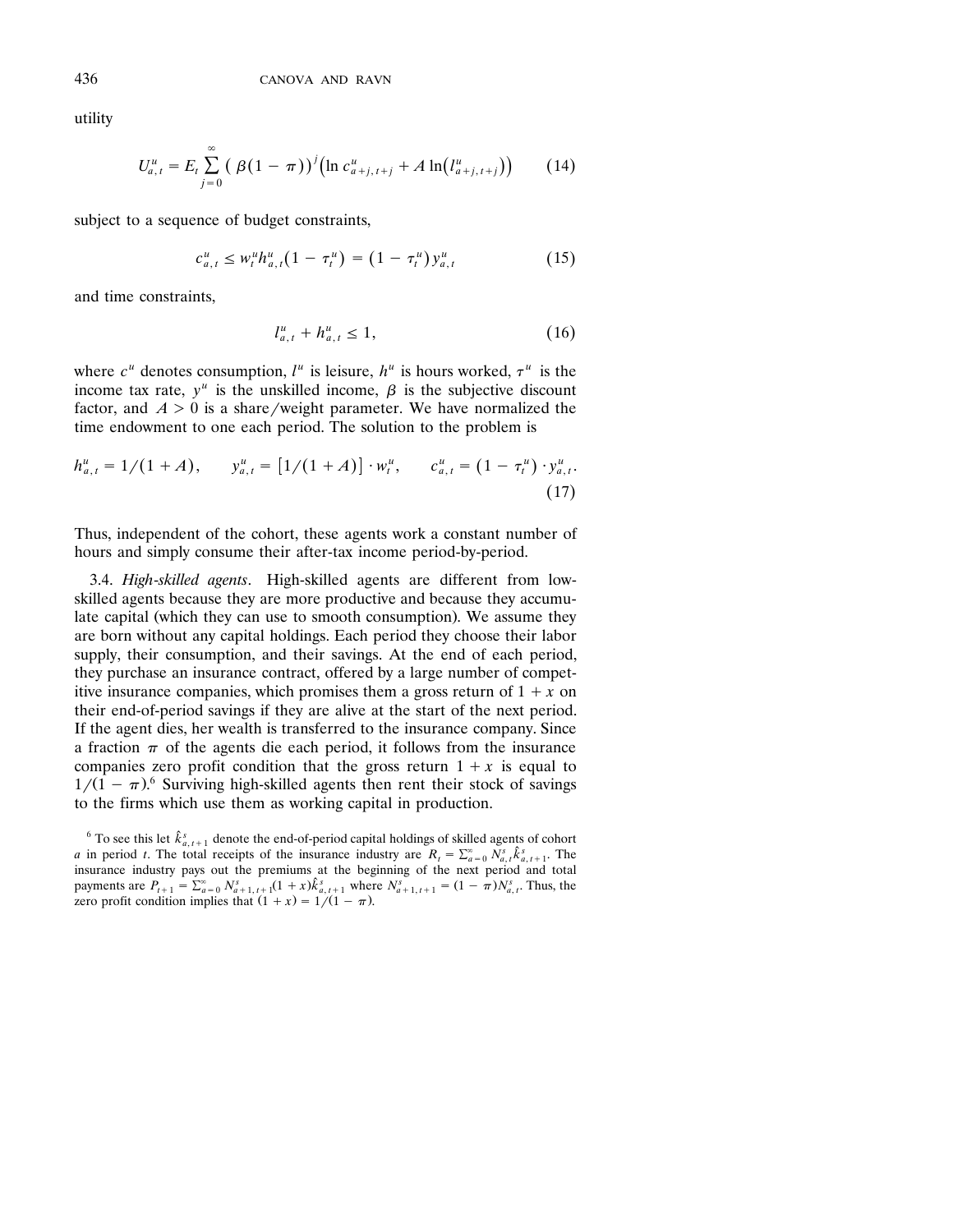We assume that the utility function of high-skilled agents is identical to that of the low-skilled agents. Expected utility of an individual of cohort *a* at date *t* is given by

$$
U_{a,t}^s = E_0 \sum_{j=0}^{\infty} (\beta (1 - \pi))^j (\ln c_{a+j,t+j}^s + A \ln (1 - h_{a+j,t+j}^s))
$$
 (18)

and their flow budget constraint is

$$
c_{a,t}^s + x_{a,t}^s \le (w_t^s h_{a,t}^s + r_t k_{a,t}^s)(1 - \tau_t^s). \tag{19}
$$

Let high-skilled income be  $y_{a,t}^s = w_t^s h_{a,t}^s + r_t k_{a,t}^s$ . The capital accumulation equation is

$$
k_{a+1,t+1}^s = \frac{1}{1-\pi} \left[ (1-\delta) k_{a,t}^s + x_{a,t}^s \right],
$$
 (20)

where  $k_{0,t}^s = 0$ ,  $x_t^s$  are investments,  $\tau^s$  the high-skilled tax rate, and  $\delta$  the depreciation rate.<sup>7</sup>

We can formulate the maximization problem as

$$
v(k_{a,t}^s) = \max(\ln c_{a,t} + A \ln(1 - h_{a+j,t+j}^s) + E_t \beta (1 - \pi) v(k_{a+1,t+1}^s))
$$
\n(21)

subject to (19) and (20) where  $v(k_{a,t}^s)$  is the value function for an agent that starts the period with a capital holding of  $k_{a,t}^s$ . The first order conditions for the problem and the envelope condition imply that  $8$ 

$$
h_{a,t}^s = 1 - A \frac{c_{a,t}^s}{w_t^s (1 - \tau_t^s)}
$$
 (22)

$$
1 = E_t \beta \frac{c_{a,t}^s}{c_{a+1,t+1}^s} \big(1 + (1 - \tau_{t+1}^s) r_{t+1} - \delta \big).
$$
 (23)

 $\frac{7}{2}$  Equation (20) differs from the standard capital accumulation equation in infinite horizon models because the insurance companies pay out premiums only to the agents that are lucky

enough not to die.<br><sup>8</sup> The first order conditions are given by  $1/c_{a,t}^s = \lambda_{a,t}^c$ ,  $A/(1 - h_{a,t}^s) = \lambda_{a,t}^c w_t^s (1 - \tau_t^s)$ ,<br> $\lambda_{a,t}^c = \frac{1}{1 - \pi} \lambda_{a,t}^k$ , and  $E_t \beta (1 - \pi) v'(k_{a+1,t+1}^s) = \lambda_{a,t}^k$ , where v' denotes the deriva envelope condition is given by  $v'(k_{a,t}^s) = \lambda_{a,t}^c (1 - \tau_t^s) r_t + \frac{1 - \delta}{1 - \pi} \lambda_{a,t}^k$ . Combining these gives rise to the Euler equations.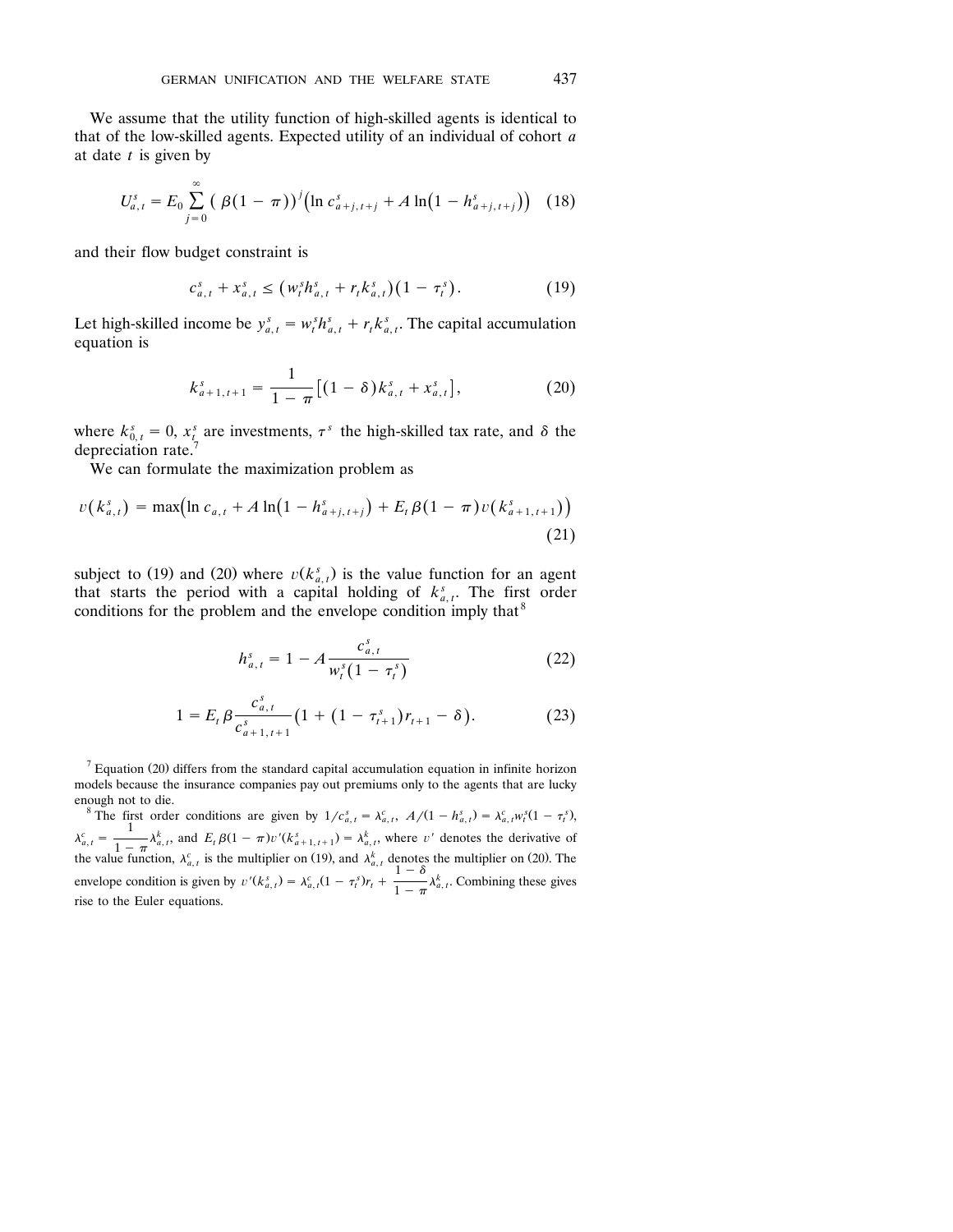3.5. *The government*. We assume that there is a government whose only aim is to redistribute income across classes of agents via taxes and transfers and it is forced to do this by balancing its budget on a period-byperiod basis. Hence the sequence of taxes and transfers must satisfy

$$
\sum_{a=0}^{\infty} N_{a,t}^{s} \tau_{t}^{s} y_{a,t}^{s} + \sum_{a=0}^{\infty} N_{a,t}^{u} \tau_{t}^{u} y_{a,t}^{u} = 0, \qquad (24)
$$

where  $y_{a,t}^s$  and  $y_{a,t}^u$  are the taxable incomes of the two types of agents. While in practice intertemporal borrowing was used to finance the reconstruction in the first few years of the unification, the conditions of the Maastricht Treaty have forced drastic reductions of government deficits and debt since 1994, de facto imposing a balance budget condition (see Driffill and Miller, 1998). We assume that  $\tau_t^u = \tau_t^s - \mu_t$ , so that  $\mu_t$  is a income tax rebate on low-skilled agents and that  $\tau_i^s$  is endogenously chosen to target certain redistributive policies.

We consider the following two different tax policies:

1. An *egalitarian rule* (ER), where the income tax rate on high-skilled workers is chosen so as to keep the ratio of the average income of the two types of agents constant. That is,

$$
(1-\tau_t^s)\sum_{a=0}^{\infty} N_{a,t}^s y_{a,t}^s/N_t^s = \psi(1-(\tau_t^s-\mu_t))\sum_{a=0}^{\infty} N_{a,t}^u y_{a,t}^u/N_t^u, (25)
$$

where  $\psi$  is the wedge in the after-tax income of the two types of agents. The left hand side of this expression is the average after-tax income of the high-skilled agents, and the left hand side, apart from  $\psi$ , is the average after-tax income of the low-skilled agents.

2. An *insurance rule* (IR), where the government insures the income (consumption) of low-skilled agents from any type of fluctuations; i.e., taxes and transfers are chosen to satisfy

$$
\left(1 - \left(\tau_t^s - \mu_t\right)\right) \sum_{a=0}^{\infty} N_{a,t}^u y_{a,t}^u / N_t^u = \bar{y}^u, \tag{26}
$$

where  $\bar{y}^u$  is a constant.

The first rule is very common in theoretical studies examining the static effects of migration (see Razin and Sadka, 1995). Egalitarian rules also turn out to be sufficiently popular as redistributive tools in standard models of public finance (see, e.g., Auerbach and Kotlikoff, 1987), to grant them a particular status in our study.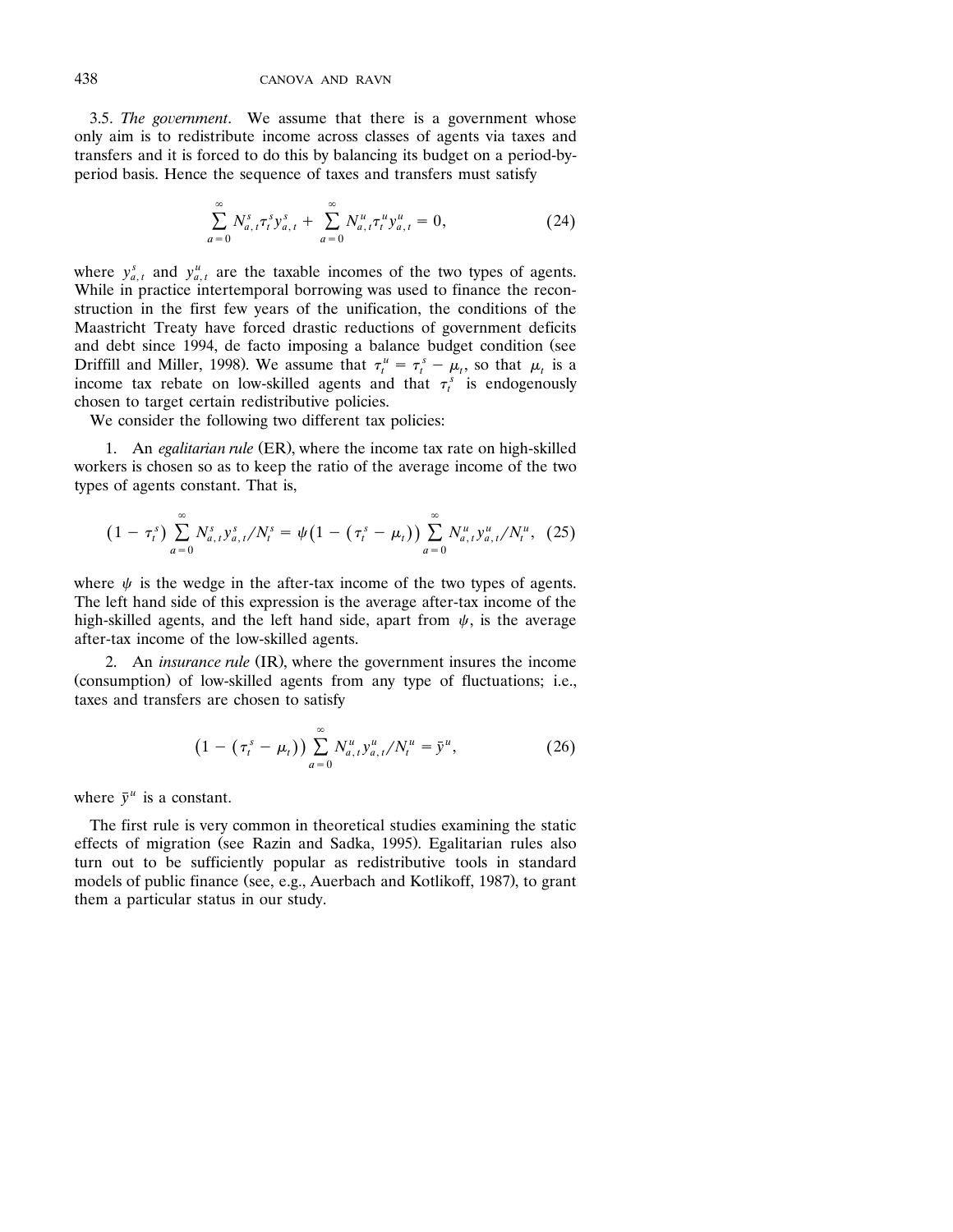The second rule is of particular interest for two reasons. First, Schrettl (1992) suggests that the distinguishing feature of the East German transition process compared to that of other formerly centrally planned economies was that West Germany provided exactly this type of insurance.<sup>9</sup> Second, the introduction of such a scheme effectively provided saving constrained agents with publicly funded insurance (see, e.g., Padoa-Schioppa, 1987, for the rationale for such a scheme in the context of a European fiscal union).

3.6. *Equilibrium*. In the aggregate the following income composition and resource constraints must hold,

$$
y_t = \gamma_t y_t - (1 - \gamma_t) y_t^u \tag{27}
$$

$$
y_t = \gamma_t c_t^s + (1 - \gamma_t) c_t^u + \gamma_t x_t^s, \qquad (28)
$$

where aggregated variables are defined as  $y_t^s = (\sum_{a=0}^{\infty} N_{a,t}^s y_{a,t}^s)/N_t^s$ ,  $y_t^u =$  $(\sum_{a=0}^{\infty} N_{a,t}^{u} y_{a,t}^{u})/N_{t}^{u}, c_{t}^{s} = (\sum_{a=0}^{\infty} N_{a,t}^{s} c_{a,t}^{s})/N_{t}^{s}, c_{t}^{u} = (\sum_{a=0}^{\infty} N_{a,t}^{u} c_{a,t}^{u})/N_{t}^{u}, x_{t}^{s}$  $= (\sum_{a=0}^{\infty} N_{a,t}^{s} x_{a,t}^{s})/N_{t}^{s}.$ 

We can now define the equilibrium for this economy. We use a standard recursive definition of the equilibrium:

DEFINITION. A recursive competitive equilibrium is a set of functions,  $\mathscr{P} = (r, w^s, w^u), \ \mathscr{T} = (\tau^s, \tau^u, \mu), \ \mathscr{S} = (c_a^s, \dot{h}_a^s, x_a^s, k_a^s, h_a^u, c_a^u, k, h^s, h^u)$  such that given the prices  $\mathscr{P}$ , the taxes  $\mathscr{T}$ , and the law of motion given by Eq. (9), (i) the skilled households choose  $(c_a^s, h_a^s, x_a^s, k_a^s)$  to solve the problem in (21), (ii) the low-skilled households choose  $(h_u^{\tilde{u}}, c_a^{\tilde{u}})$  to solve the problem in  $(14)$ – $(16)$ ,  $(iii)$   $(k, h^s, h^u)$  solves the firms problem in  $(10)$ ,  $(iv)$  the government's budget constraint (24) is satisfied, and (v) all markets clear.

Although the model features two types of agents and high-skilled households differ according to age and capital holdings, it is straightforward to solve for the equilibrium. In the Appendix we provide the steps needed to compute the equilibrium conditions for per-capita variables.

3.7. *Calibration*. We calibrate the model to match annual German data and try to use standard parameter values whenever possible. The selected values and the resulting steady state values for macrovariables are collected in Tables I and II. The depreciation rate is set equal to 10% and the real interest rate to 4%. The parameter  $\alpha$  (the labor share of income) is set to 64% (as in Akerlof *et al.*, 1991). All these values are similar to those

 $9^9$  Schrettl (1992) also suggests that income transfers to the former East Germany were provided in exchange for the property rights to the capital stock of the former East German government.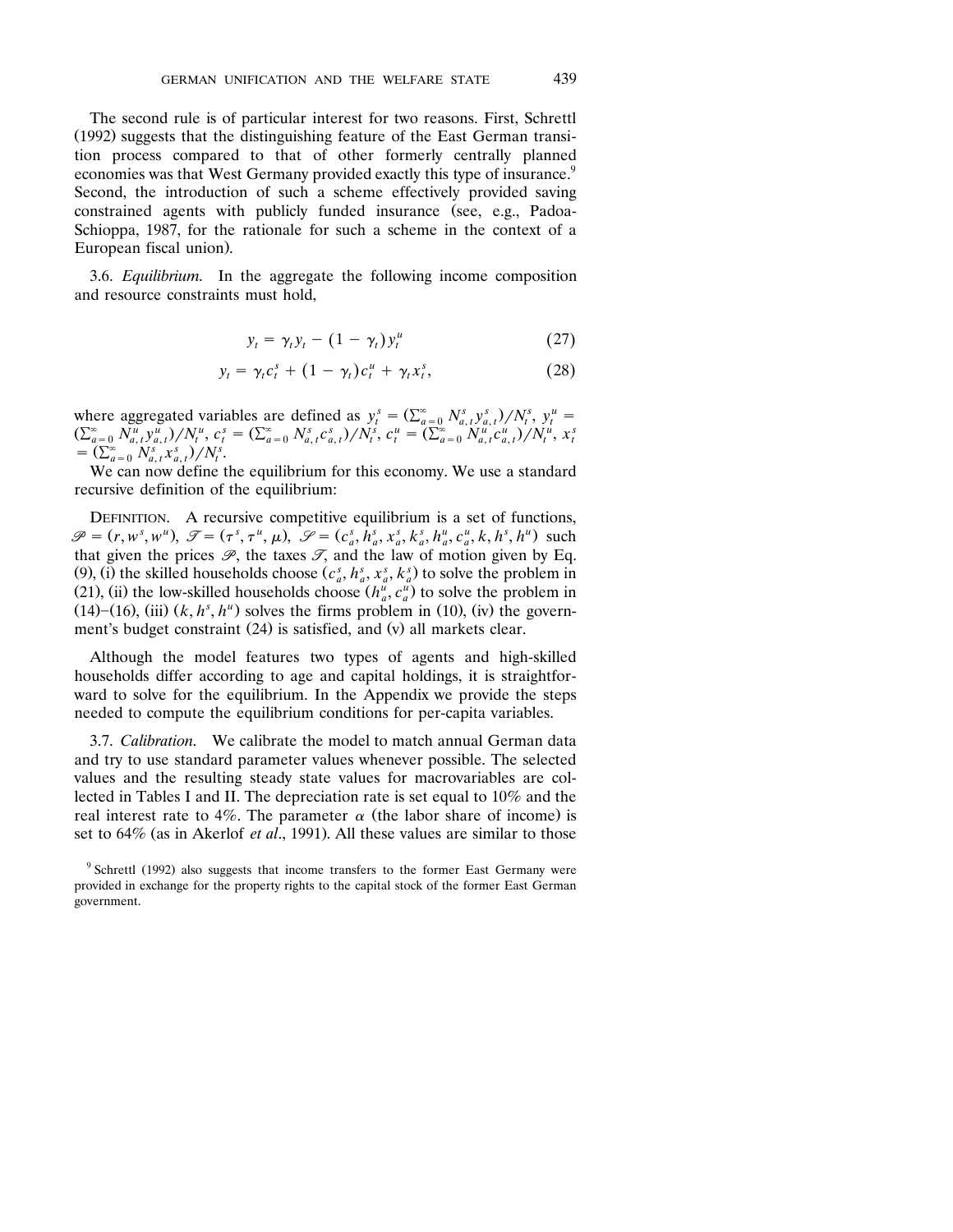#### 440 CANOVA AND RAVN

| Parameter           | Value                  | Description                                                              |  |  |  |  |  |
|---------------------|------------------------|--------------------------------------------------------------------------|--|--|--|--|--|
| β                   | 1/1.04                 | Subjective discount factor                                               |  |  |  |  |  |
| $\pi$               | 0.0, 0.025, 0.04, 0.10 | Probability of death                                                     |  |  |  |  |  |
| $h^u$               | 0.30                   | Hours worked, low-skilled agents                                         |  |  |  |  |  |
| $A = (1 - h^u)/h^u$ | 2.33                   | Preference parameter                                                     |  |  |  |  |  |
| $\gamma$            | 0.50                   | Share of high-skilled agents                                             |  |  |  |  |  |
| $\alpha$            | 0.64                   | Total labor share of income                                              |  |  |  |  |  |
| $\rho$              | 0, 0.5                 | Inverse of elasticity of substitution                                    |  |  |  |  |  |
|                     |                        | between high- and low-skilled hours                                      |  |  |  |  |  |
| δ                   | 0.1                    | Capital depreciation rate                                                |  |  |  |  |  |
| $\omega$            | 2.0                    | Productivity difference between                                          |  |  |  |  |  |
|                     |                        | high- and low-skilled hours                                              |  |  |  |  |  |
| $\tau^{s}$          | 0.00, 0.05             | High-skilled marginal tax-rate                                           |  |  |  |  |  |
| ψ                   | 2.63                   | Income wedge between high- and low-skilled<br>agents in egalitarian rule |  |  |  |  |  |
| $\mu$               | Endogenous             | Tax rebate for low-skilled agents<br>egalitarian and insurance rules     |  |  |  |  |  |
| $\bar{v}$           | 0.33                   | Low-skilled income in insurance rule                                     |  |  |  |  |  |

TABLE I Calibrated Parameters

used by Canova and Marrinan (1998) for West Germany in calibrating a three-country model of the business cycle.

We assume that the population is stationary in the steady state. For moderate values of the income tax parameters these values imply a capital-output ratio of  $2.44 - 2.57$ , which represents sufficiently well the conditions in West Germany before unification.

For the productivity differential  $\omega$  Kydland (1984) and Rios-Rull (1993) suggest a value of 2, which seems a reasonable upper bound for the average productivity differences between East and West Germany at the time of unification (see Sinn and Sinn, 1992). We do not know much about the elasticity of substitution between high- and low-skilled workers,  $1/\rho$ , and different studies have provided estimates for classes of workers which do not fit our classification (see Katz and Murphy, 1992, or Bean and Pissarides, 1991). Therefore, for the benchmark case, we select  $\rho = 0$ which matches the fact that the skilled wage premium was approximately constant before the unification and has not shown any substantial change after 1990. For sensitivity we also report results obtained when there is moderate substitutability between the two types of labor ( $\rho = 0.5$ ). The share of workers in West Germany before unification with a secondary education degree or less was about 50% and of these about 20% held no assets. Hence we set  $\gamma = 0.50$ . Finally, we choose *A* such that low-skilled agents use 30% of their nonsleeping time on market activities, i.e.,  $A =$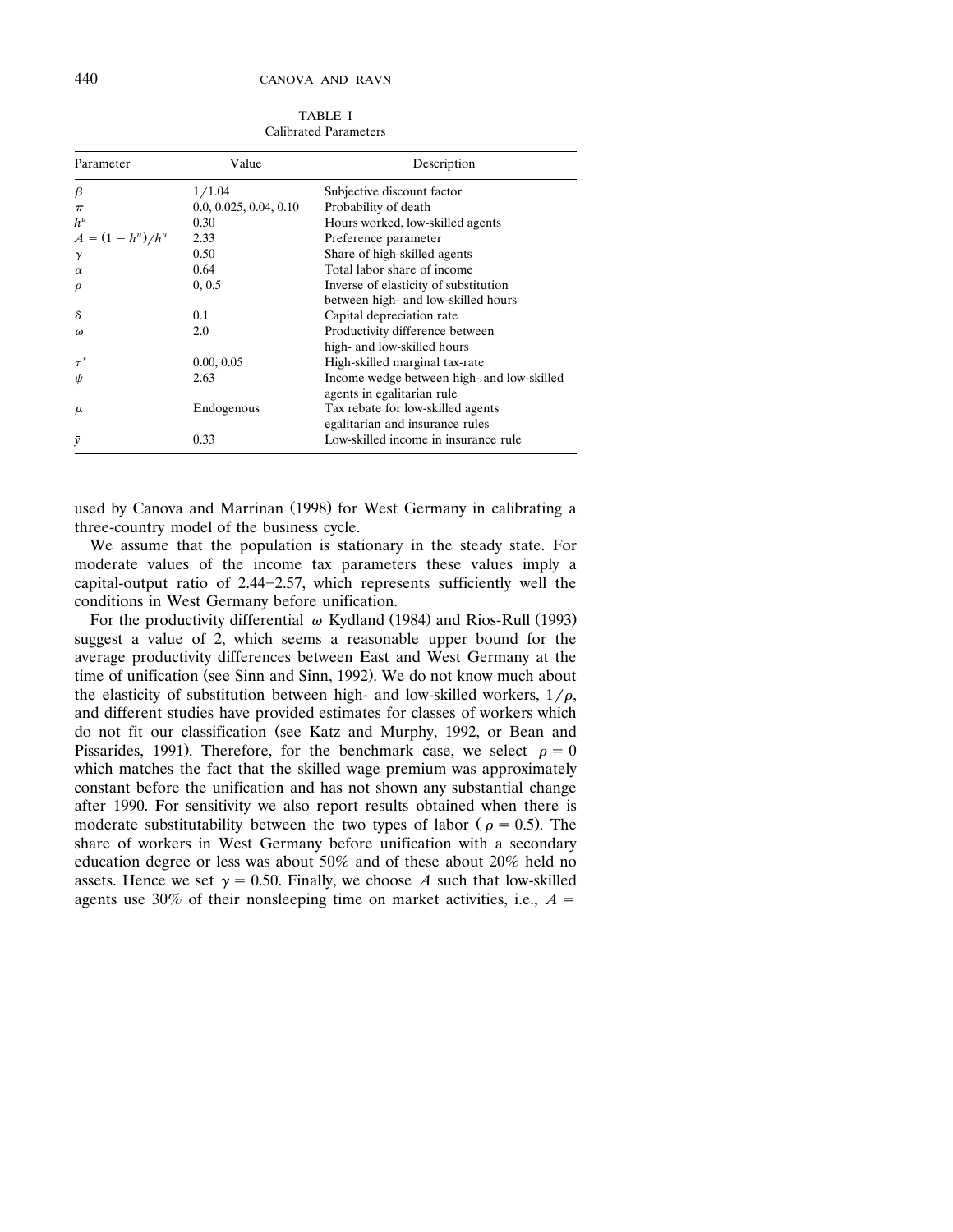|                                                                                                                                                                                                                                                        | Steady States Values<br>TABLE II |                                                              |                                                                                 |
|--------------------------------------------------------------------------------------------------------------------------------------------------------------------------------------------------------------------------------------------------------|----------------------------------|--------------------------------------------------------------|---------------------------------------------------------------------------------|
| Definition<br>Variable                                                                                                                                                                                                                                 |                                  | Value                                                        | Description                                                                     |
| $\beta(1-\alpha)(1-\tau^s)$<br>$1 - \beta(1 - \delta)$<br>k/y                                                                                                                                                                                          |                                  |                                                              | 2.57 <sup>a, b</sup> , 2.443 <sup>c, d</sup> Aggregate capital-output ratio     |
| $\frac{\delta k}{j}$<br>x/y<br>$c/\mathcal{Y}$                                                                                                                                                                                                         |                                  | $0.257^{a, b}, 0.244^{c, d}$<br>$0.743^{a, b}, 0.756^{c, d}$ | Aggregate investment-output ratio<br>Aggregate consumption-output               |
| $\frac{(1-h^{s})\alpha\omega(1-\tau^{s})}{m} = \frac{(\omega(\gamma h^{s})^{1-\rho} + ((1-\gamma)h^{u})^{1-\rho})}{m}$<br>$(\gamma h^s)^{-\rho}$<br>$As(c^s)$<br>h <sup>s</sup>                                                                        |                                  |                                                              | 0.254ª, <sup>c</sup> , 0.254 <sup>b, d</sup> Per-capita aggregate skilled hours |
| $((h^s )^\rho + (h^u )^\rho )^{1-\rho}$<br>$h^e$                                                                                                                                                                                                       |                                  | $0.69^{\,a,\,b},\,0.67^{c,\,d}$<br>0.40                      | Per-capita efficiency hours<br>Output level                                     |
| $\frac{1}{y} * y$<br>x                                                                                                                                                                                                                                 |                                  | $1.771^{a, b}$ , $1.63^{c, d}$                               | Capital stock                                                                   |
| $s(c^u) = c^u/y$ $(s(c^u) - \frac{\tau^s}{1 - \gamma})(1 - \gamma)h^u)^p = \frac{\alpha \lambda \lambda^s}{(\omega(\gamma h^s)^{1 - \rho} + ((1 - \gamma)h^u)^{1 - \rho})}$                                                                            |                                  | $0.475^a$ , $0.450^b$<br>$0.551^c, 0.527^d$                  | consumption to aggregate output<br>Ratio of per-capita unskilled                |
| $1 - \gamma s(c^s) - (1 - \gamma)s(c^u)$<br>$s(c^s) = c^s/y$                                                                                                                                                                                           |                                  | $1.074^a$ , $1.036^b$                                        | Ratio of per-capita skilled                                                     |
| $-x/y$                                                                                                                                                                                                                                                 |                                  | $0.960^c, 0.984^d$<br>$0.70^a, 0.73^b$                       | consumption to aggregate output<br>High-skilled consumption                     |
| r,                                                                                                                                                                                                                                                     |                                  | $0.64^c, 0.68^d$<br>$0.33^a, 0.31^b$<br>$0.37^c, 0.35^d$     | Low-skilled consumption                                                         |
| <sup>b</sup> Model with $\rho = 0.5$ and $\tau^s = 0.00$ .<br><sup>d</sup> Model with $\rho = 0.5$ and $\tau^s = 0.05$<br>$\epsilon$ Model with $\rho = 0$ and $\tau$ <sup>s</sup> = 0.05.<br><sup>a</sup> Model with $\rho = 0$ and $\tau^s = 0.00$ . |                                  |                                                              |                                                                                 |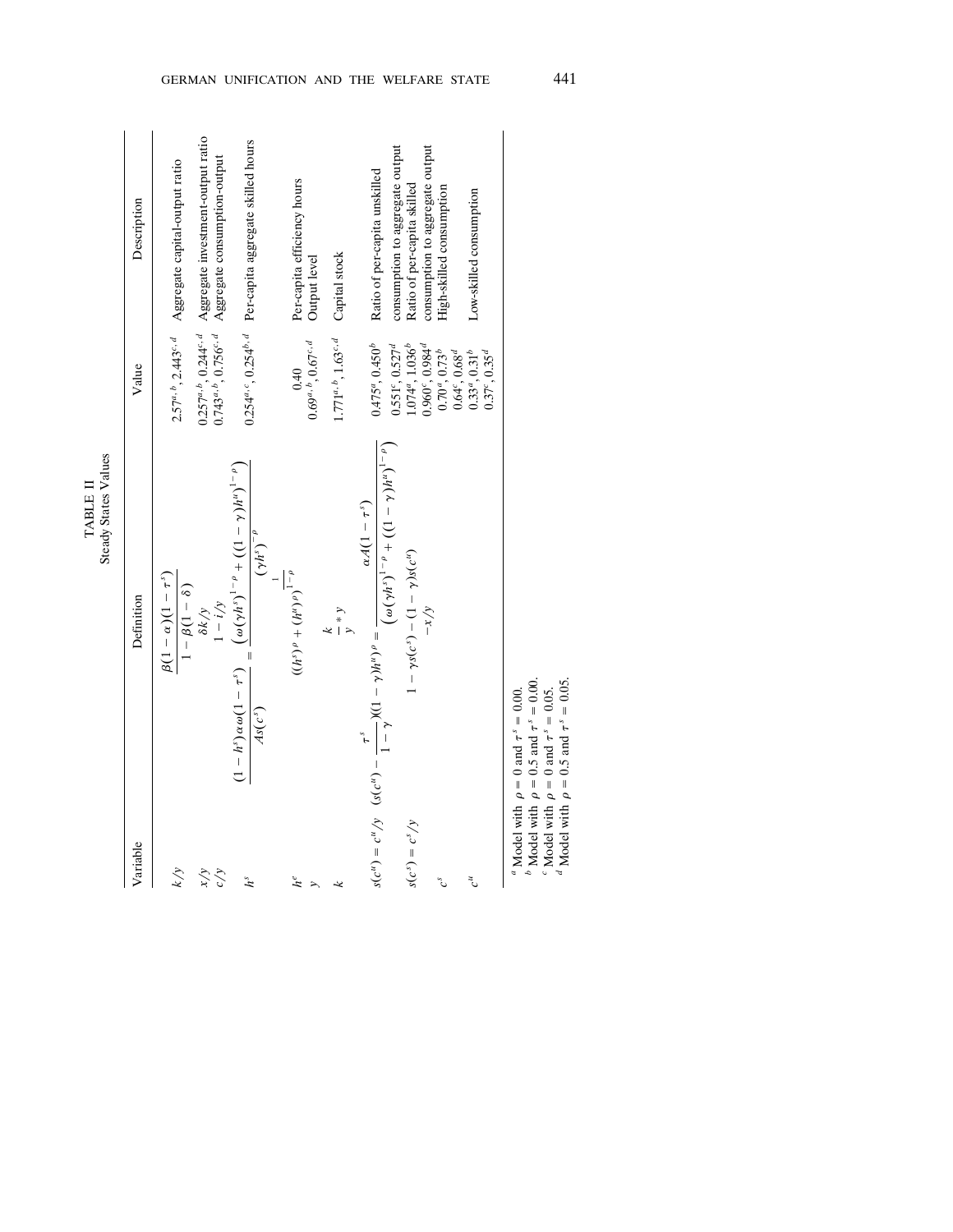2.33. These parameters imply, among other things, that the steady state investment-output ratio is about 0.25, that high-skilled hours is 0.25 (36 hours per week), that the capital-labor ratio is 4.37, and that, roughly, low-skilled agents consume about 50% less than high-skilled agents. All of these numbers fit pretty well the features of the West German economy before 1990.10

As discussed in Section 2, the population and the workforce of the former East Germany were approximately 26% of those of West Germany at the time of the unification. Examining the effects of a one-time shock of this size may lead to extreme results given that newcomers do not carry productive capital with them. One way to produce more realistic estimates of the adjustment process is to assume that unification happens gradually rather than instantaneously at ''unification-day'' thereby allowing for gradual scrapping of newcomers' capital. Here we assume that 75% of newcomers' capital scrapped in the first year. In other words, we assume that  $e_t$  is an AR(1) process with persistence parameter 0.25.

A crucial parameter we need to calibrate is the probability of death  $\pi$ . This parameter regulates the timing of replacement of existing agents in the economy and determines how long it would take for newcomers to become like natives, in the sense of acquiring the same distribution of skills as natives. Recall that we have assumed that all newcomers are newly born so that the expected time needed to replace them with the same proportion of high- and low-skilled agents existing in the native population is approximately  $40-45$  years. This is clearly an upper bound which can be sharpened by turning to existing migration evidence for Germany. Felderer  $(1994)$  has shown that German speaking migrants toward Germany (primarily of Russian and Polish origin), typically need a generation to have the same skill and income level of the average natives. This suggests that the expected average lifetime of a low-skilled East German joining the federation should be approximately 25 years. Further evidence which can be used to calibrate this parameter comes from reports of the Deutche Bundesbank (1996) which estimated that the retraining period for the East German workforce will be approximately  $12-14$  years. This estimate appears to be overly optimistic since Soskice (1994) and others have argued that even retrained workers do not usually fit the West German profile of semi-skilled workers, making the expected transition period in the composition of the population probably much longer. Furthermore, retraining efforts have substantially slowed down in the last two years. Overall, this evidence suggests that the East German workforce will be low-skilled for a substantial amount of time after the unification and that the changes in the skill composition brought about by the unification will be persistent.

<sup>&</sup>lt;sup>10</sup> In particular, the fact that low-skilled agents work more hours than high-skilled agents.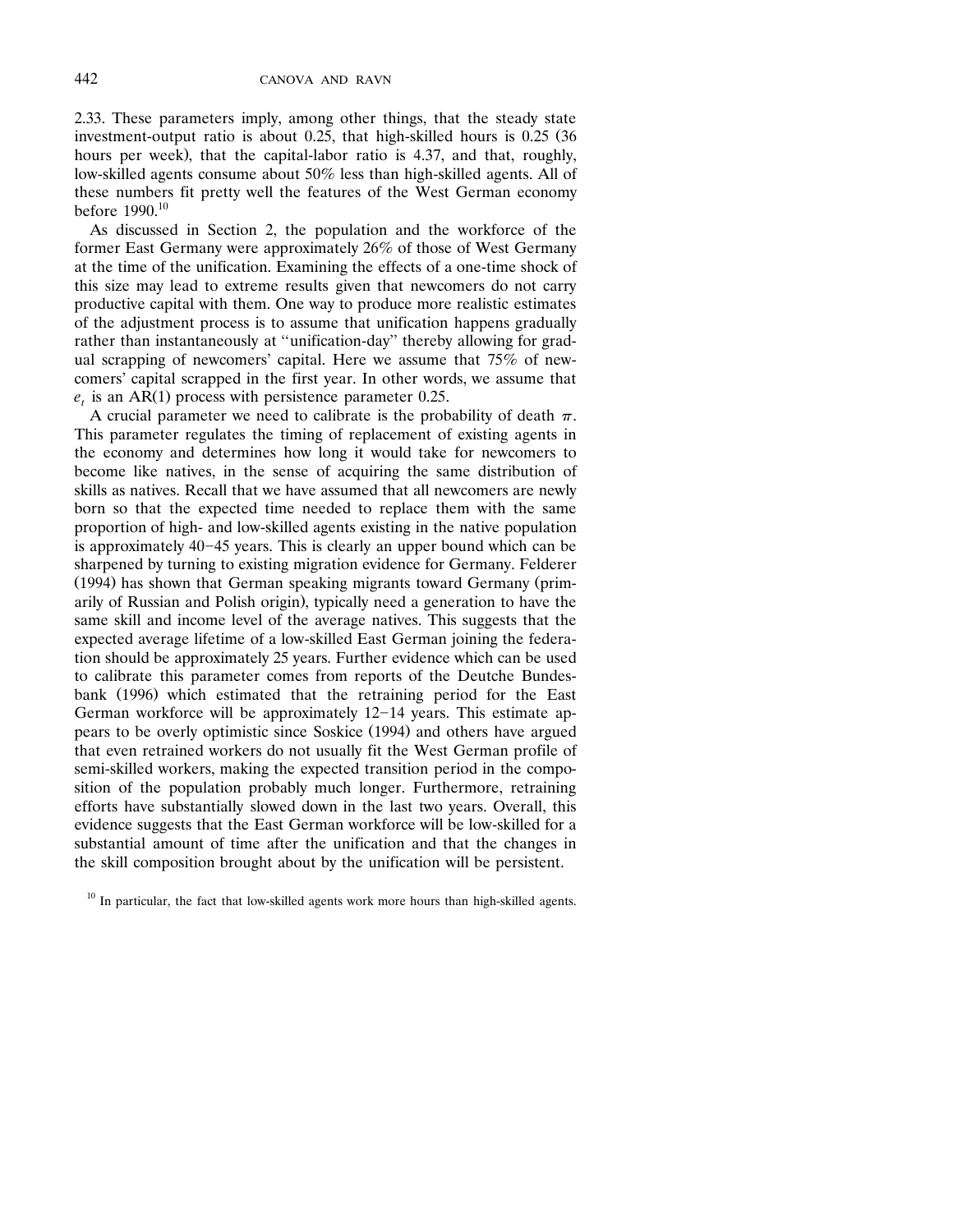For this reason, we choose for our benchmark  $\pi = 0.025$ , which implies that the expected labor market participation of agents in the economy is 40 years. Because of the importance of this parameter in determining the expected time needed to converge to the steady state we will also examine three other situations: one where all newcomers are expected to be replaced by newborns in about 10 years ( $\pi$  = 0.10), one where the inflow of East Germans creates an expected imbalance in the skill composition of agents of about 25 years ( $\pi$  = 0.04), and one where skill differences are permanent ( $\pi = 0.0$ ). Notice, however, that the adjustments of the skill composition in our model occur because of labor market exits and entries and the share of high-skilled agents among the new agents is constant over time. Thus, the experiments with  $\pi = 0.10$  or  $\pi = 0.04$  are somewhat unrealistic because they imply that average length of labor market participation is counterfactually low  $(10 \text{ or } 25 \text{ years})$ .

Finally, we need to calibrate government tax rules. We assume that before unification the high-skilled income tax rate is 5%, a value we believe is reasonable once it is taken into account that the tax rate in our model relates only to the parts of the government budget associated with redistribution. We treat  $\psi$  as a parameter and the benchmark value corresponds to the value implied by a  $5\%$  income tax rate on high-skilled agents ( $\psi$  = 2.63). Given other parameters, this implies that low-skilled after-tax income is 38% of the after tax income of high-skilled agents. Finally, we set  $\bar{y} = 0.33$ , the level of consumption of the low-skilled portion of the native population before unification.

#### 4. THE DYNAMIC EFFECTS OF THE UNIFICATION

We consider first the case where there is no government and, therefore, we set all taxes and redistributive parameters to zero. This step is useful in order to understand how unification would have affected West German macrovariables in isolation from issues arising from redistribution.

4.1. *Short*-*run adjustments*. The effects on aggregate *per*-*capita* variables when  $\rho = 0$  are reported in Fig. 4A while Fig. 4B shows the effects on disaggregated variables (see Fig. 4.1 for  $\pi = 1/25$ ). Figure 5 presents the behavior of macro- and disaggregated variables when  $\rho = 0.5$ .

On impact, the response of aggregate variables following a unification disturbance is similar to the one brought about by a sudden disruption of the capital stock. Because the capital-labor ratio (measured in efficiency units) falls at unification, the return to capital increases. This leads to an increase in the investment share of output of about  $1.8\%$  (to about  $26.8\%$ )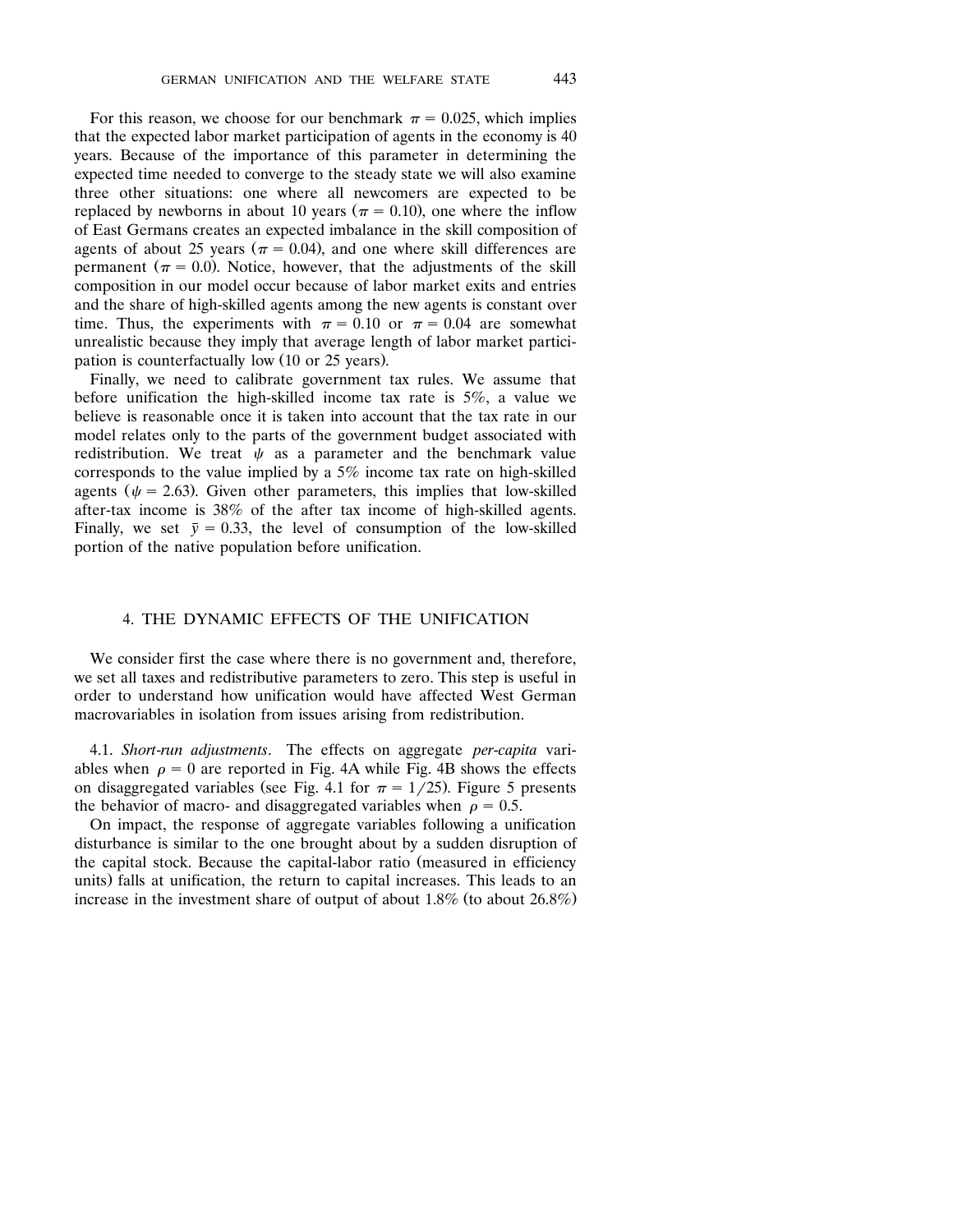

**FIG. 4.** Dynamics in the baseline model (percentage deviations from initial steady state in years following the unification). (A) —, capital stock;  $**$ , output;  $\Theta \Theta$ , consumption;  $\Xi \Xi$ , investment;  $\Delta \Delta$ , efficiency hours. (B) -, skilled income; \*\*, skilled consumption;  $\Theta \Theta$ , unskilled consumption;  $\boxminus \boxminus \equiv$ , skilled hours;  $\triangleq \triangleq$ , wage.

and to an increase in investment per-capita of  $2\%$ .<sup>11</sup> The decline in output per-capita  $(7%)$  is smaller than the initial drop in the capital-labor ratio (about 15%) because high-skilled agents work harder to reconstruct the per-capita capital stock. As a consequence total hours increase (about  $8\%$ ) but efficiency hours decline (by about  $2\%$ ) because more low-skilled



**FIG. 4.1.** Dynamics when  $\pi = 1/25$  (percentage deviations from initial steady state in years following the unification). (A) –, capital stock;  $**$ , output;  $\Theta \Theta$ , consumption;  $\Box \Box$ , investment;  $\Delta \Delta$ , efficiency hours. (B) -, skilled income; \*\*, skilled consumption;  $\Theta \Theta$ , unskilled consumption;  $\exists \exists$ , skilled hours;  $\Delta \Delta$ , wage.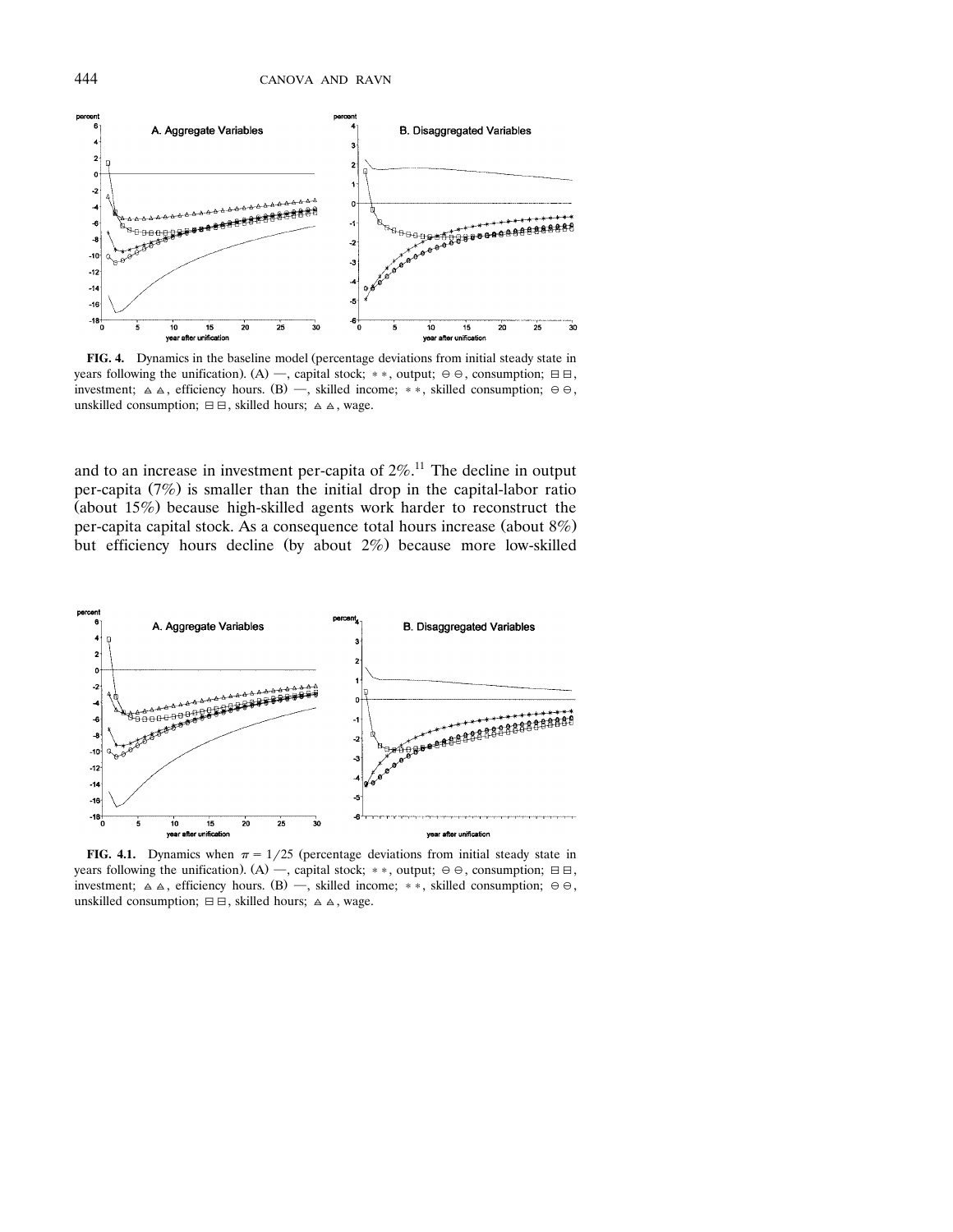

**FIG. 5.** Dynamics with imperfect substitutability ( $\rho = 0.5$ , percentage deviations from initial steady state in years following the unification). (A) —, capital stock;  $**$ , output;  $\Theta \Theta$ , consumption;  $\exists \exists$ , investment;  $\forall A \in A$ , efficiency hours. (B) -, skilled income; \*\*, skilled consumption;  $\Theta \Theta$ , unskilled consumption;  $\Box \Box$ , skilled hours;  $\triangleq \triangleq$ , unskilled wage;  $\overline{+}\overline{+}$ , skilled wage.

agents are employed. Note that in Germany output per-capita declined by 10%, investments were roughly unchanged, and employment increased by 15% in the first year after unification.

The model predicts ''undershooting'' output dynamics: after the initial drop, output per-capita keeps on decreasing for about 3 years before picking up. Its growth rate, on the other hand, decreases temporarily for about 4 years and then jumps above the previous steady state level. This phenomenon is consistent with the German data presented in Fig. 1. The decline in aggregate consumption is larger than the one in income (on impact about  $10\%$ ), because of the need to channel resources to increase investments but the turn-around is faster and its growth rate picks up again after 2 years.

With the unification, the wage per efficiency unit decreases and the interest rate increases since the capital-labor ratio falls. This differential behavior of the marginal product of the two factors of production produces a redistribution of income across classes of agents. Low-skilled agents experience a drop in income and consumption while high-skilled agents,

 $11$  The effect on the investment share is independent of the assumption that unification occurs gradually while the effect on investment per-capita does depend on this assumption. The reason is that with gradual unification, the investment response is stronger because today's changes signal future changes.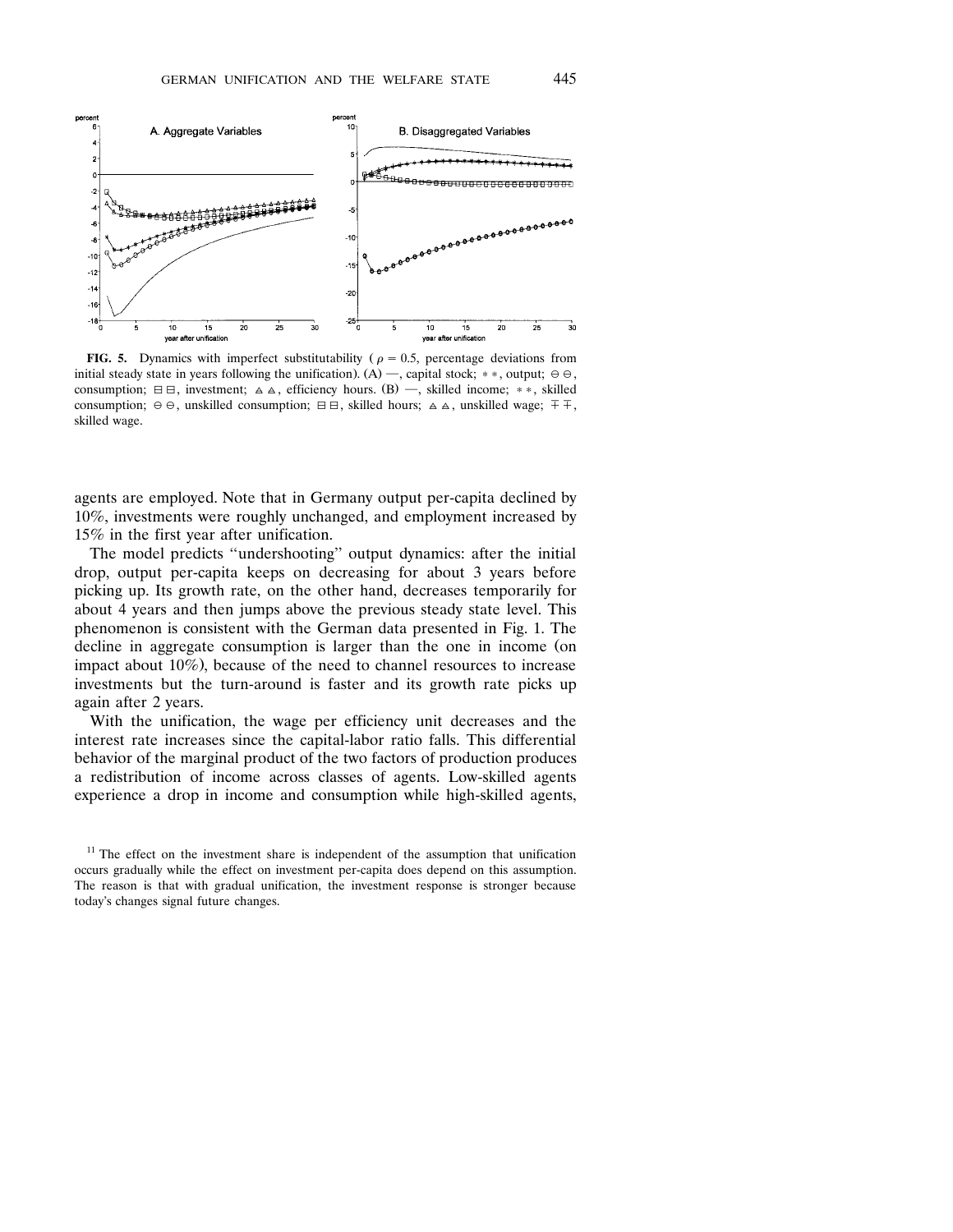who own the capital stock, enjoy an increase in income. However, their consumption declines because they devote resources to increase investments.

Akerlof *et al.* (1991) estimated that if 4% of the East German labor force would migrate to the West, wages would have been be depressed on average by 3.15%. Since 4% of the East German labor force corresponds roughly to a 1% temporary flow of migrant we find, contrary to their calculations, that the maximum drop caused by this inflow on low-skilled wages in the receiving economy is only 0.5%.

Over the adjustment path, high-skilled workers experience a strong income effect, since they are now a smaller fraction of the population and own more capital per head. This makes their income persistently higher and their hours lower over the medium term, with low-skilled labor substituting for high-skilled labor in production. After that the initial boom investment per-capita declines and remains persistently below the original steady state (by about  $4\%$ ). Recall that this is qualitatively consistent with Germany's data from the middle of the 1990s: after the initial increase investments slacked and turned negative in 1996 and then essentially zero in 1997.

In conclusion, the model predicts that unification would have produced an instantaneous increase in aggregate investments, in output and investment to output ratio, a persistent decline of per-capita consumption and output, and a temporary increase in hours worked by the more productive side of the economy followed by a decline. These effects are qualitatively similar to those observed in Germany but the recessionary consequences are smaller than in the data. The model also predicts an instantaneous increase in investment per-capita which is slightly too large, while the subsequent decline is consistent with actual German data.

The dynamics obtained when the two types of labor are imperfectly substitutable in production are similar. The main difference concerns investments which immediately drop by 2% and keep on declining for about 10-12 years. To see what accounts for the difference in the behavior of investment in the short run it is instructive to examine disaggregated variables. With imperfect substitution there is a wedge between high- and low-skilled wages: an inflow of low-skilled agents increases the relative wage of high-skilled workers unless there is a corresponding large increase in their labor supply. For the parametrization we use, high-skilled labor supply increases but by much less than in the perfectly substitutable case, so that high-skilled wage increases both on impact and over the adjustment path. This effect is substantial and the adjustments induced by relative wage changes dominate in magnitude those induced by variations in the price of capital and labor. This implies that only low-skilled natives face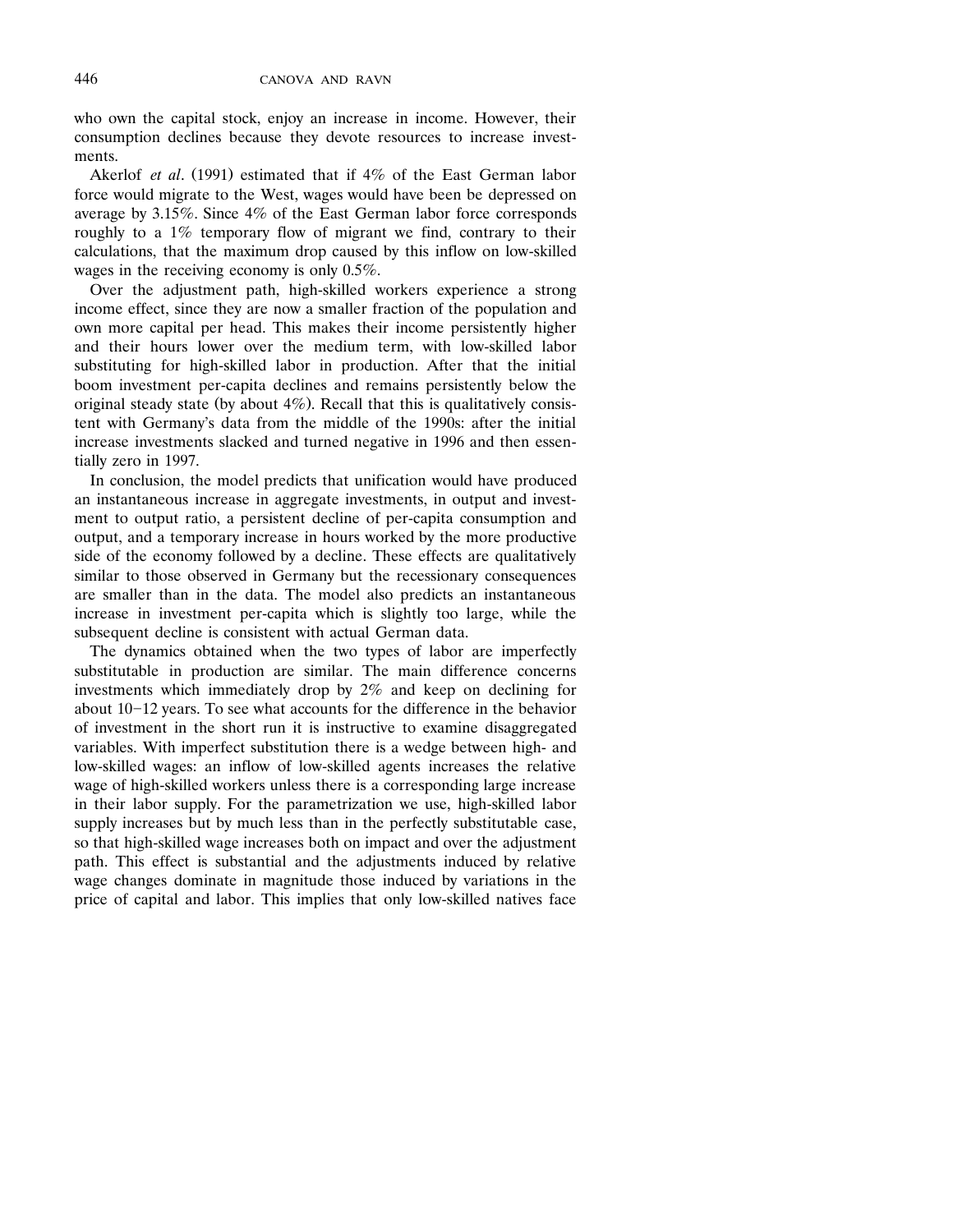the burden of labor market competition from newcomers while high-skilled natives benefit both because they own more capital per head and because their wage rate increases. Hence, while both high-skilled consumption and income increase, the decline in low-skilled consumption and income is much more severe than in the case analyzed in Fig. 4. Finally, because the increase in high-skilled hours is small the economy reconstructs the capital stock at a much slower pace wiping out the investment boom observed when the two types of labor are perfect substitutes.

Overall, although the time path of macroeconomic aggregates appears to match more closely those of Germany after unification, it is also the case that in the model the skilled wage premium increases with unification to a maximum of about 3% above the original steady state 15 years after the disturbance. Since in Germany, the wage premium between high-skilled and low-skilled workers was roughly constant after unification (see Carlin and Soskice, 1997), we find the results obtained where the two types of labor are perfect substitutes are more appealing.

4.2. *Long*-*run effects*. As mentioned, the time needed to absorb the initial unification disturbance in the model depends on the pace at which low-skilled newcomers are substituted by the same proportion of high- and low-skilled agents existing in the native population. The results we have presented in Figs. 4 and 5 assume that on average it will take 40 years for the skill composition of the population to get back to the pre-unification level. Since there is considerable uncertainty regarding the pace at which this substitution actually occurs in Germany—in the last few years the retraining efforts of East Germans have been considerably slowed down because of budgetary constraints (see OECD, 1998)—it is instructive to examine the state of the economy in the long run (25 years after the shock) under different assumptions about  $\pi$ .

In the first column of Table III we report variations relative to the original steady state when none of the agents have been replaced,  $\pi = 0$ , so that the share of high-skilled agents in the economy 25 years after the shock is roughly 40%. In the second column, we report variations when  $\pi = 0.025$ , in which case the share of high-skilled agents is equal to 44.5%; in the third column we consider the case  $\pi = 0.04$ , so that the share of high-skilled agents is 46.2%; in the fourth column we have results for  $\pi$  = 0.10, in which case the share of high-skilled agents is 49.2%. The first panel refers to the case  $\rho = 0$  and the second to  $\rho = 0.5$ .

The magnitudes of the long-run aggregate effects are large. When we assume that  $\pi = 0$ , our model predicts that output-per-capita, the capital stock, and effective hours will still be about 7% below the previous steady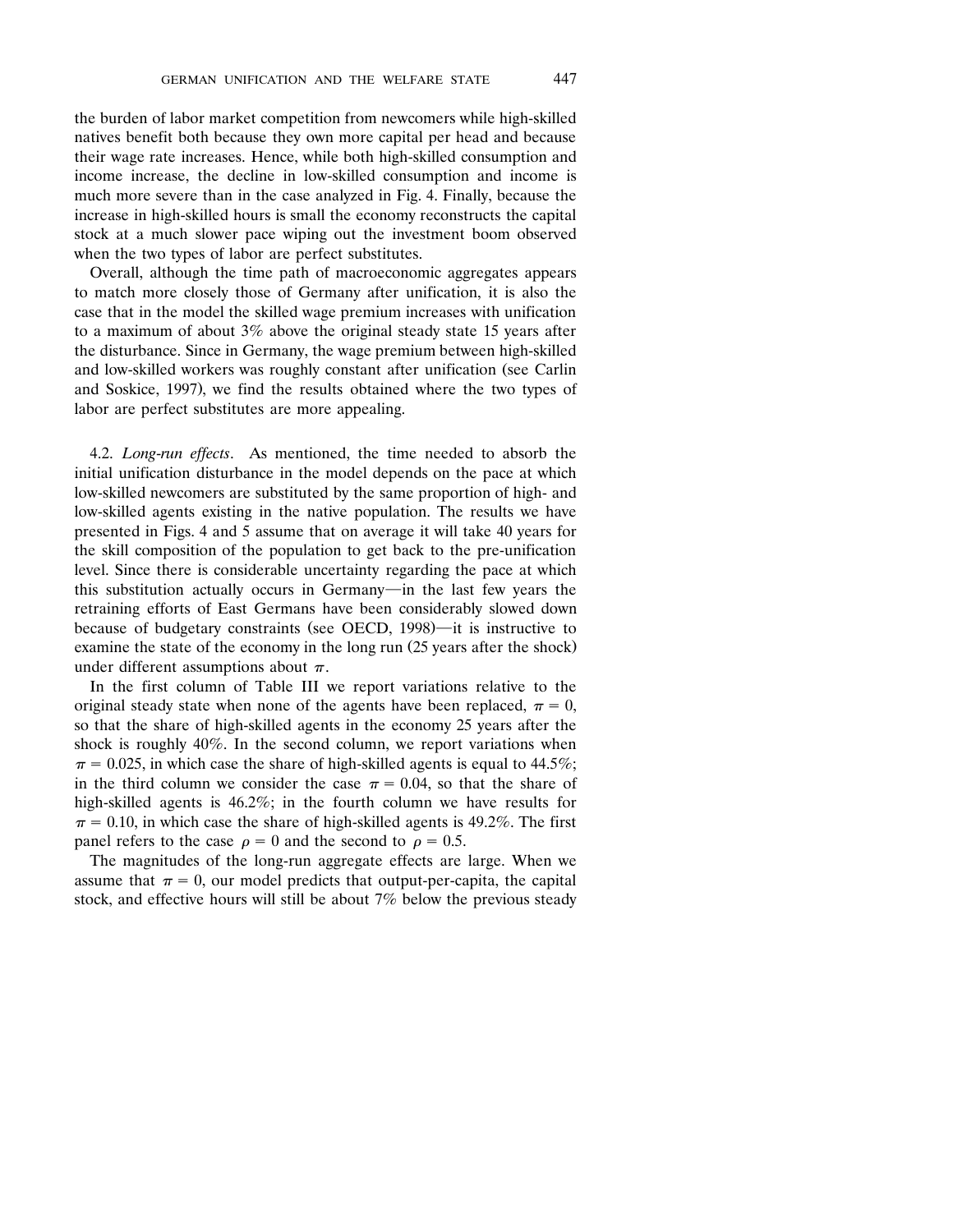|                  |              | $\rho = 0$ |         |         | $\rho = 0.5$ |                                                                   |                           |         |  |  |
|------------------|--------------|------------|---------|---------|--------------|-------------------------------------------------------------------|---------------------------|---------|--|--|
|                  | $\pi = 0.00$ |            |         |         |              | $\pi = 0.025$ $\pi = 0.04$ $\pi = 0.10$ $\pi = 0.0$ $\pi = 0.025$ | $\pi = 0.04$ $\pi = 0.10$ |         |  |  |
| y                | $-6.71$      | $-5.04$    | $-4.08$ | $-1.57$ | $-6.71$      | $-4.51$                                                           | $-3.49$                   | $-1.24$ |  |  |
| $h^e$            | $-6.62$      | $-3.75$    | $-2.54$ | $-0.24$ | $-6.59$      | $-3.61$                                                           | $-2.43$                   | $-0.30$ |  |  |
| $h^t$            | 0.58         | 0.24       | 0.21    | 0.27    | 1.14         | 0.64                                                              | 0.49                      | 0.27    |  |  |
| $\boldsymbol{x}$ | $-6.54$      | $-5.39$    | $-4.08$ | $-0.34$ | $-6.50$      | $-4.34$                                                           | $-3.09$                   | $-0.21$ |  |  |
| $\boldsymbol{k}$ | $-6.87$      | $-7.36$    | $-6.84$ | $-3.94$ | $-6.91$      | $-6.11$                                                           | $-5.39$                   | $-2.91$ |  |  |
| $\mathcal{C}$    | $-6.77$      | $-4.93$    | $-4.09$ | $-2.00$ | $-6.78$      | $-4.56$                                                           | $-3.63$                   | $-1.59$ |  |  |
| $y^s$            | 5.00         | 1.35       | 0.37    | $-0.51$ | 9.44         | 4.37                                                              | 2.67                      | 0.13    |  |  |
| $h^{s}$          | $-2.31$      | $-1.44$    | $-0.90$ | 0.30    | $-0.99$      | $-0.52$                                                           | $-0.25$                   | 0.30    |  |  |
| c <sup>s</sup>   | 0.70         | $-0.81$    | $-1.24$ | $-1.43$ | 7.42         | 3.23                                                              | 1.74                      | $-0.51$ |  |  |
| $y^{\mu}$        | $-0.09$      | $-1.30$    | $-1.55$ | $-1.33$ | $-13.4$      | $-8.20$                                                           | $-6.09$                   | $-1.92$ |  |  |
| $c^u$            | $-0.09$      | $-1.30$    | $-1.55$ | $-1.33$ | $-13.4$      | $-8.20$                                                           | $-6.09$                   | $-1.92$ |  |  |

TABLE III ''Long-Run Changes'': Percentage Deviations from Initial Steady State 25 Years after Unification. No Taxes

state, and that high-skilled income and consumption will be above the steady state by 5.0 and 0.7%, respectively. If  $\pi = 0.025$  the drop in efficiency hours is halved while the effects on aggregate consumption and aggregate income are only slightly smaller. However, in this case there is a significant change in the level of consumption and income of the highskilled agents. They are now below the previous steady state indicating that the positive effect due to high returns to capital has been completely absorbed by the economy after 25 years. Even in two more optimistic cases macroeconomic adjustments are far from being complete. For example, when  $\pi = 0.10$ , the capital stock and aggregate consumption are still below their previous steady state by 4 and 2%, respectively.

When  $\rho = 0.5$  the results are similar even though it appears that as  $\pi$ increases the deviation of aggregate values from the original steady state decreases. For disaggregated variables this is not the case. Given the wage premium created by the inflow of newcomers low-skilled consumption and income are typically below steady state by a large amount and high-skilled income is above the steady state even when  $\pi = 0.10$ .

Since one might link  $\pi$  to the retraining efforts of the German government the results of Table III suggest two important conclusions. First, regardless of the investment made in retraining, the adjustments are likely to be long. Even when the skill composition of the economy has returned to its pre-unification level, long lasting effects, due to changes in the capital-labor ratio, are evident. Second, it may be very costly to retard the retraining effort. Even in the most optimistic scenario, income and capital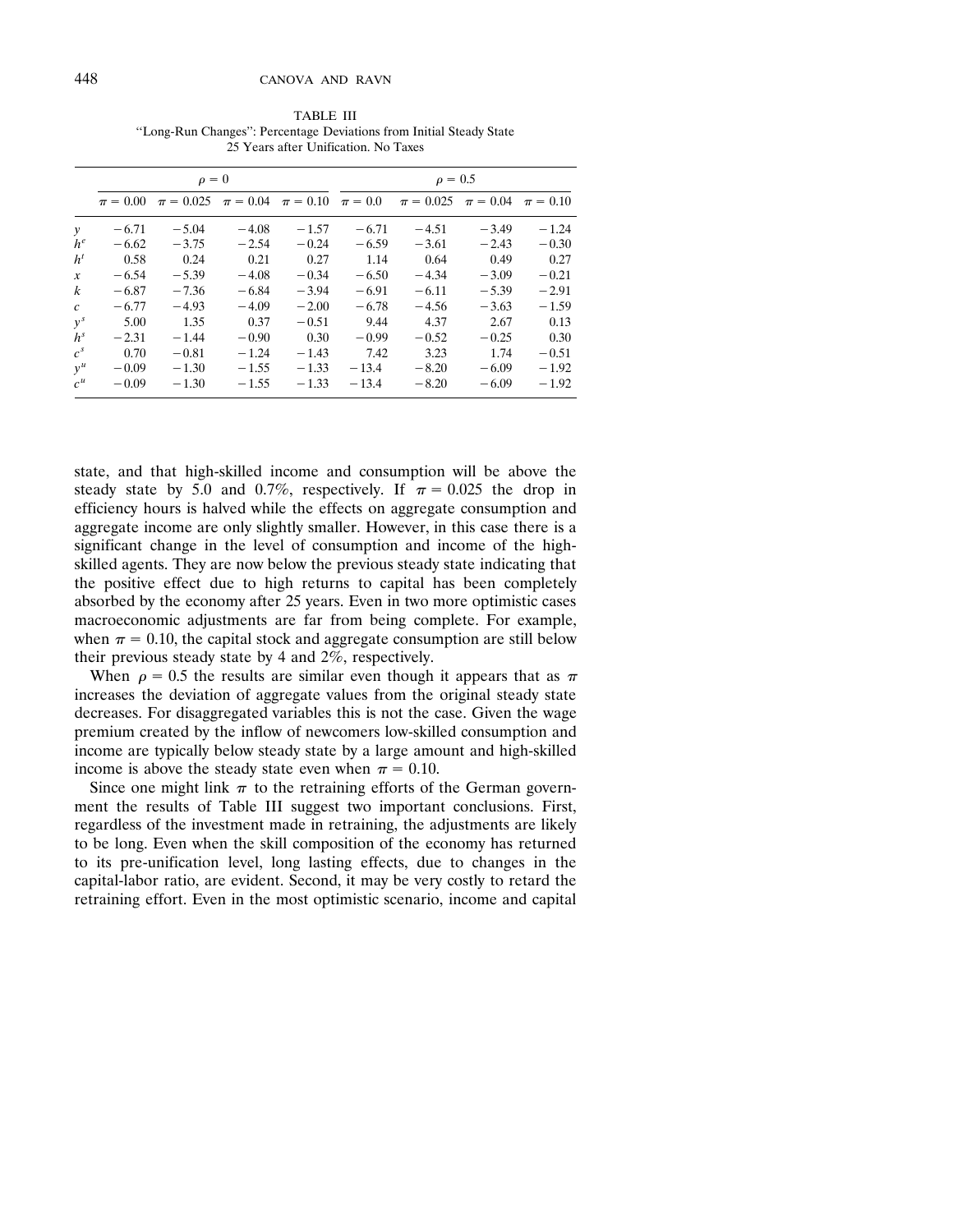per-capita will still be substantially below their steady state values 25 years after unification and the effects of the disturbance will still imbalance the distribution of income of unified Germany at that data.

It has been estimated (see Sinn and Sinn, 1992) that it would take over a trillion DM of private investment to reconstruct the capital stock perworker in the East at the 1989 West German level. Assuming that the 1989 level was the pre-unification steady state, this implies that over 100 billion DM a year for 10 years are needed for East Germany to catch up, with mean share of investment to GDP between 80 and 130% (in West Germany in 1990 the mean share was, depending on the calculation, between 13 and  $26\%$ ).

The outcome of this experiment in our model though depends on the definition of labor. In terms of labor unadjusted for the productivity of the workers, the required change in the capital stock needed to keep the capital-labor ratio unchanged is approximately 50% of the initial GDP before unification. Thus, if this was to be financed within East Germany and achieved within 10 years, it would necessitate to an investment share of approximately 57%, as compared with a steady-state share of roughly 25%. In terms of labor in efficiency units the numbers are smaller because the change in total effective hours is lower than the change in total unadjusted hours. In this case, the investment share should increase to approximately 45%.

## 5. UNIFICATION AND THE WELFARE STATE

Next, we examine whether the addition of a welfare state changes the short dynamics of the macrovariables we have previously described. For reason of space we report results only for  $\rho = 0$ . Higher values of  $\rho$  imply larger and more persistent tax effects.

5.1. *Egalitarian tax rule*. In a model with a welfare state, the capitallabor ratio changes over the adjustment path not only because hours change but also because the tax rate must increase to balance the budget. This leads to a larger drop in aggregate activity in per-capita terms both on impact (about 7.6% compared to about 6.8% in the previous case) and over the entire adjustment path (see Fig. 6). Similarly, hours in efficiency units drop more and stay consistently below the path generated in the benchmark case. The most relevant changes however occur in aggregate consumption and investments: the latter drastically falls on impact (about 3%) and this fall is compensated by a smaller drop in consumption.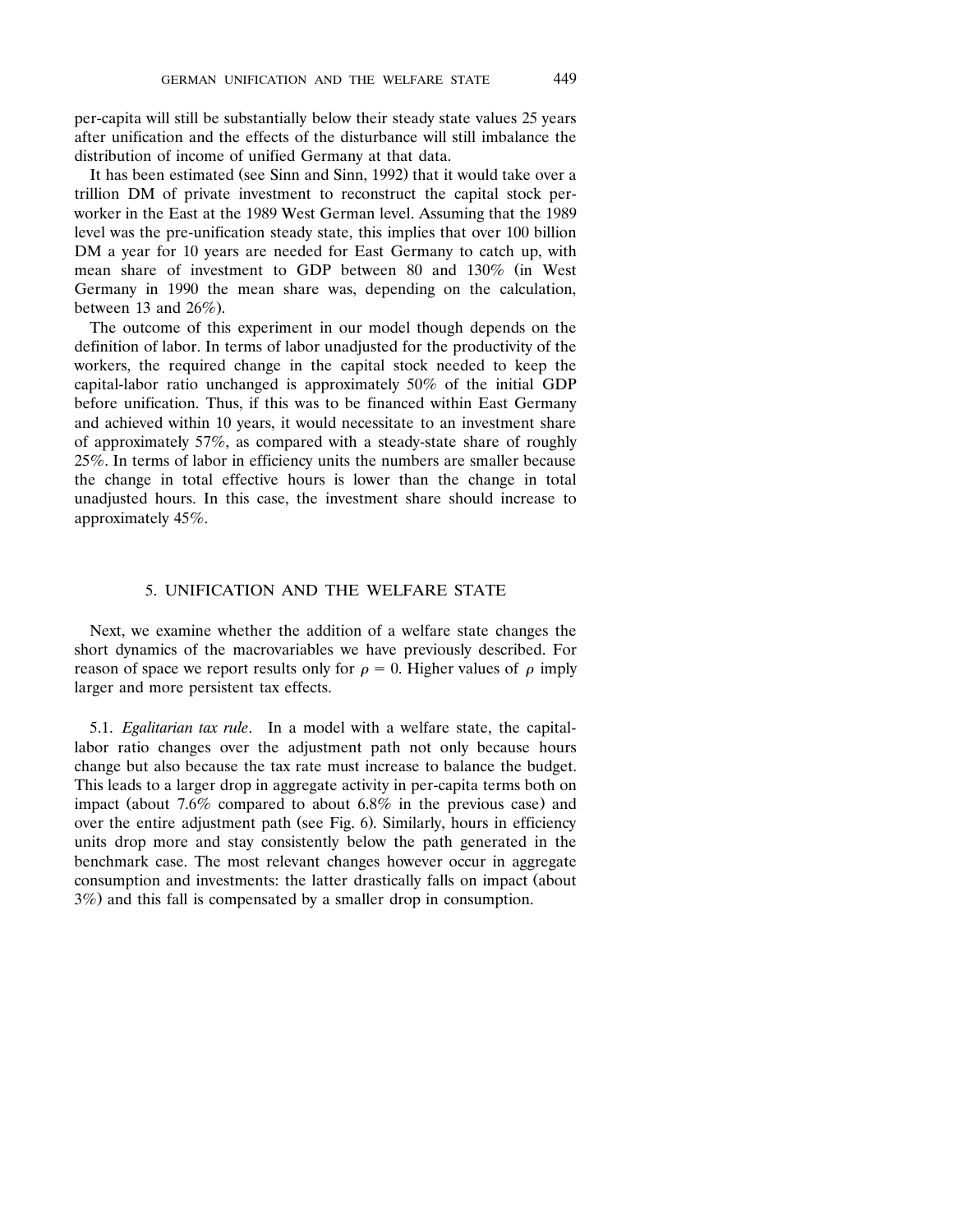

**FIG. 6.** Dynamics with egalitarian taxes (percentage deviations from initial steady state in years following the unification). (A) –, capital stock;  $**$ , output;  $\Theta \Theta$ , consumption,  $\Xi \Xi$ , investment;  $\Delta \Delta$ , efficiency hours. (B) –, skilled income; \*\*, unskilled income;  $\Theta \Theta$ , skilled consumption;  $\exists \exists$ , unskilled consumption;  $\Delta \Delta$ , skilled hours;  $\Delta \Delta \Delta \Delta \gamma$ , wage.

The impulse responses presented in Fig. 6B indicate that these changes relative to the baseline case occur because the marginal tax rate on high-skilled agents increases following the increase in their before-tax income. This increase in marginal taxes discourages investments and produces the observed negative effect on hours in efficiency units, wage, and production per-capita. It also leads to a prolonged adjustment process with the capital stock significantly below both the steady state value and the value obtained without a welfare state 25 years after the disturbance (almost  $12\%$  below steady state as compared to  $6.8\%$ ).

The higher marginal tax rate on high-skilled agents also discourages them from working harder to rebuild the capital stock while the increase in income resulting from higher return to capital is more than compensated for by the increase in the tax burden. Hence high-skilled consumption declines on impact more—down 7% from its steady state value, as compared to a 5% decrease in the case without the welfare state—and stays persistently below its steady state value. Low-skilled consumption drops instantaneously, as it was the case without the welfare state, but the magnitude of the drop is much smaller  $(1\%$  compared to  $15\%$ ). Also, high-skilled consumption drops significantly more than low-skilled consumption over the adjustment path because a welfare state with these characteristics penalizes agents who are richer with unification. With a marginal tax rate adjusted to keep a constant distribution of income, high-skilled agents now bear the majority of the adjustment costs associated with the unification.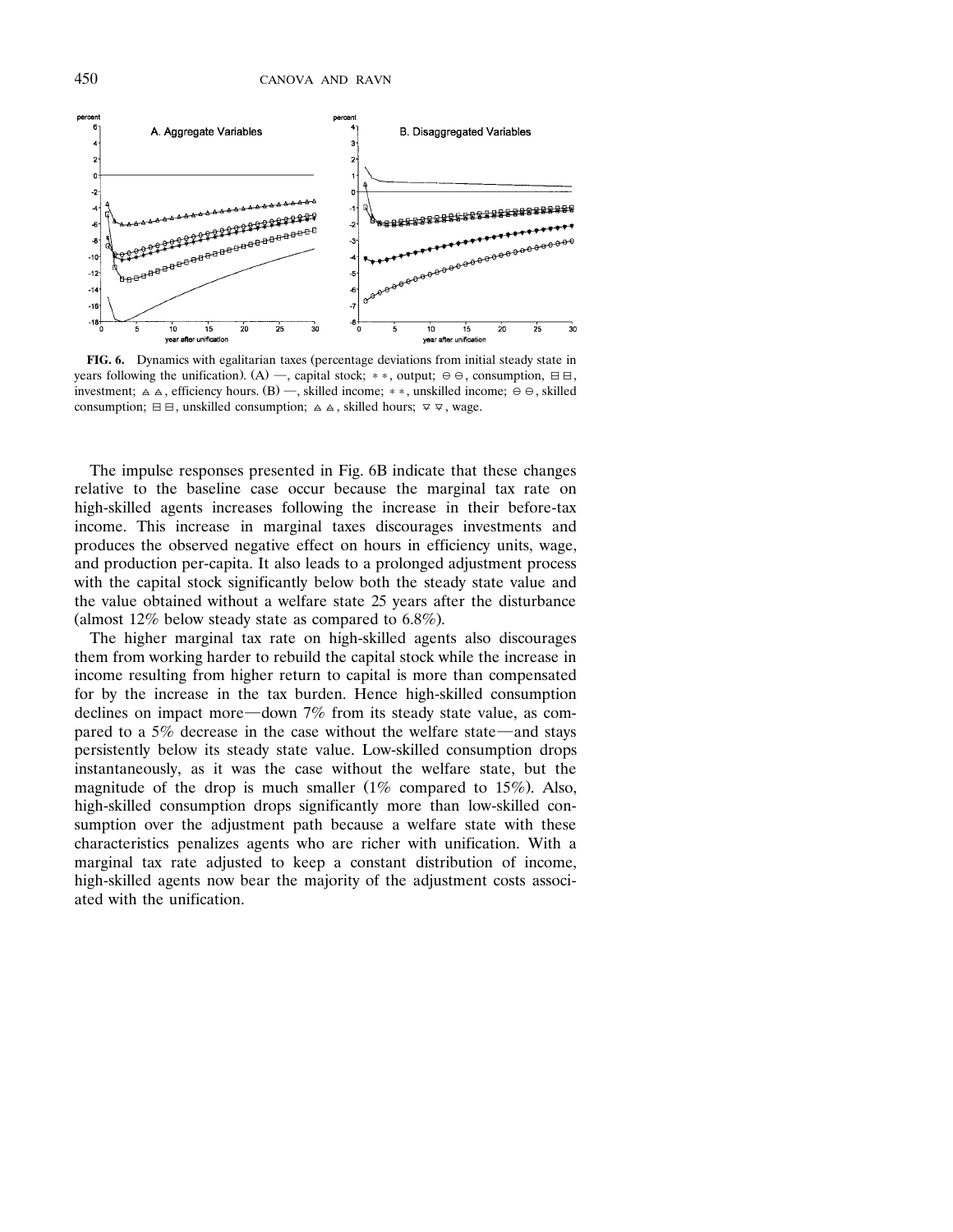

**FIG. 7.** Dynamics with insurance taxes (percentage deviations from initial steady state in years following the unification). (A) –, capital stock;  $**$ , output;  $\Theta \Theta$ , consumption;  $\Box \Box$ , investment;  $\Delta \Delta$ , efficiency hours. (B) –, skilled income; \*\*, unskilled income;  $\Theta \Theta$ , skilled consumption;  $\exists \exists$ , unskilled consumption;  $\Delta \Delta$ , skilled hours;  $\Delta \Delta \Delta \Delta \gamma$ , wage.

In the long run, the presence of a welfare state has significant depressive effects on macroeconomic activity. After 25 years, output is about 2% below and the capital stock 4% below the level which would be obtained without a welfare state. This implies that a redistributive welfare state cuts the growth rates of income by 1% on average relative to the potential of the economy.

In sum, this redistribution scheme has important side effects when unification takes place under the conditions we have described. When the government tries to maintain the income distribution constant over the adjustment path, the ''size'' of the welfare system increases and high-skilled agents, which are a smaller fraction of the population, must contribute a larger percentage of government outlays. Because they are taxed more heavily they do not take advantage of investment opportunities generating a reduction of per-capita income (and of its growth rate) that exceeds that observed in the case without redistribution.

5.2. *Insurance tax rule*. The quantitative differences between this scenario and the egalitarian case are small (see Fig. 7). As with the previous tax rule, the marginal tax rate must increase with unification so as to keep the level of income of low-skilled agents constant and this leads to changes in the capital-labor ratio that reinforce the negative effects on aggregate activity obtained in the benchmark case. Quantitatively, the effects are slightly larger than in the case of egalitarian taxes: the disturbance now leads to a significantly larger drop of investments three years after the disturbance  $(14\%$  as compared to  $12\%$  in the case of egalitarian taxes),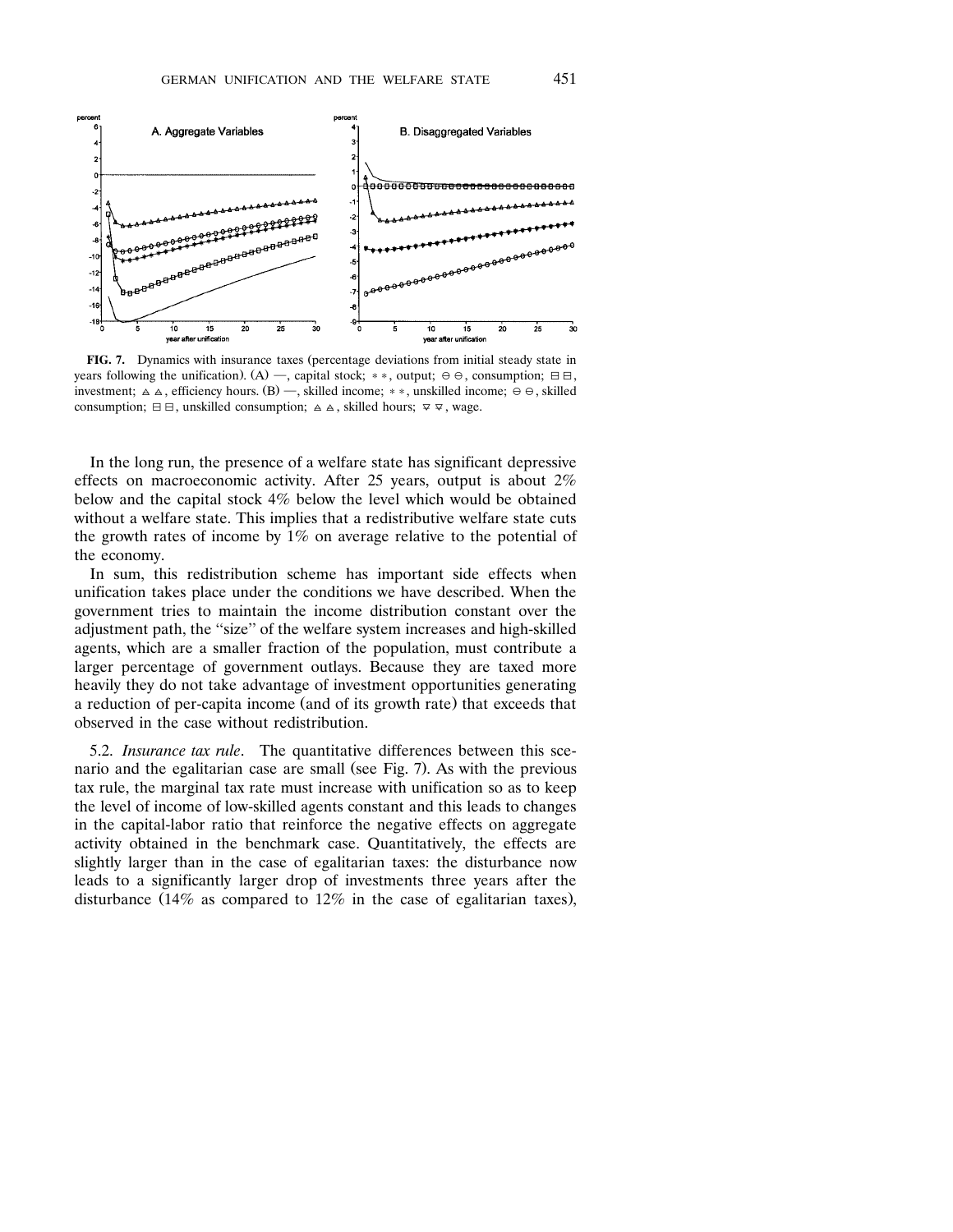suggesting that the associated tax changes are larger under this rule. This larger drop in investments has negligible effects on other aggregate macroeconomic variables: the changes in output per-capita, consumption, and efficiency hours are fairly similar to those obtained with egalitarian taxes.

At the disaggregated level there are interesting patterns. First, since wages fall more in the short run, taxes need to be increased more relative to the egalitarian case because high-skilled income is adversely affected by the drop in wages. Second, competition from low-skilled newcomers decreases pre-transfer low-skilled income but their consumption is unchanged. With egalitarian taxes low-skilled consumption declines over the adjustment path so that these agents are better off with this tax rule. Third, since high-skilled agents now bear higher costs we observe larger short run decreases in investment per-capita, consumption, and high-skilled hours. Fourth, the long-run effects on high-skilled agents are stronger: for example, after 25 years their consumption is 4.5% below the steady state as compared to a 3.5% in the case of egalitarian taxes.

To summarize, the temporary but persistent increase in the number of low-skilled agents leads to a substantial increase in the size of the welfare state. In the case of egalitarian taxes the burden of a larger welfare state is shared by the two types of agents in the population. In the case of insurance taxes the increase in the welfare state is financed by high-skilled agents who totally bear the costs of unification. In both cases the presence of a welfare state reinforces the depressive effects on output per-capita and efficiency hours produced by the unification because higher tax rates prevent high-skilled/capital owners from taking advantage of the investment opportunities generated by the temporary drop in the capital-labor ratio. These depressive effects translate into a deep and prolonged recession, a lower growth rate of output per-capita, and a slower transition toward the steady state. With insurance taxes these effects are larger because to maintain low-skilled consumption constant the government taxes more heavily the productive sector of the economy further distorting the incentive to save and invest.

Which sectors of the society benefit from the presence of a redistributive rule when unification takes place? We quantitatively address this problem in the next section.

## 6. A WELFARE ANALYSIS

The model predicts that with unification there is considerable redistribution of income across different classes of agents, even in the absence of a welfare state. Hence we would like to measure the costs and gains over the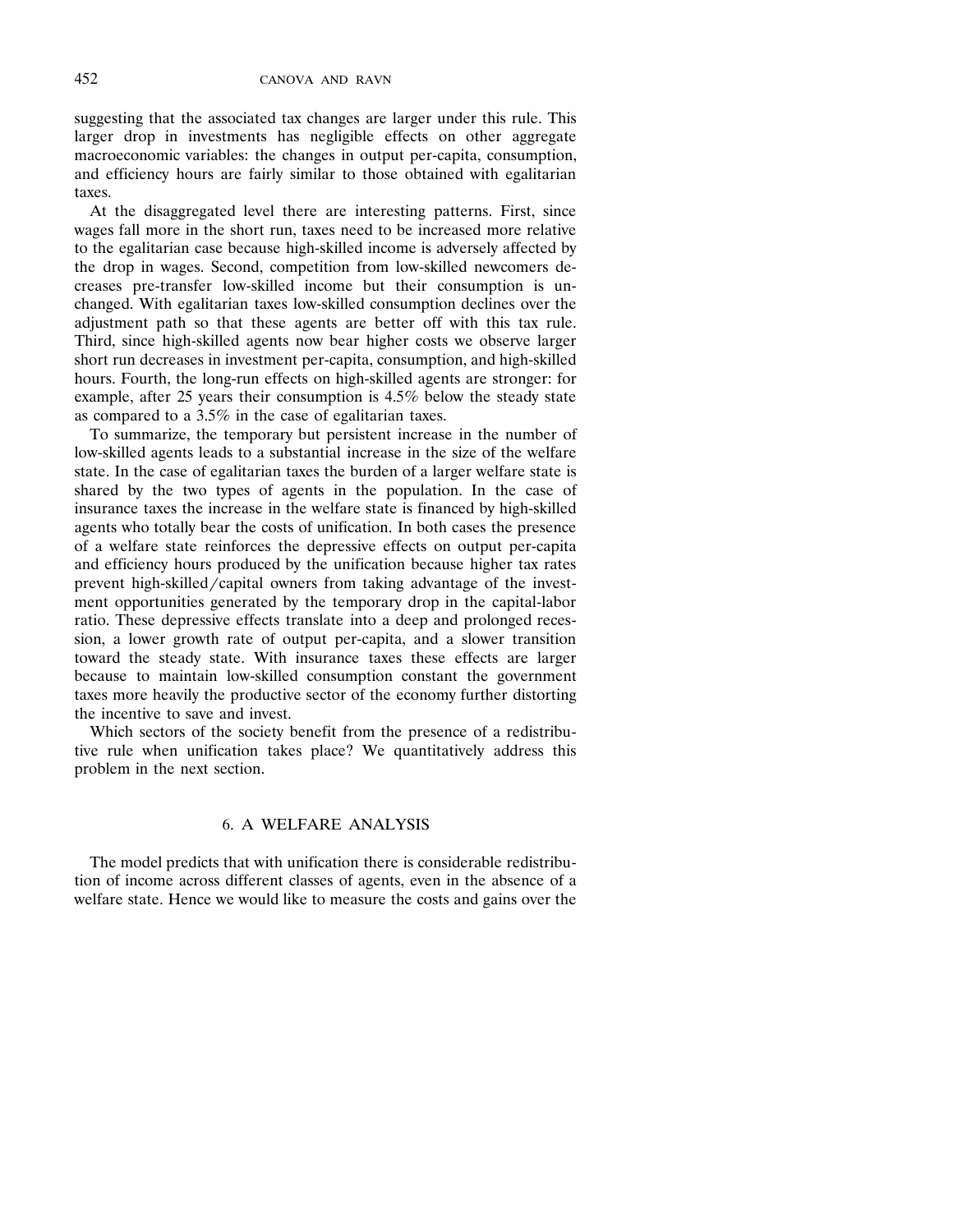adjustment path and assess who is benefitting and by how much. Since high- and low-skilled agents are affected differently by the unification process, we will distinguish the welfare of these two types of agents in the exercise.

We base our welfare analysis upon the computation of ''compensated'' consumption levels for an aggregate of the cohorts for each type of agent. This is not restrictive for low-skilled agents since they are identical, irrespective of the cohort to which they belong. For high-skilled agents this is more critical because they differ in their capital holdings and, thus, in their choices of labor supply, consumption, and saving. However, our solution procedure does not allow us to recover the variables of the economy at the cohort level. Hence, we follow Calvo and Obstfeld (1988) and base the computation upon the aggregate per-capita consumption of each of the two types of agents in the economy.

We let  $c_i^s(c_i^u)$  be the per-capita consumption of the high-skilled (lowskilled) agents along the transition path, and  $h_t^s$  per-capita hours worked by the high-skilled along this path (recall also that low-skilled hours are constant). Define  $\hat{c}_0^u = \sum_{a=0}^{\infty} N_{a,0}^u c_{a,0}^u / N_0^u$  as the pre-unification steady state level of low-skilled consumption and  $\hat{c}_0^s = \sum_{a=0}^{\infty} N_{a,0}^s c_{a,0}^s / N_0^s$  and  $\hat{h}_0^s = \sum_{a=0}^{\infty} N_{a,0}^s h_{a,0}^s / N_0^s$  as the pre-unification steady-state levels of percapita high-skilled consumption and hours.

Following Lucas (1987), we compute "compensated" consumption levels  $\tilde{c}_0^s$  and  $\tilde{c}_0^s$  that satisfy the conditions

$$
\sum_{t=0}^{\infty} (\beta(1-\pi))^{t} \Big[ \ln \tilde{c}_{0}^{u} + A \ln(1-\hat{h}_{0}^{u}) \Big] = \sum_{t=0}^{\infty} (\beta(1-\pi))^{t} \times \Big[ \ln c_{t}^{u} + A \ln(1-h_{t}^{u}) \Big]
$$
\n(29)

$$
\sum_{t=0}^{\infty} \left( \beta (1 - \pi) \right)^{t} \left[ \ln \tilde{c}_{0}^{s} + A \ln (1 - \hat{h}_{0}^{s}) \right] = \sum_{t=0}^{\infty} \left( \beta (1 - \pi) \right)^{t} \times \left[ \ln c_{t}^{s} + A \ln (1 - h_{t}^{s}) \right].
$$
\n(30)

Thus,  $\tilde{c}_0^u$  is the level of low-skilled consumption such that the present value of the utility stream generated by consuming  $\tilde{c}_0^u$  and working  $\hat{h}_0^u$  hours every period gives low-skilled agents the same utility level as the present value of the utility stream of the equilibrium low-skilled consumption and hours worked along the transition path following the unification.  $\tilde{c}_0^s$  is defined similarly for the high-skilled agents. If  $\tilde{c}_0^s > \hat{c}_0^s$  ( $\tilde{c}_0^u > \hat{c}_0^u$ ) the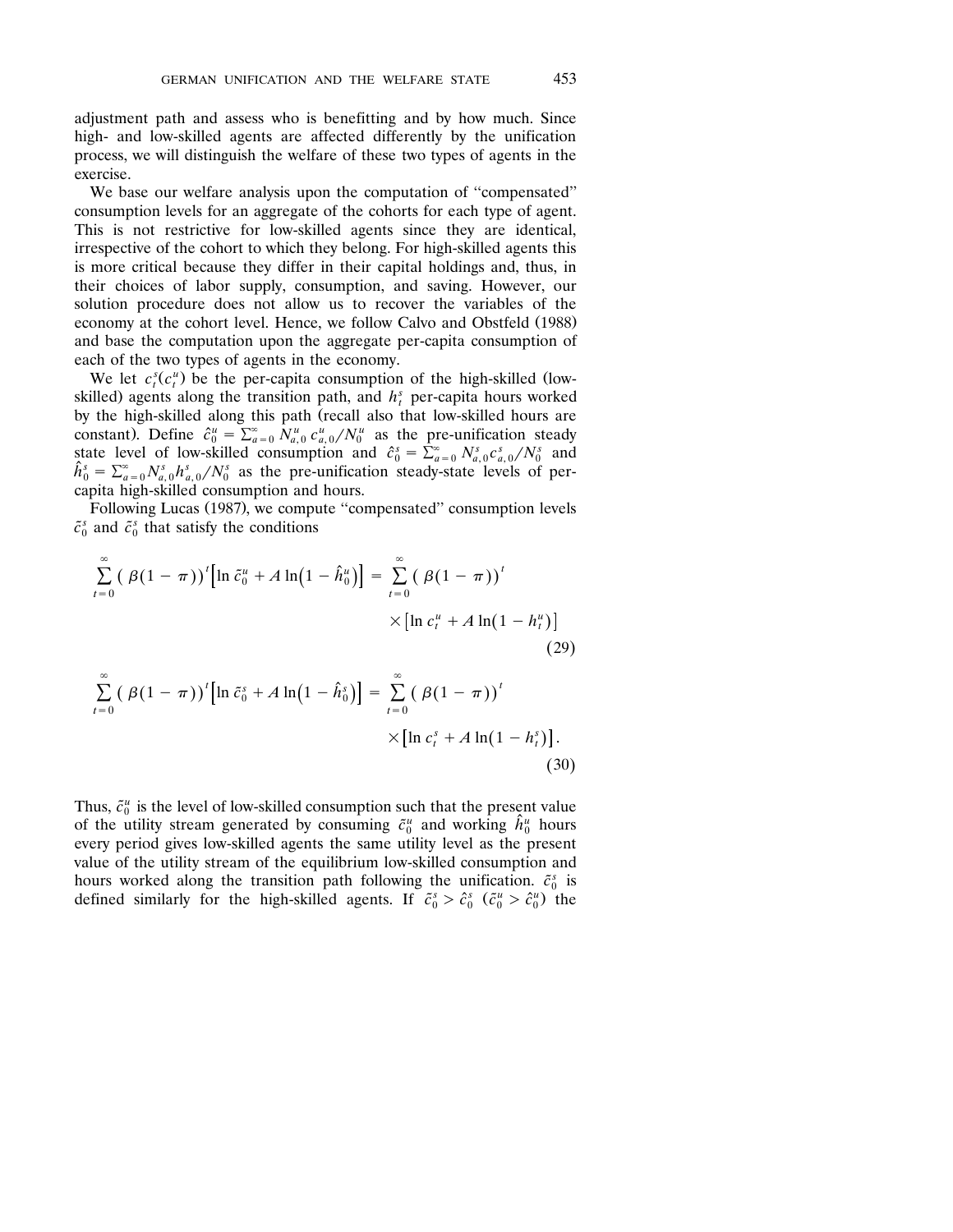unification is welfare improving for the high-skilled (low-skilled) agents. Using these, we also compute the change in ''aggregate'' consumption from comparing  $\tilde{c}_0^a$  with  $\hat{c}_0^a$  where  $\tilde{c}_0^a = \gamma_0 \tilde{c}_0^s + (1 - \gamma_0) \tilde{c}_0^u$ ,  $\hat{c}_0^a = \gamma_0 \hat{c}_0^s +$  $(1 - \gamma_0)\hat{c}_0^u$ . Notice that we focus upon the natives in these computations.

In Table IV we present the results of our investigation. For each of the three regimes we analyzed we compute the percentage changes in consumption by the high-skilled and the low-skilled portions of the population and in per-capita terms for the economy as a whole over the adjustment path when we vary the probability of death  $\pi = 0.04$ ; 0.025, the productivity differential among agents  $\gamma = 2.0$ ; 1.0 and the elasticity of substitution between high- and low-skilled workers in production  $\rho = 0.0$ ; 0.5.

Consider first the case of no taxes. Then high-skilled agents benefit regardless of the probability of death or the productivity differential when the two types of labor are an imperfect substitute. Gains are larger the smaller the productivity differences and the smaller the probability of death. When the two types of labor are perfect substitutes in production, high-skilled agents lose from unification and losses are positively related to the probability of death and to productivity differentials. For low-skilled agents the unification is always a bad outcome. Depending on the parameter values they lose between 3 and 11.5% of consumption on the transition path. Given that there is a larger fraction of these agents in the economy, per-capita consumption losses amount to about  $1.5-2.5\%$  and they are larger when the probability of death is larger, the productivity differential and the elasticity of substitution smaller.

|                  |                                                                                                           |  |                                                                                                                      |  | No taxes Egalitarian taxes Insurance taxes |  |  |  |  |         |
|------------------|-----------------------------------------------------------------------------------------------------------|--|----------------------------------------------------------------------------------------------------------------------|--|--------------------------------------------|--|--|--|--|---------|
| Parameter values |                                                                                                           |  | $\Delta c^s = \Delta c^u = \Delta c^a = \Delta c^s = \Delta c^u = \Delta c^a = \Delta c^s = \Delta c^u = \Delta c^a$ |  |                                            |  |  |  |  |         |
|                  | $\pi = 0.04$ $\omega = 2.0$ $\rho = 0$ $-1.53$ $-2.92$ $-1.98$ $-3.68$ $-2.05$ $-3.09$ $-4.81$ 0 $-3.06$  |  |                                                                                                                      |  |                                            |  |  |  |  |         |
|                  | $\pi = 0.04$ $\omega = 2.0$ $\rho = 0.5$ $1.81$ $-11.3$ $-2.14$ $-3.13$ $-2.38$ $-2.87$ $-4.35$ 0 $-2.84$ |  |                                                                                                                      |  |                                            |  |  |  |  |         |
|                  | $\pi = 0.04$ $\omega = 1.0$ $\rho = 0$ $-1.02$ $-3.76$ $-2.33$ $-4.21$ $-1.92$ $-3.04$ $-6.14$ 0 $-2.99$  |  |                                                                                                                      |  |                                            |  |  |  |  |         |
|                  | $\pi = 0.04$ $\omega = 1.0$ $\rho = 0.5$ 3.39 $-9.69$ $-2.55$ $-3.26$ $-2.17$ $-2.73$ $-5.23$ 0           |  |                                                                                                                      |  |                                            |  |  |  |  | $-2.67$ |
|                  | $\pi = 0.025$ $\omega = 2.0$ $\rho = 0$ $-1.12$ $-2.44$ $-1.54$ $-3.57$ $-1.43$ $-2.79$ $-4.40$ 0         |  |                                                                                                                      |  |                                            |  |  |  |  | $-2.80$ |
|                  | $\pi = 0.025$ $\omega = 2.0$ $\rho = 0.5$ 2.70 $-11.54$ $-1.61$ $-2.99$ $-1.99$ $-2.64$ $-4.07$ 0 $-2.65$ |  |                                                                                                                      |  |                                            |  |  |  |  |         |
|                  | $\pi = 0.025$ $\omega = 1.0$ $\rho = 0$ $-0.55$ $-3.20$ $-1.82$ $-4.31$ $-1.16$ $-2.69$ $-5.57$ 0 $-2.71$ |  |                                                                                                                      |  |                                            |  |  |  |  |         |
|                  | $\pi = 0.025$ $\omega = 1.0$ $\rho = 0.5$ 4.61 - 9.76 - 1.91 - 3.17 - 1.73 - 2.47 - 4.85 0 - 2.48         |  |                                                                                                                      |  |                                            |  |  |  |  |         |

TABLE IV Welfare Costs of Unification

*Note.*  $\pi$  is the death probability,  $\omega$  the productivity differential, and  $\rho$  the inverse of the elasticity of substitution.  $\Delta c^s = 100((\tilde{c}_0^s - \tilde{c}_0^s)/\tilde{c}_0^s)$  is the compensated consumption variation for high-skilled agents,  $\Delta c^u = 100((\tilde{c}_0^u - \tilde{c}_0^u)/\tilde{c}_0^u)$  is the compensated consumption variation<br>for low-skilled agents, and  $\Delta c^a = 100((\tilde{c}_0^{a} s - \hat{c}_0^{a} s)/\hat{c}_0^a s)$  is the compensated consumption<br>varia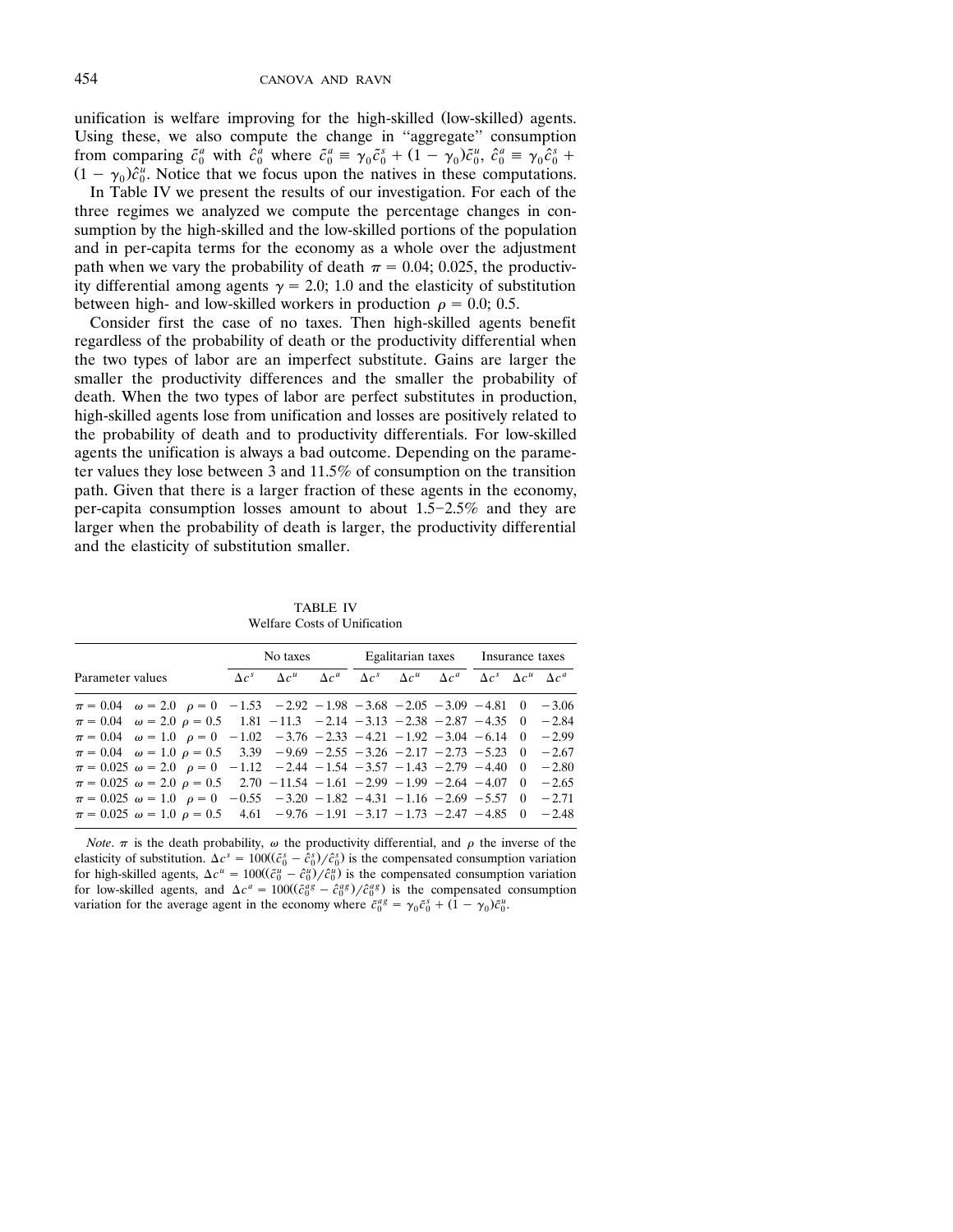With egalitarian taxes both types of agents are worse off with unification regardless of the elasticity of substitution. In per-capita terms losses amount to  $2.5-3.0\%$  of consumption. Low-skilled agents are better off relative to the case of no taxes with losses never exceeding 2.4% of consumption, while high-skilled agents would now be willing to provide 34% of consumption in ''foreign aid'' to avoid unification to occur. These agents are worse off when the probability of death is larger, when the productivity differentials are smaller, and when no wage premium is created with the unification.

Finally, with insurance taxes, low-skilled consumption is constant, but the losses for high-skilled agents are so large  $(4-6\% \text{ of consumption})$  that in per-capita terms the economy still expects to lose  $2.5-3.0\%$  with unification. With this rule, losses are decreasing in  $\pi$ , increasing in  $\omega$ , and decreasing in  $\rho$ .

In conclusion, when we use the compensated change in per-capita consumption to synthetically compare welfare across different scenarios we find that the introduction of a welfare state significantly penalizes the average agent in the economy, tilting the costs of unification away from low-skilled agents toward capital owners.

## 7. LESSONS FOR THE GERMAN EXPERIENCE AND CONCLUSIONS

Our exercise has provided us with some indications on how to interpret the recent macroeconomic developments in the German economy after the fall of the Berlin Wall.

We modelled the unification of the two sides of Germany as an exogenous increase in the low-skilled portion of the population, the portion that holds no capital. Absent any government redistribution scheme, this combination of circumstances has effects very similar to those brought about by a sudden disruption of the per-capita capital stock of the receiving economy: in the short run, entrepreneurs will invest to rebuild the capital stock and high-skilled agents will work harder to intertemporally take advantage of the investment opportunities. Over the adjustment path both capital and output per-capita will be lower and will slowly converge to their steady state levels from below. Total hours increase but hours in efficiency units will drop since low-skilled workers, which are now a larger proportion of the labor force, work less than high-skilled workers. With the chosen parametrization the adjustment takes a long time and the redistribution of income during the transition is substantial. Hence, our model predicts that German unification would have generated a boom in investment per-capita, a temporary decrease in the growth rate of output,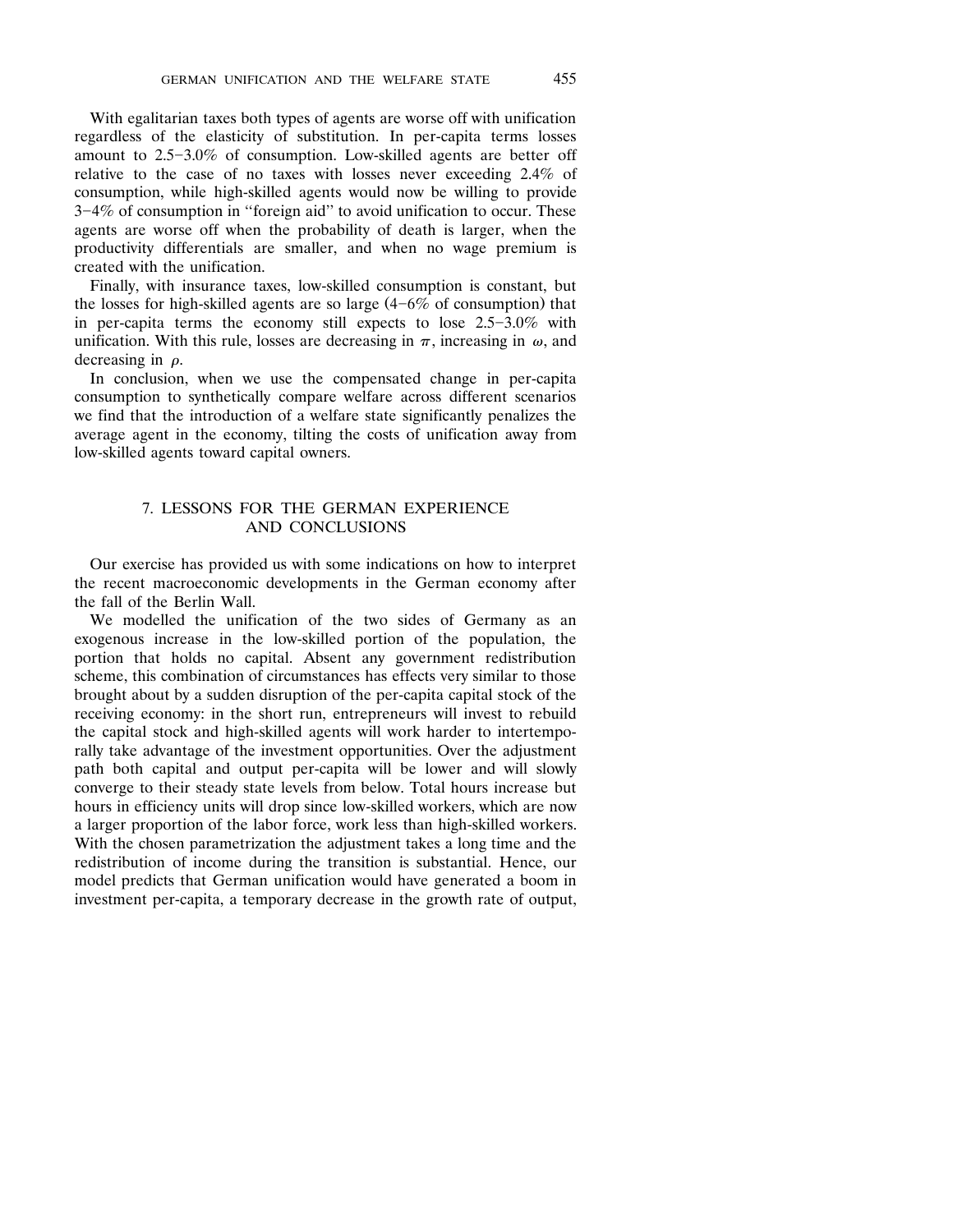a persistent redistribution of income to the entrepreneur sector, and a prolonged decline in per-capita income. Therefore, capital owners (the rich westerners) would have benefitted from the unification and the drop in the world ranking of per-capita income experienced by Germany after unification should have been expected as a result of the decline in the capital-labor ratio.

The choice of the government to engage in generous redistribution schemes in favor of low-skilled agents should not come as a surprise since the persistent redistribution in favor of the entrepreneur sector would have been unsustainable or very difficult politically. What are the consequences of this action? The redistributive burden on high-skilled/capital owners may have significantly exasperated the recessionary effects and produced worse long-run conditions since the increased tax burden discouraged private investments and decreased the net contribution of these agents to the welfare state, just at a time when welfare outlays were about to increase. Hence, as the tax burden began to bite, investment and output per-capita declined relative to the no redistribution case, both instantaneously and over the adjustment path. In conclusion, the decline in the standards of living of Germany is due to a combination of constrains on investment opportunities and redistribution which tilted the economy into a ''vicious'' path.

Although the model is successful in qualitatively reproducing the time path of macroeconomic variables after unification, several qualifications are in order. We have assumed that the government finance transfers on a period-by-period basis, while in Germany transfers are partially financed by borrowing. If the economy is Ricardian or the horizon of repayment of the government debt is short (because of Maastricht rules), our setup mimics well the expected effects that would occur even when borrowing is present.<sup>12</sup> Second, we have neglected the possibility that Easterners may be endowed with some savings at the time of unification. This feature can be added to the model without changing the substance of the results. This is because without redistribution low-skilled income declines, so it is conceivable that newcomers will run down their assets to increase current consumption along the adjustment path. Therefore, the addition of a saving endowment will have no effects on capital accumulation or output per-capita. If easterners' savings are canalized toward investment, rather than consumption, both low-skilled and high-skilled consumption will decline less and there may be a smaller effect on output. In other words, if

 $12$  If some borrowing is allowed, it is likely that the government will try to smooth tax rates over the transition period, implying a lower burden on the skilled workers on the path to the new steady state (see Driffill and Miller, 1998). In a Ricardian economy like ours steady states are unchanged by borrowing decisions of the government.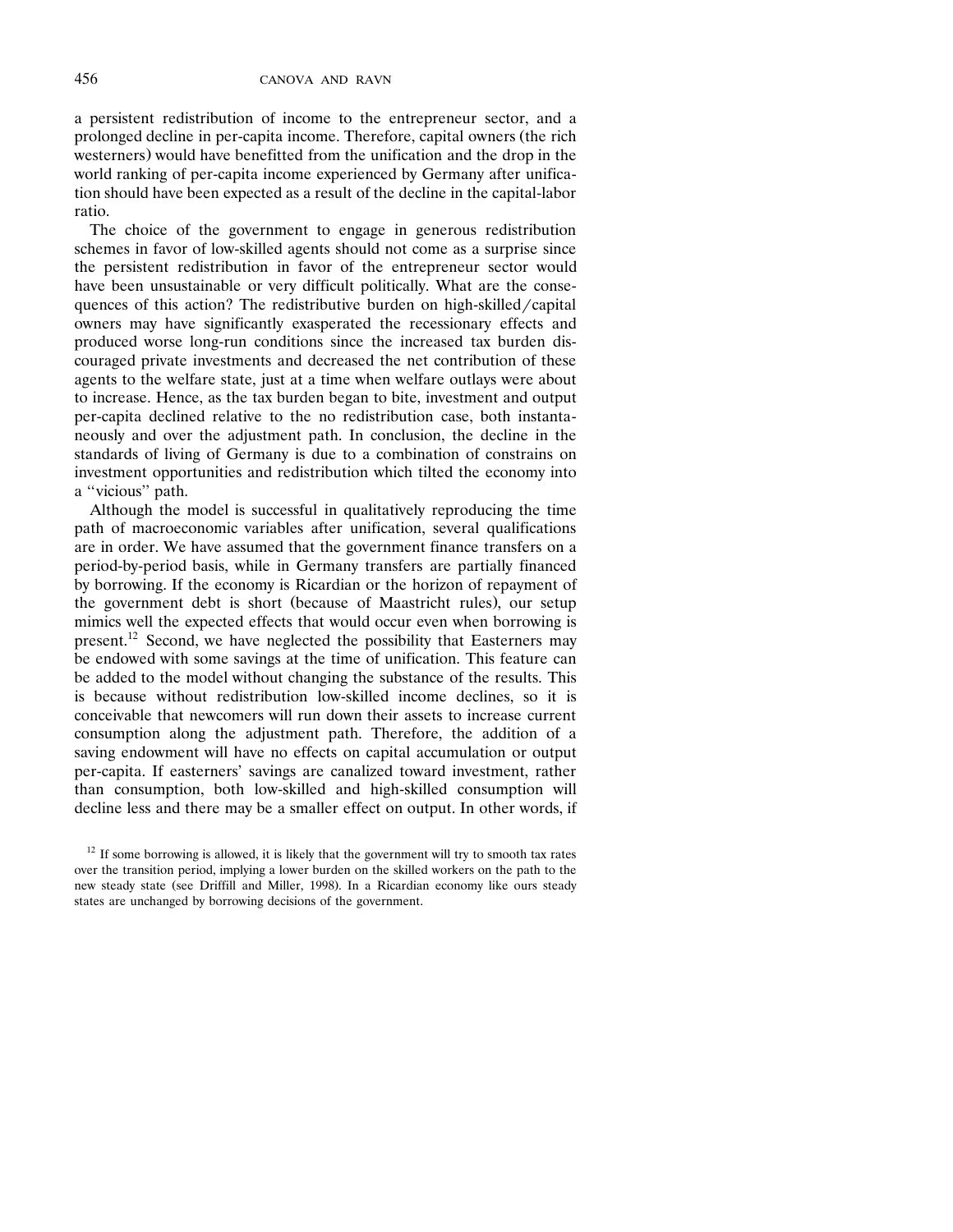East Germans could be convinced to be more patient in their consumption needs, the whole economy could be better off, both instantaneously and along the adjustment path. However, since consumption desires have been constrained for so many years, this possibility was hardly an option at the time of unification.

Third, we have disregarded the fact that the reconstruction in the East was partially financed with foreign capital. After unification, there was a substantial change in German's external payments. The current account balance of West Germany was in a surplus for almost all the 1980s, averaging about 2.1% of West German GDP. After unification the current account went into a deficit of about 1% of the unified German GDP and it has stayed negative ever since. Would any of our results change if we allow foreigners to finance the reconstruction of the per-capita capital in unified Germany? To answer this question we treat unified Germany as a small open economy relative to the rest of the world. Results obtained for this setup (see Canova and Ravn, 1998) indicate that absent a welfare state, the investment boom is amplified, since the interest rate does not increase as in the baseline case, and this makes both high-skilled hours and hours in efficiency units decline. Also, the current account balance, which was assumed to be in equilibrium at time  $0$ , goes temporarily in a deficit (up to 20% of GDP) and foreign bond holdings, which were assumed positive at time 0, become negative over the adjustment path. In the long run the current account balance returns in equilibrium as the investment boom is reversed while foreign debt accumulates to about 25% of GDP.13

Finally, it is worth mentioning that the state of affairs may turn out to be less gloomy than described if the retraining effort is successful in increasing the productivity of labor and contrasting the negative effects due to changes in the capital-labor ratio. However, consistent with our analysis, Funke and Strulik (1997) suggest that even in the presence of sustained human capital accumulation, the adjustment process may be slow. Whether Germany has joined Italy and other Western nations in creating a dual economy (see Hughes-Hallett and Ma, 1993, and Boltho, Carlin, and Scaramozzino, 1997) or whether the adjustment process will eventually return Germany to its pre-unification standards is a question which requires more detailed studies and a few more years of data to receive a definitive answer.

 $13$  The unification produced a surge in the unemployment rate, with the low-skilled portion of the population being mostly affected. Clearly our model with competitive labor markets cannot replicate this fact. However, we can produce unemployment in the low-skilled portion of the population if we impose some kind of wage rigidity. Overall, adding unemployment does not change the major features of our results (see Canova and Ravn, 1998).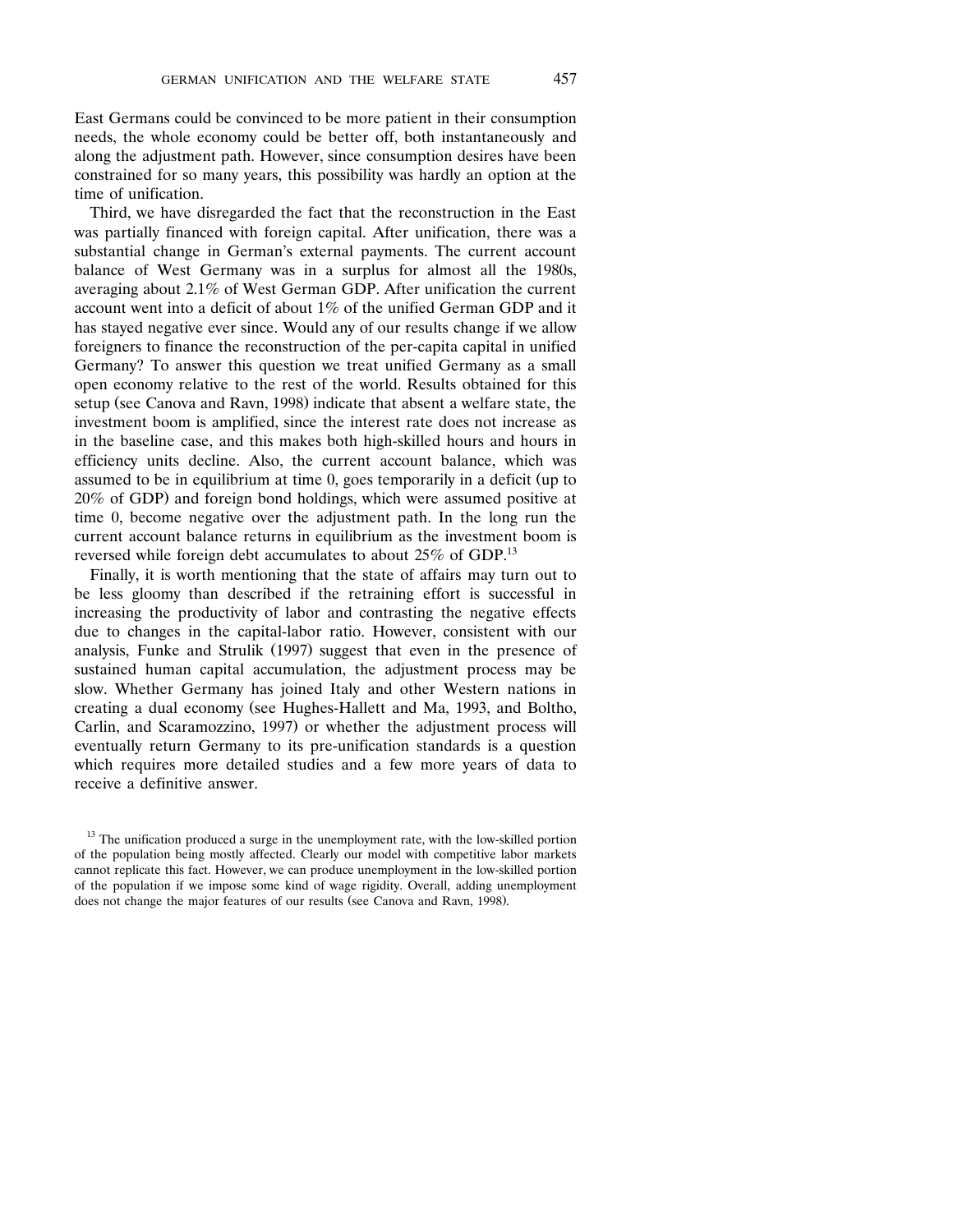#### APPENDIX

In this appendix we describe our method to solve for aggregate and sectorial variables from the optimality conditions of different cohorts. First note that all low-skilled households are identical because they do not hold any capital and because the survival probabilities are independent of age. Second, the aggregate decision rule for high-skilled agents can be computed as follows.

The ''consumption function'' of a high-skilled household of cohort *a* at date  $t$  can be obtained by taking a first order Taylor approximation to  $(23)$ . The consumption function is given by

$$
c_{a,t}^s = R_t^s [1-(1-e)\beta](k_{a,t}^s + m_{a,t}^s),
$$

where  $R_t^s = (1 + (1 - \tau_t^s)r_t - \delta)$  and  $m_{a,t}^s = (1/R_t^s)E_t \sum_{i=0}^{\infty} ((1$  $e^{j}/R_{t,t+j}^{s}/(1 - \tau_{t+j})w_{t+j}^{s}/k_{a+t,t+j}^{s}$  is the expected human capital of an agent of cohort *a* at date *t* and  $R_{t,t+i}^{s'} = \prod_{i=1}^{j} R_{t+i}^{s}, R_{t,t}^{s} \equiv 1.$ 

Using  $(22)$  this can be rewritten as

$$
c_{a,t}^s = R_t^s \frac{\left[1 - (1 - e)\beta\right]}{1 + A} (k_{a,t}^s + q_t^s),
$$

where  $q_t^s = (1/R_t^s)E_t \sum_{i=0}^{\infty} ((1-e)^j/R_{t,t+i}^s)(1-\tau_{t+i})w_{t+i}^s$ .

Aggregate per-capita consumption, capital, and hours for high-skilled agents are then

$$
c_t^s = \sum_{a=0}^{\infty} N_{a,t}^s c_{a,t}^s / N_t^s = R_t^s \frac{\left[1 - (1 - e)\beta\right]}{1 + A} \left(k_t^s + q_t^s\right) \tag{31}
$$

$$
k_t^s = \sum_{a=0}^{\infty} N_{a,t}^s k_{a,t}^s / N_t^s
$$
 (32)

$$
h_t^s = \sum_{a=0}^{\infty} N_{a,t}^s h_{a,t}^s / N_t^s = 1 - \frac{Ac_t^s}{w_t^s (1 - \tau_t^s)}.
$$
 (33)

Combining the capital accumulation equation with the budget constraint<br>of high-skilled agents of cohort *a* gives us  $k_{a+1,t+1}^s = \frac{1}{1-\pi}[(1-\delta)k_{a,t}^s + (w_t^s h_{a,t}^s + r_t k_{a,t}^s)(1-\tau_t^s) - c_{a,t}^s]$ . Aggregating this expression

$$
K_{t+1}^s = [(1-\delta)K_t^s + (w_t^s H_t^s + r_t K_t^s)(1-\tau_t^s) - C_t^s]
$$

or

$$
\frac{N_{t+1}^s}{N_t^s} k_{t+1}^s = \left[ (1-\delta) k_t^s + (w_t^s h_t^s + r_t k_t^s) (1-\tau_t^s) - c_t^s \right], \quad (34)
$$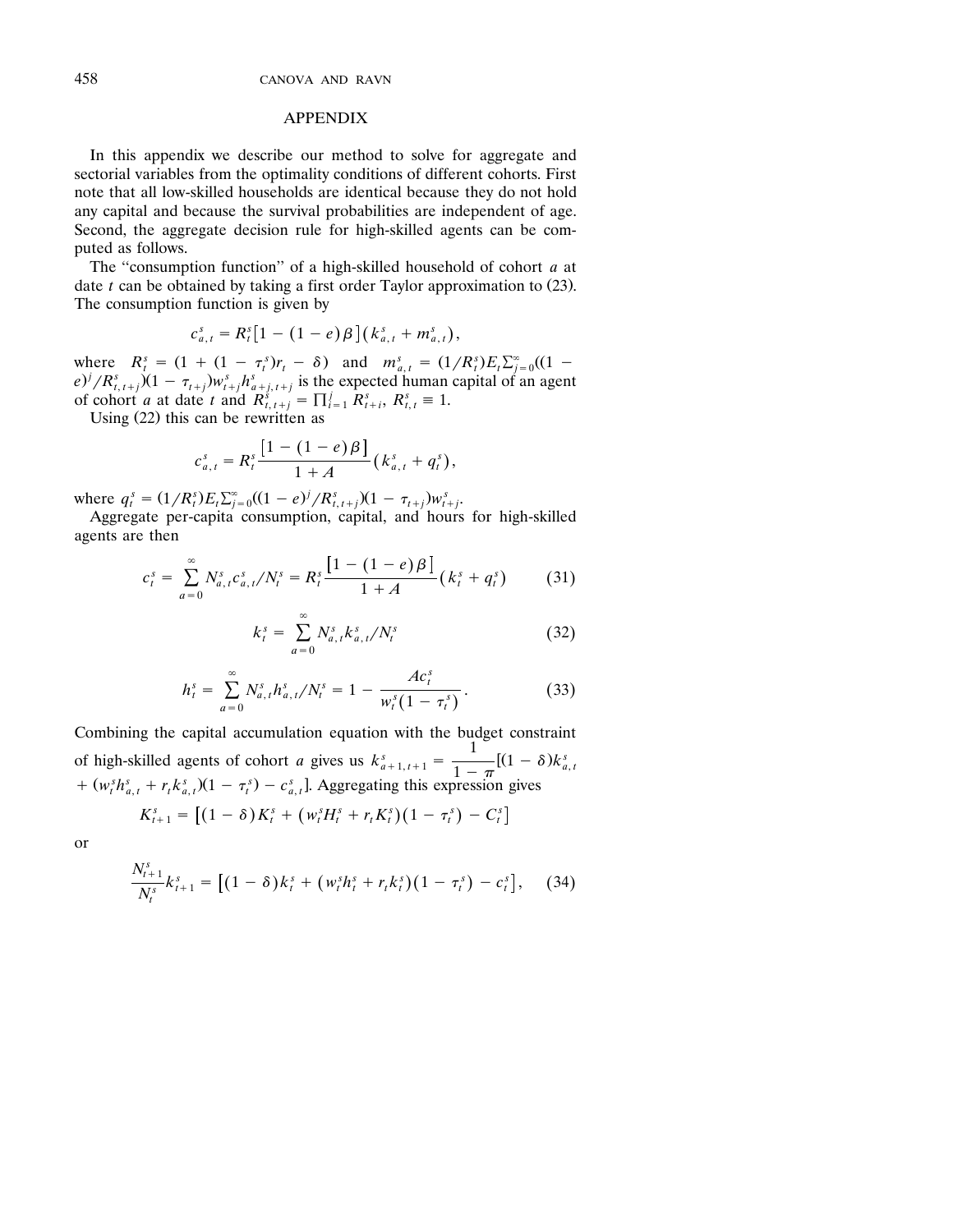where  $K_i^s$  is the total beginning of period *t* skilled holdings of capital,  $H_i^s$ denotes total high-skilled hours worked, and  $C_t^s$  is total high-skilled consumption. Note that while the individual return to capital accumulation is  $(1 + r<sub>i</sub>(1 - \tau<sub>i</sub><sup>s</sup>) - \delta)/(1 - \pi)$ , the return to capital accumulation in the aggregate high-skilled population is equal to  $(1 + r<sub>i</sub>(1 - \tau<sub>i</sub><sup>s</sup>) - \delta)$ .

Note that Eqs.  $(31)$ – $(34)$  do not involve the distribution of variables over cohorts of high-skilled agents so that a straightforward numerical solution procedure can be used.

#### **REFERENCES**

- Akerlof, G., Rose, K., Yellen, J., and Hessenius, A. (1991). "East Germany in the Cold: The Economic Aftermath of Currency Union," *Brookings Paper on Economic Activity*, 1-87.
- Auerbach, A. J., and Kotlikoff, L. J. (1987). *Dynamic Fiscal Policy*. Cambridge, UK: Cambridge Univ. Press.
- Bean, C., and Pissarides, C. (1991). "Skill Shortage and Structural Unemployment in Britain: A (Mis)match Approach," in *Mismatch and Labor Mobility* (F. Padoa Schioppa, Ed.). Cambridge, UK: Cambridge Univ. Press.
- Benhabib, J. (1996). "On the Political Economy of Immigration," *European Economic Review* **40** $(9)$ , 1737-1743.
- Bertocchi, G., and Spagat, M. (1998). "The Evolution of Modern Educational Systems: Technical vs. General Education, Distributional Conflicts and Growth,'' manuscript, University of Modena.
- Blanchard, O. (1985). "Debt, Deficits and Finite Horizons," Journal of Political Economy 93,  $223 - 247$ .
- Boltho, A., Carlin, W., and Scaramozzino, P. (1997). "Will East Germany Become a New Mezzogiorno," Journal of Comparative Economics 24(3), 241-267.
- Calvo, G., and Obstfeld, M. (1988). "Optimal Time Consistent Fiscal Policy with Finite Lifetimes," *Econometrica* **56**, 411-432.
- Campbell, J. Y., and Mankiw, N. G. (1989). "Consumption, Income and Interest Rates-Reinterpreting the Time Series Evidence," *NBER Macroeconomics Annual* 4, 185-216.
- Canova, F., and Marrinan, J. (1998). "Sources and Propagation of International Output Cycles: Common Shocks or Transmission?," *Journal of International Economics* 46(1),  $133 - 166$ .
- Canova, F., and Ravn, M. O. (1998). "The Macroeconomic Effects of German Unification: Real Adjustments and the Welfare State,'' CEPR working paper 2028.
- Canova, F., and Ravn, M. O. (1997). "Crossing the Rio Grande: Migrations, Business Cycles and the Welfare State,'' UPF working paper 248.
- Cardia, E. (1991). "The Dynamics of a Small Open-Economy in Response to Monetary, Fiscal and Productivity Shocks," *Journal of Monetary Economics* 28, 411-432.
- Carlin, W., and Soskice, D. (1997). "Shocks to the System: The German Political Economy Under Stress," National Institute Economic Review 1, 57-76.
- Deaton, A. (1992). *Understanding Consumption*. Oxford: Clarendon.
- Deutche Bundesbank (1996), "The Debate on Public Transfers in the Wake of German Reunification," *Monthly Report of Deutche Bundesbank* 48(10), 17-30.